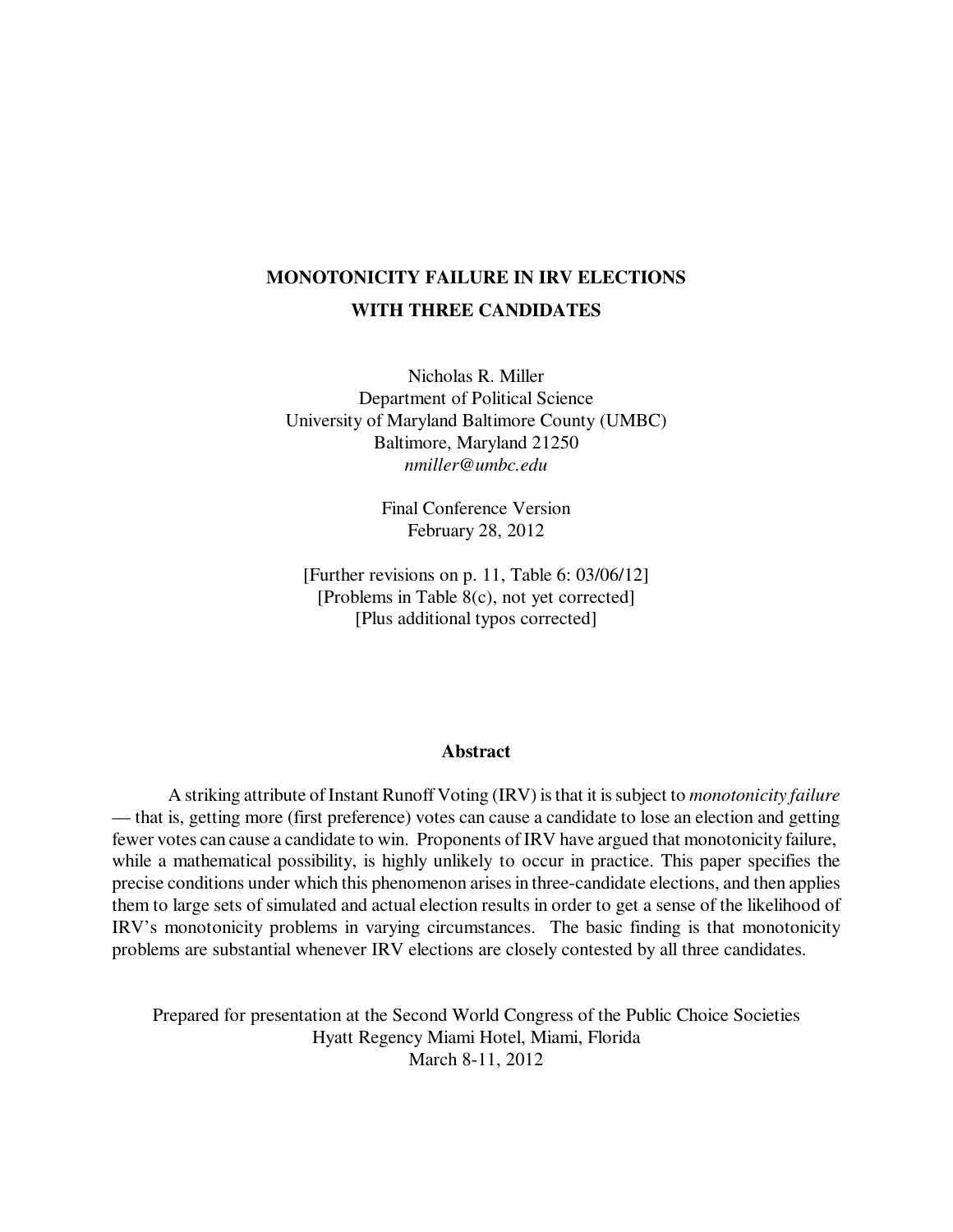# **MONOTONICITY FAILURE IN IRV ELECTIONS WITH THREE CANDIDATES**

A striking feature of Instant Runoff Voting (IRV, also known as the Alternative Vote) is that getting more (first preference) votes can cause a candidate to lose an election and getting fewer votes can cause a candidate to win. Voting systems that are never vulnerable to this anomaly are said to be *monotonic*. Most voting systems, including Plurality Voting (First-Past-The-Post) are monotonic, but those that incorporate (actual or 'instant') runoffs are *non-monotonic* — that is, they are subject to *monotonicity failure*.

It might be thought that any halfway reasonable voting system in actual use would be monotonic. But, in a quite extraordinary paper, Smith (1973) showed that so-called "point-runoff" systems were subject to monotonicity failure. Several years later, Doron and Kronick (1977; also see Straffin, 1980, p. 24) in effect observed that Smith's class of point-runoff systems includes the Single Transferable Vote (STV), the single-winner variant or which is IRV, which is therefore subject to monotonicity failure. This finding attracted some attention within U.S. academic political science (especially in Riker, 1982, pp. 49-50; also see Brams and Fishburn, 1983, and Fishburn and Brams, 1983).

### **1. IRV and Monotoncity Failure**

On an IRV ballot, voters rank the candidates in order of preference. If one candidate has a majority of first preferences, that candidate is elected. Otherwise, the candidate with the fewest first preferences is eliminated and his or her ballots are transferred to other candidates on the basis of second preferences. This process is repeated until one candidate is supported by a majority of ballots and is elected. Here we consider only three-candidate contests, so IRV is limited to a single 'instant runoff' in the event none of three candidates is supported by a majority of first preferences. We assume that all voters rank all three candidates.

Since monotonicity failure is a striking and counterintuitive phenomenon, it may be helpful first to provide a (more or less) real-world example — namely, a simplified version of the 2009 IRV election for mayor of Burlington, Vermont.<sup>1</sup> The Republican candidate was supported by 39% of the first preferences, the Democratic candidate by 27%, and the Progressive (left of Democrat) candidate by 34%. Thus the Democrat was eliminated, with his ballots transferring to one or other surviving candidate on the basis of Democratic second preferences, which were 37% for the Republican and 63% for the Progressive, representing 10% and 17% respectively of the total electorate. Thus in the instant runoff, the Republican got  $39\% + 10\% = 49\%$  and the Progressive won the election with  $34\% + 17\% = 51\%$ . Now consider a wholly make-believe sequel. A third of

<sup>1</sup> The description here is simplified in that there were other minor candidates, some voters cast 'truncated' ballots (that did not to rank all candidates), and voter preferences as expressed on the ballots were not entirely 'single-peaked' (in particular, not all Republicans ranked the Democrat over the Progressive and not all Progressives ranked the Democrat over the Republican). Detailed vote tallies may be found at *http://rangevoting.org/Burlington. html*. Burlington has since repealed its IRV electoral law and replaced it with ordinary ('non-instant') Runoff Voting, which is also non-monotonic.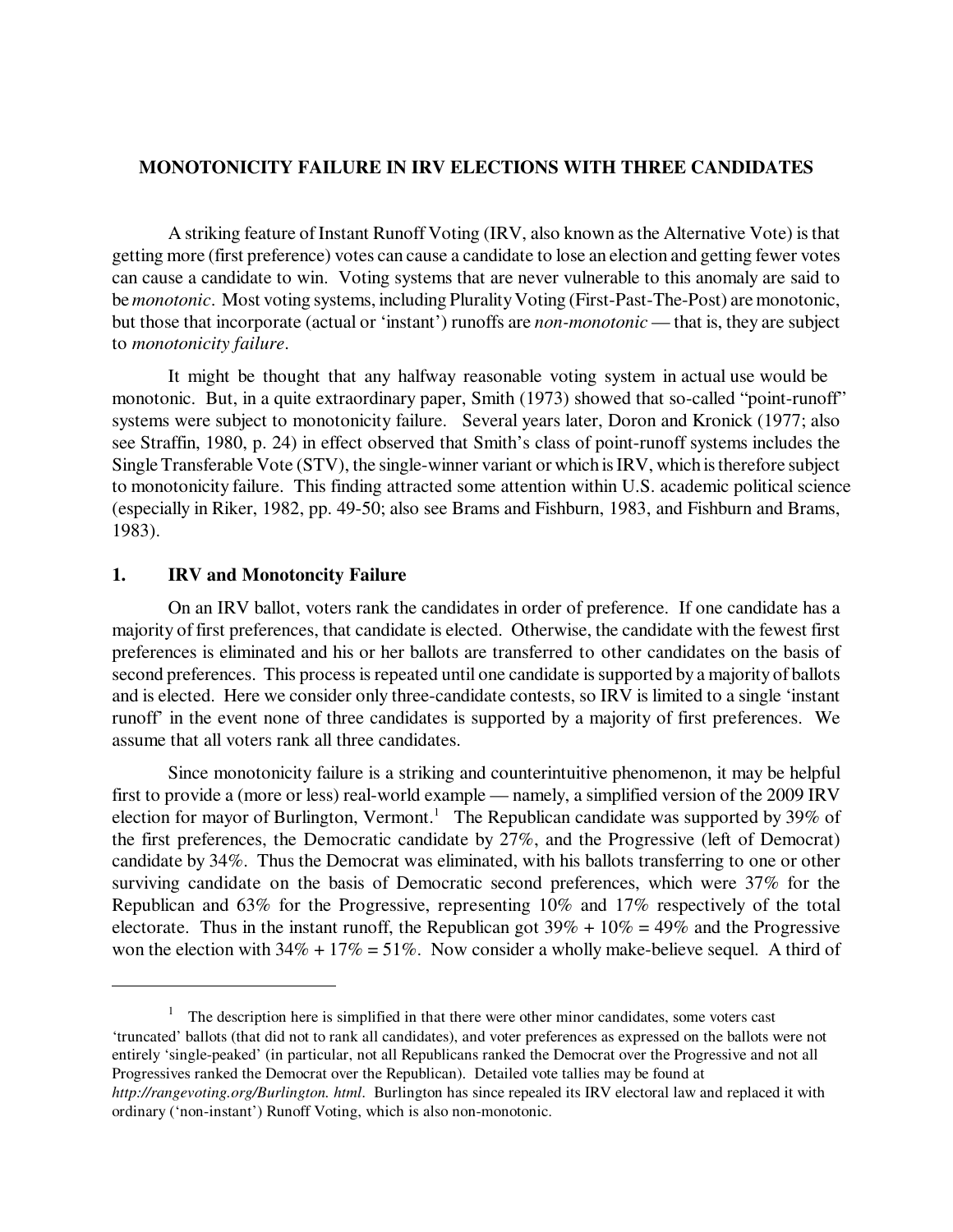the Republicans (13% of all voters) are so traumatized by the prospect of a Progressive mayor that they leave Burlington for more politically hospitable climes and are replaced by a like number of newcomers attracted by the prospect of a Progressive mayor. At the next election, all votes are cast exactly as before, except for the 13% of the electorate once made up of Republicans now replaced by Progressives. The Progressive candidate won a squeaker before, so with this new support surely he will win more comfortably this time. But in fact he doesn't win at all. The Republican candidate now has 26% of the vote, the Democrat 27%, and the Progressive 47%, so the instant runoff is now between the Democrat and the Progressive candidates, which the Democrat wins handily by gaining the second preferences of the (remaining) Republican voters (who find the prospect of a Democratic mayor at least marginally more tolerable than a Progressive one). So the consequence of the Progressive candidate's first preference support being augmented by of 13% of the electorate is that he loses where before he won.

Let us describe the phenomenon more generally and a bit more precisely. Suppose we have three candidates *X*, *Y*, and *Z*, one of whom is to be elected under IRV. Suppose that *X* is the IRV winner and, more specifically, that *X* achieves this victory by getting into the runoff with *Y*, which *X* wins because *X* has sufficient second preference support from ballots that ranked *Z* first.

Suppose that some voters change their ballots by ranking *X* higher than they did before but that no voters change their ballots in any other way.<sup>2</sup> Suppose further that  $X$  thereby gains some additional first preference ballots but still not enough to win without a runoff. These additional first preference ballots must come at the expense of one or both other candidates. Suppose they come at the expense of *Y*, with the result that *Y* now has fewer first preference ballots than *Z*. The runoff is now between *X* and *Z*, rather than between *X* and *Y*. Finally suppose that *Z* wins the runoff with *X*, because *Z* has sufficiently disproportionate second preference support on the remaining ballots that rank *Y* first. (Clearly, *Z* would also have beaten *X* in a runoff given the original ballots but, lacking enough first preference votes, *Z* did not have the opportunity to do so.) We therefore have an instance of ('upward') monotonicity failure. Likewise, if *X* is *not* the IRV winner but would be if some voters change their ballots by ranking *X* lower than they did before while but no ballots change in any other way, we have an instance of ('downward') monotonicity failure.

Proponents of IRV (and others) have argued that monotonicity failure, while a mathematical possibility, is highly unlikely to occur in practice.<sup>3</sup> Sections 3-5 specify the precise conditions under

<sup>&</sup>lt;sup>2</sup> In the make-believe Burlington sequel, the 13% of the voters whose ballots move the Progressive candidate from bottom to top rank presumably would also reverse the ranking of the Democratic and Republican candidates. However, even if (as stipulated in the text above) the only change is to move the Progressive from bottom to top in their rankings, the same anomaly occurs.

<sup>3</sup> Thus Amy (2002, p. 55) says: "While it is clear that nonmonotocity can theoretically occur in an IRV election, most experts believe that the conditions needed for this paradox to occur are so special that it would be an extremely rare occurrence. One statistical study [Allard (1995 and 1996)] found that if IRV-like elections were to be held throughout the United Kingdom, a nonmonotonic result would occur less than once a century." In a "hands-on assessment of STV" based on his twenty two years of experience as the Chief Electoral Officer for Northern Ireland since the introduction in 1973 of STV, Patrick Bradley (1995) reported that "the experience of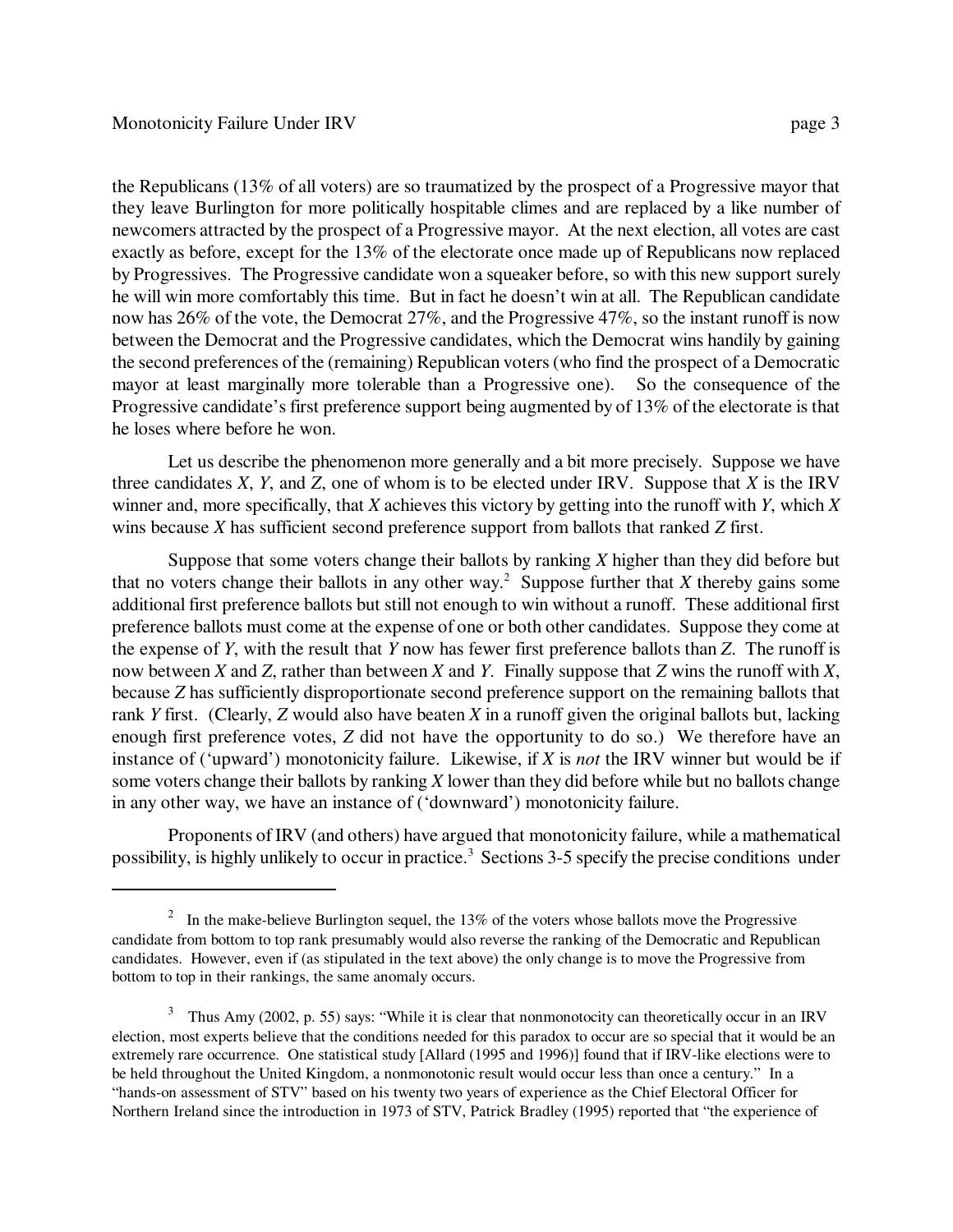which this phenomenon arises in the case of three candidates. These conditions are straightforward and have previously been stated by Lepelley et al. (1996). In order to get a sense of the likelihood of monotonicity problems in varying circumstances, Sections 6-10 apply these conditions to a set of simulated 'random' IRV elections, as well as to simulated election elections that meet various special conditions (such as single-peakedness) and to a large set of actual elections. In this respect, this paper supplements unpublished work by Norman (2010 and 2011), Ornstein (2010), Smith (2010), and Yee (2010).

# **2. Preliminaries**

An IRV *ballot profile* is a set of *n* rankings of the three candidates *X*, *Y*, and *Z*, one for each of *n* voters. Given a particular ballot profile *B*, the candidate with the most first preferences is the *Plurality Winner*, the candidate with the second most first preferences is the *Plurality Runner-Up*, and the candidate with the fewest first preferences is the *Plurality Loser*. Under ordinary Plurality Voting, the Plurality Winner is by definition elected. Let *n* (PW), *n* (P2), and *n* (PL) be the number of ballots that rank the Plurality Winner, the Plurality Runner-Up, and Plurality Loser first.<sup>4</sup> Given three candidates, always  $n(PL) < n/3 < n(PW)$ . If  $n/2 < n(PW)$ , the Plurality Winner is also a *Majority Winner*. The IRV winner is the Majority Winner if one exists and otherwise is either the Plurality Winner or the Plurality Runner-Up, depending on the outcome of the instant runoff between them. Note that all these definitions depend on the distribution of first preferences only.

Given a ballot profile B, the candidates have x, y, and z first preferences respectively, where  $x + y + z = n$ . Likewise  $x<sub>y</sub>$  is the number of voters who have a first preference for *X* and second preference for *Y* (and therefore a third preference for *Z*), and  $x<sub>z</sub>$  is the number who have a first preference for *X* and a second preference for *Z*, so  $x_y + x_z = x$ ; and likewise for other candidates. Under ballot profile *B'*, the candidates have  $x'$ ,  $y'$ , and  $z'$  first preferences respectively, and so forth.

Given a ballot profile *B*, if a majority of voters rank *X* over *Y*, i.e., if  $x + z_x > y + z_y$ , we say that '*X* beats *Y*,' and likewise for other pairs of candidates A *Condorcet Winner* beats both other candidates, and a *Condorcet Loser* is beaten by both other candidates. But if *X* beats *Y*, *Y* beats *Z*, and *Z* beats *X*, or if *X* beats *Z*, *Z* beats *Y*, and *Y* beats *X*, we have a *Condorcet cycle*, and there is no Condorcet Winner or Loser. A Majority Winner is always a Condorcet Winner but, with three or more candidates, even the Plurality Winner may be a Condorcet Loser (like the Republican candidate in the 2009 Burlington election) and the Plurality Loser may be a Condorcet Winner (like the

the use of STV in Northern Ireland over the past 22 years, involving a range of election types and sizes, reveals no evidence to support *in practice* the lack of monotonicity." A standard text on electoral systems (Farrell, 2001, p. 150) cites both Allard and Bradley to support the claim that "there is no evidence that it [i.e., the non-monotonic nature of IRV] is a common occurrence." Also see Poundstone (2008), pp. 267-268. Fair Vote (2009), a U.S. electoral reform group that advocates IRV, claims that, "in terms of the frequency of non-monotonicity in real-world elections: there is no evidence that this has ever played a role in any IRV election."

<sup>&</sup>lt;sup>4</sup> Like Lepelley et al. (1996), I ignore the possibility of ties, on the supposition that the number of voters is sufficiently large that ties almost never occur (as is true in the data used here); moreover, there is no standard way to break ties under either Plurality Voting or IRV.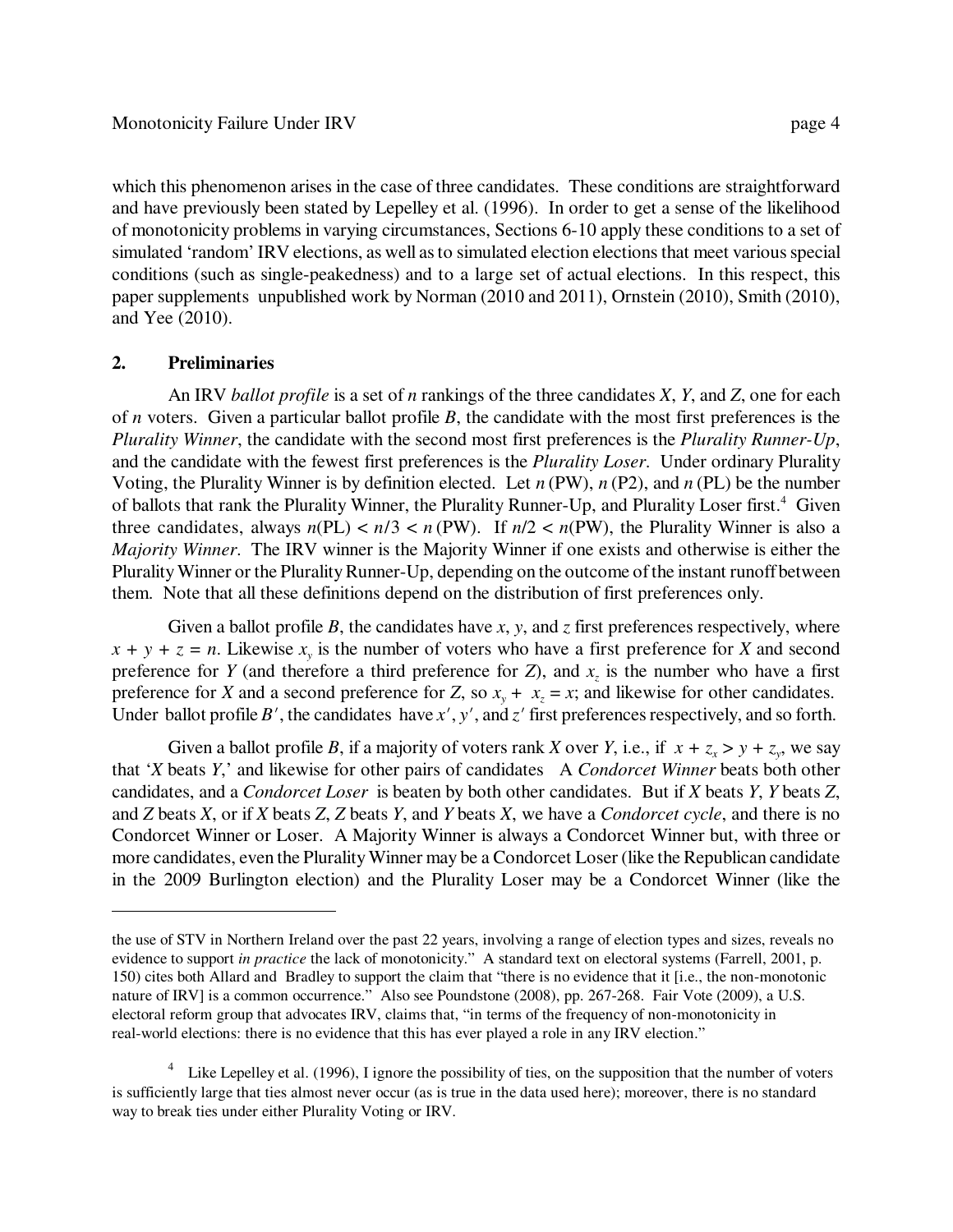Democratic candidate in the same election). However, even if he is a Condorcet Winner, a Plurality Loser cannot be the IRV winner, because he is eliminated before it can get into a runoff (again like the Democratic candidate). Note that all these "Condorcet" definitions depend on the distribution of second preferences, as well as first.

Our aim is to specify conditions under which an IRV ballot profile *B* is *vulnerable to monotonicity failure*, that is:

- (i) the IRV winner is  $X$  but  $X$  would lose under some other ballot profile  $B'$  that differs from  $B$ only in that some voters rank  $X$  higher in  $B'$  than in  $B$  (*Upward Monotonicity Failure* or the *More-Is-Less Paradox*), or
- (ii) *X* loses under IRV but *X* would win under some other ballot profile *B*<sup> $\prime$ </sup> that differs from *B* only in that some voters rank *X* lower in *B'* than in *B* (*Downward Monotonicity Failure* or the *Less-Is-More Paradox*).

In either event, every voter ranks *Y* and *Z* the same way under both *B* and *B'*. Following Norman (2010), we refer to  $B$  and  $B'$  as *companion* profiles.

It is worth noting that non-monotonicity is a property of a voting rule (IRV in this case), not of a particular ballot profile (or election) held under that voting rule — a point that causes some confusion. The rather convoluted language referring to IRV ballot profiles that are "vulnerable to monotonicity failure" with respect to some companion profile is intended to be a regular reminder of this point.

Next we round up some self-evident observations in the form of a lemma.

**Lemma 1.** In the event that ballot profile  $B'$  differs from  $B$  only in that some voters rank  $X$  higher in  $B'$  than in  $B$ , the following relationships hold:

- (a) if *X* is a Majority Winner under *B*, *X* is also the Majority Winner under *B*<sup> $\prime$ </sup>;
- (b)  $x' \ge x, y' \le y$ , and  $z' \le z$  (in words, *X* is ranked first on no fewer, and *Y* and *Z* on no more, ballots under *B* than  $B'$ ;
- (c) if *X* beats *Y* (or *Z*) under *B*, *X* beats *Y* (or *Z*) under *B'* (perhaps by larger margins); and
- (d) *Y* beats *Z* (or *Z* beats *Y*) under *B'* if and only if *Y* beats *Z* (or *Z* beats *Y*) under *B* (by exactly the same margins).

Despite being stronger in some such respects than other candidates under  $B'$  as opposed to *B* and weaker in none of them, *X* may fail to be the IRV winner under *B'* even though *X* is the IRV winner under *B*.

Since ballot profiles in which  $n(PL) > n/4$  turn out to be especially important, it is convenient also to establish the following lemma.

**Lemma 2.** If  $n(PL) > n/4$ ,  $n(P2) < 3n/8 < n(PW) < n/2$  (so there is no Majority Winner).

If  $n(PL) > n/4$ , it follows that  $n(PW) + n(P2) < 3n/4$ , so  $n(P2) < (3n/4)/2 = 3n/8$ ; moreover,  $n(P2) > n(PL) > n/4$ , so  $n(PW) < n/2$ .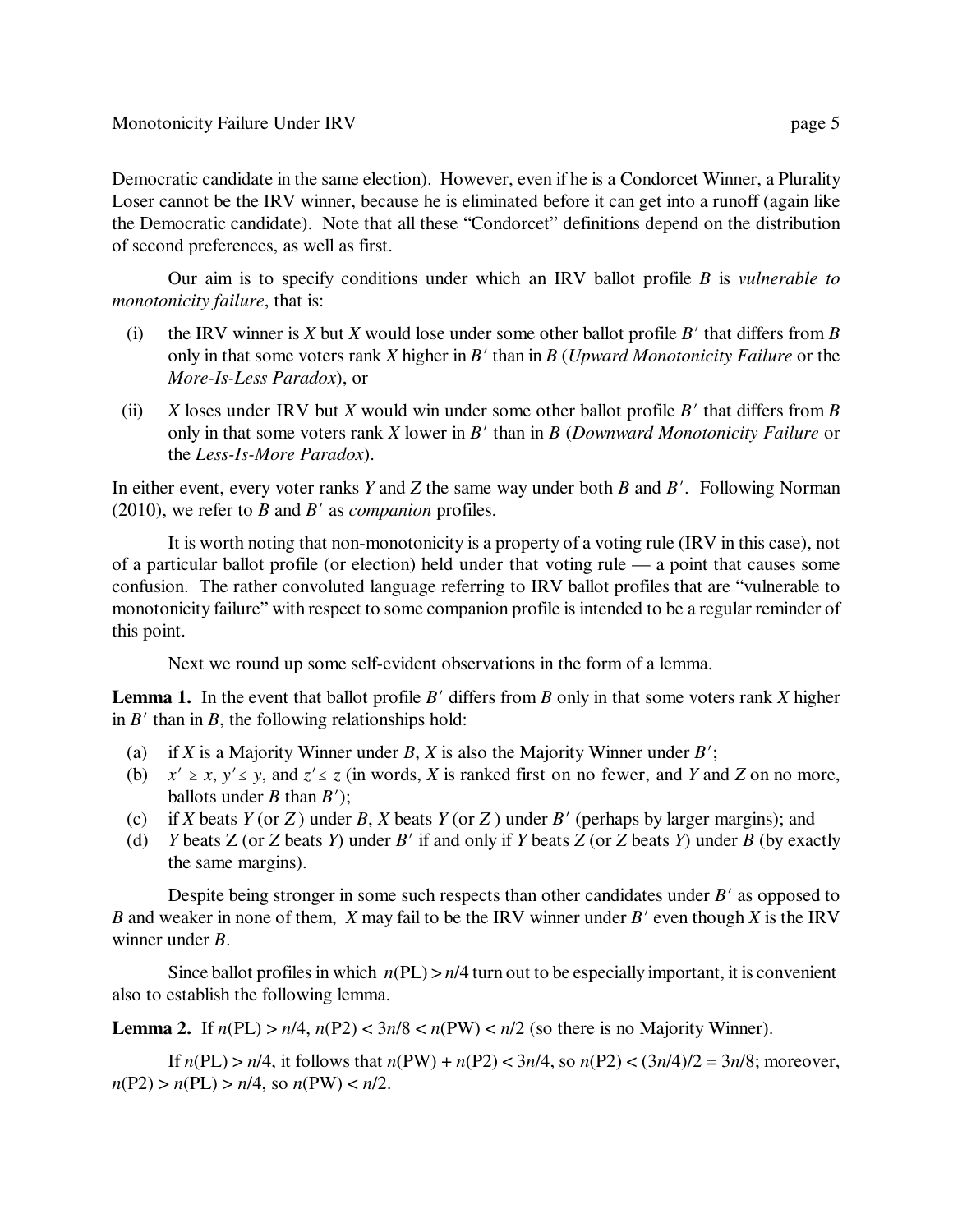Given that *Z* is the Plurality Loser, two separate conditions must hold for a ballot profile to be vulnerable to (Upward or Downward) Monotonicity Failure in the event that candidate *X* is moved up or down in some ballot orderings.

- (1) Condition 1 pertains to the *runoff pair* and requires that the ballot changes must deprive *Y* of enough first preferences (for Upward Monotoncity Failure), or give *Z* enough additional first preferences (for Downward Monotoncity Failure), to convert *Z* into the Plurality Runner-Up, so the runoff that had been between *X* and *Y* is now between *X* and *Z*.
- (2) Condition 2 pertains to the *runoff outcome* and requires that *X* must lose (for Upward Monotoncity Failure) or win (for Downward Monotonicity Failure) the new runoff with Z.

The conjunction of two such conditions is necessary and sufficient to make profile *B* vulnerable to (Upward or Downward) Monotonicity Failure. Note that Condition 1 depends on the distribution of first preferences only, while Condition 2 depends on second preferences as well.

# **3. Upward Monotonicity Failure**

Let *X* be the IRV winner and let *Z* be the Plurality Loser under ballot profile *B* (so, if a runoff is needed, *Y* is the candidate that *X* beats in the runoff). We make these observations:

- (a) ballot changes that move *X* upwards from last to second place cannot change the IRV winner, because (i) if *X* is already the Majority Winner, it remains so, (ii) if *X* is not the Majority Winner under *B*, *X* is still paired with *Y* in the runoff (because no first preferences have changed) and (iii) *X* still beats *Y* in this runoff (perhaps by a larger margin than before); and likewise
- (b) ballot changes that move *X* upwards from last or second place to first place on ballots that had *Z* in first place cannot change the IRV winner, because either (i) *X* becomes a Majority Winner and wins without a runoff or (ii) it remains true that *X* is paired with and defeats *Y* in the runoff (perhaps by a larger margin than before); and therefore
- (c) the essential difference between an initial ballot profile *B* and a companion ballot profile  $B<sup>N</sup>$ that produces Upwards Monotonicity Failure is that  $X$  is ranked first on some ballots in  $B'$ on which *Y* was ranked first in *B*.

If ballot profile *B* is vulnerable to Upward Monotonicity failure, Condition 1 requires that *X* can gain enough first preference ballots at *Y*'s expense that two things are simultaneously true in the resulting companion ballot profile  $B'$ : (i)  $X$  is still not a Majority Winner, and (ii)  $Y$  becomes the Plurality Loser instead of *Z*. This requires that  $n/2 - x > y - z$ . Condition 2 requires that *Z* beat *X* under *B'*, i.e., that  $z' + y_z' > x' + y_x'$ . It turns out that Condition 1 can be simplified and Condition 2 can be restated in terms of the original ballot profile *B*.

**Proposition 1**. A ballot profile *B* in which *X* is the IRV winner and *Z* is the Plurality Loser is vulnerable to Upward Monotonicity Failure if and only if:

- (a) *Condition 1U*: *z > n* /4; and
- (b) *Condition 2U*:  $z + y_z > x + y_x$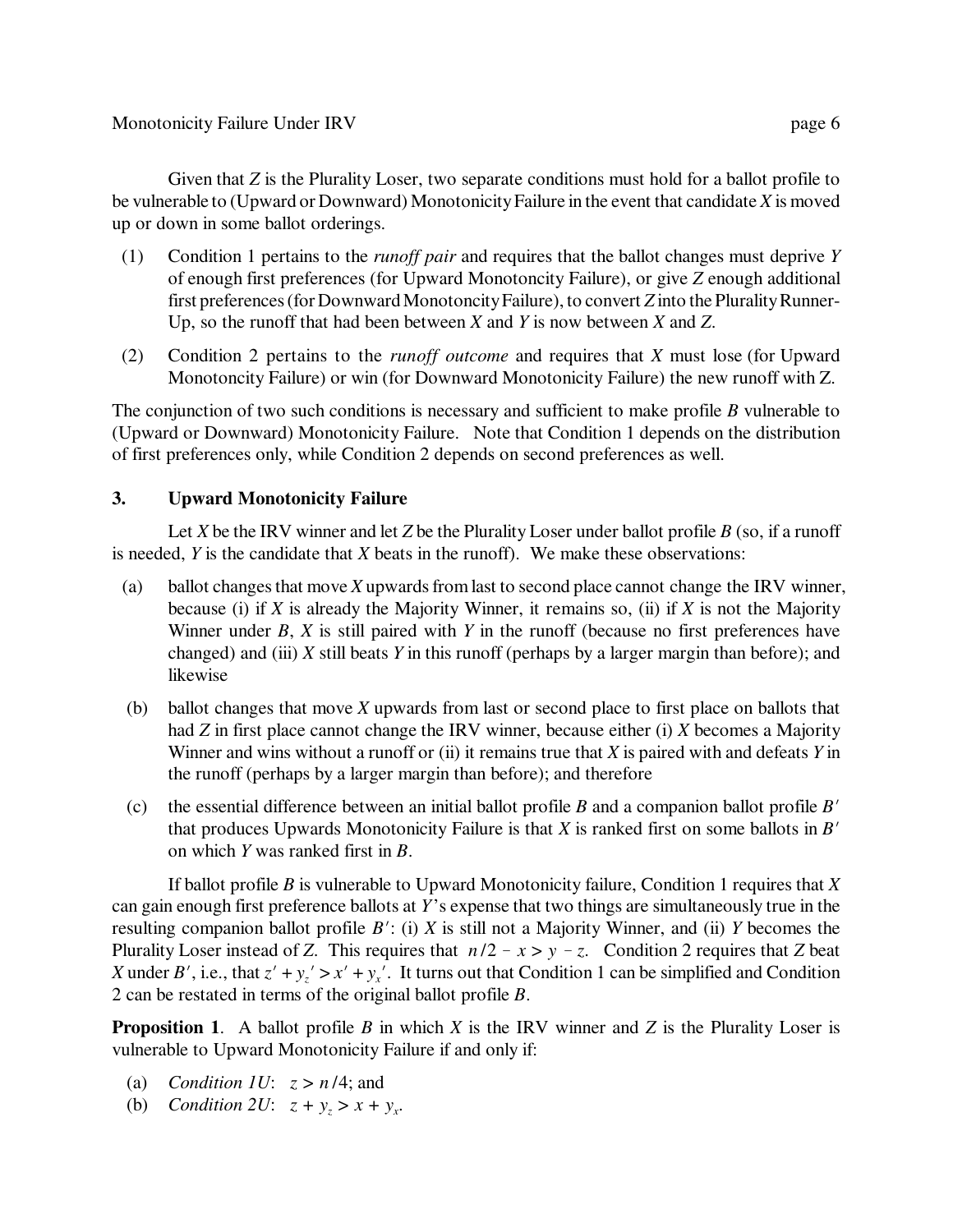In words, the Plurality Loser must (1) be the first preference of more than a quarter of the voters and (2) beat the IRV winner under profile  $B$ <sup>5</sup>. Note that both conditions pertain, in different ways, to the strength of the Plurality Loser *Z* under profile *B* — the more first preferences *Z* has, the more likely *Z* is to beat another candidate, other things equal — so a profile that meets one condition is relatively more likely to meet the other as well. On the other hand, both conditions are somewhat at odds with the stipulation that *Z* is the Plurality Loser and is in that sense the weakest candidate.

Condition 1 requires that  $n/2 - x > y - z$ . Substituting  $(n - y - z)$  into this expression in place of *x*, removing parentheses, and simplifying gives

$$
n/2 - n + y + z > y - z
$$

which further simplifies to Condition 1U. Thus  $z > n/4$  is necessary and sufficient to put *Z*, rather than *Y*, into the runoff with *X*. under  $B'$ .<sup>6</sup>

Condition 2 requires that *Z* beat *X* in the runoff under *B'*. From Lemma 1(c), this implies that Z must also beat *X* under *B*. Therefore, Condition 2U is clearly necessary for Upward Monotonicity Failure, but it further needs to be shown that (at least in conjunction with C1U) C2U is also sufficient.

In the event that  $y_x \ge y - z$ , all the first preference ballots that *X* must gain at *Y*'s expense to make *Y* the Plurality Loser under *B'* can come from the  $y_x$  ballots that would in any case transfer to *X* in a hypothetical runoff with *Z* under *B*, so *Z* beats *X* by the same margin under *B*<sup> $\prime$ </sup> as under *B*. If  $y_x$   $\lt y$  – *z*, it is evidently more difficult for *Z* to beat *X* under *B*' than under *B* because, to the extent that  $y - z$  exceeds  $y_x$ ,  $\overline{Z}$  loses and  $\overline{X}$  gains  $[(y - z) - y_x]$  transferred ballots from  $\overline{Y}$  in the runoff. Therefore, it must be that

$$
z + y_z - [(y - z) - y_x] > x + y_x + [(y - z) - y_x].
$$

Suppose to the contrary that

$$
z + y_z - [(y - z) - y_x] \le x + y_x + [(y - z) - y_x].
$$

Removing parentheses and rearranging terms, we get

$$
3z \le x + 2y - (y_x + y_z)
$$
  
 
$$
3z \le x + y.
$$

Substituting  $(n - z)$  for  $(x + y)$  and further simplifying, we get  $z \le n/4$ , contradicting C1U.<sup>7</sup>

Several corollaries follow from Proposition 1. First, nothing in Proposition 1 stipulates or

<sup>&</sup>lt;sup>5</sup> Proposition 1 is essentially identical to Proposition 1 in Lepelley et.al. (1996, p. 136).

<sup>&</sup>lt;sup>6</sup> Since *Y* becomes the Plurality Loser under *B*' and support for *Z* in unchanged, *X* must be the Plurality Winner under  $B'$  even if it was not under  $B$  (see Corollary 1.1).

 $<sup>7</sup>$  Note that this does not mean that the Condition 1U is by itself sufficient for Upward Monotonicity</sup> Failure. Rather it means that Condition 1U is by itself sufficient to imply that, *if Z* beats *X* under *B*, *Z also* beats *X* under  $B'$  and therefore implies Upward Monotonicity Failure.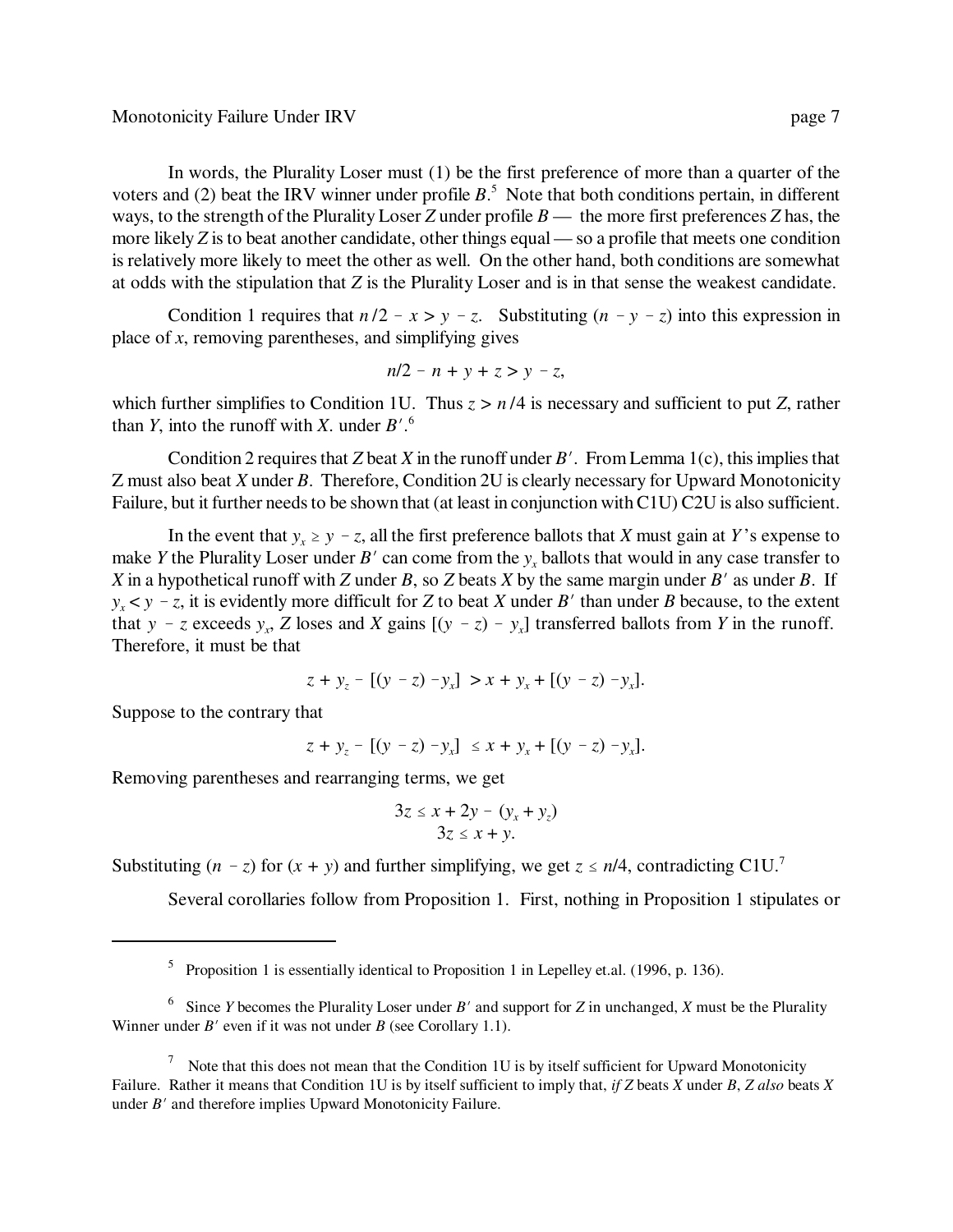Monotonicity Failure Under IRV page 8

implies that *X* is the Plurality Winner rather than the Plurality Runner-Up (or vice versa) under *B*, so we have the following:

**Corollary 1.1.** If a ballot profile *B* is vulnerable to Upward Monotonicity Failure, the IRV winner under *B* may be either the Plurality Winner or Plurality Runner-Up.

By Lemma 2, *X* cannot be a Majority Winner under *B*, so we have:

**Corollary 1.2.** A ballot profile *B* is vulnerable to Upward Monotonicity Failure only if  $n/4 < n$  (PL)  $\langle n(PW) \langle n/2 \rangle$ 

Corollary 1.2 implies that a ballot profile is vulnerable to Upward Monotonicity Failure only in the event of a relatively close contest with respect to first preferences among the three candidates — specifically, all three candidates must get between 25% and 50% of the first preference votes.

Proposition 1 implies that a ballot profile *B* in which *Z* is the Plurality Loser and *X* is the IRV winner is vulnerable to Upwards Monotonicity Failure only if *X* beats *Y* and *Z* beats *X*, so more generally:

**Corollary 1.3.** A ballot profile *B* in which *X* is the IRV winner and *Z* is the Plurality Loser is vulnerable to Upward Monotonicity Failure only if

- (a) the Plurality Loser is the Condorcet Winner (so IRV fails to elect the Condorcet Winner), or
- (b) there is a Condorcet Cycle such that *X* beats *Y*, *Y* beats *Z*, and *Z* beats *X*.

We may further observe that in the companion profile  $B'$ , either (a) the new IRV winner Z is the Condorcet Winner or (b) the same Condorcet Cycle exists.

Moreover, cyclicity of profile *B* implies C2U, so we have:

**Corollary 1.4.** Every cyclic profile with *n* (PL) > *n*/4 is vulnerable to Upward Monotonicity Failure.

We can also state the following:

**Corollary 1.5.** Given that *X* is the IRV winner and *Z* is the Plurality Loser, there is some ballot profile that is vulnerable to Upward Monotonicity Failure if and only if *z* > *n*/4.

Since  $z > n/4$ , there is no Majority Winner. Therefore *Z* beats *X* if the second preferences of *Y* supporters are sufficiently favorable to *Z*. 8

# **4. Downward Monotonicity Failure**

Let *Y* be the IRV winner and *Z* be the Plurality Loser (so, if a runoff is needed, *X* is the candidate beaten by *Y* in the runoff) under ballot profile *B*. We make these observations:

(a) ballot changes that move *X* downwards from second to third place cannot change the IRV

<sup>&</sup>lt;sup>8</sup> See Norman (2010 and 2012). Since he allows for ties, Norman's necessary and sufficient condition is  $z \ge (n+3)/4$ .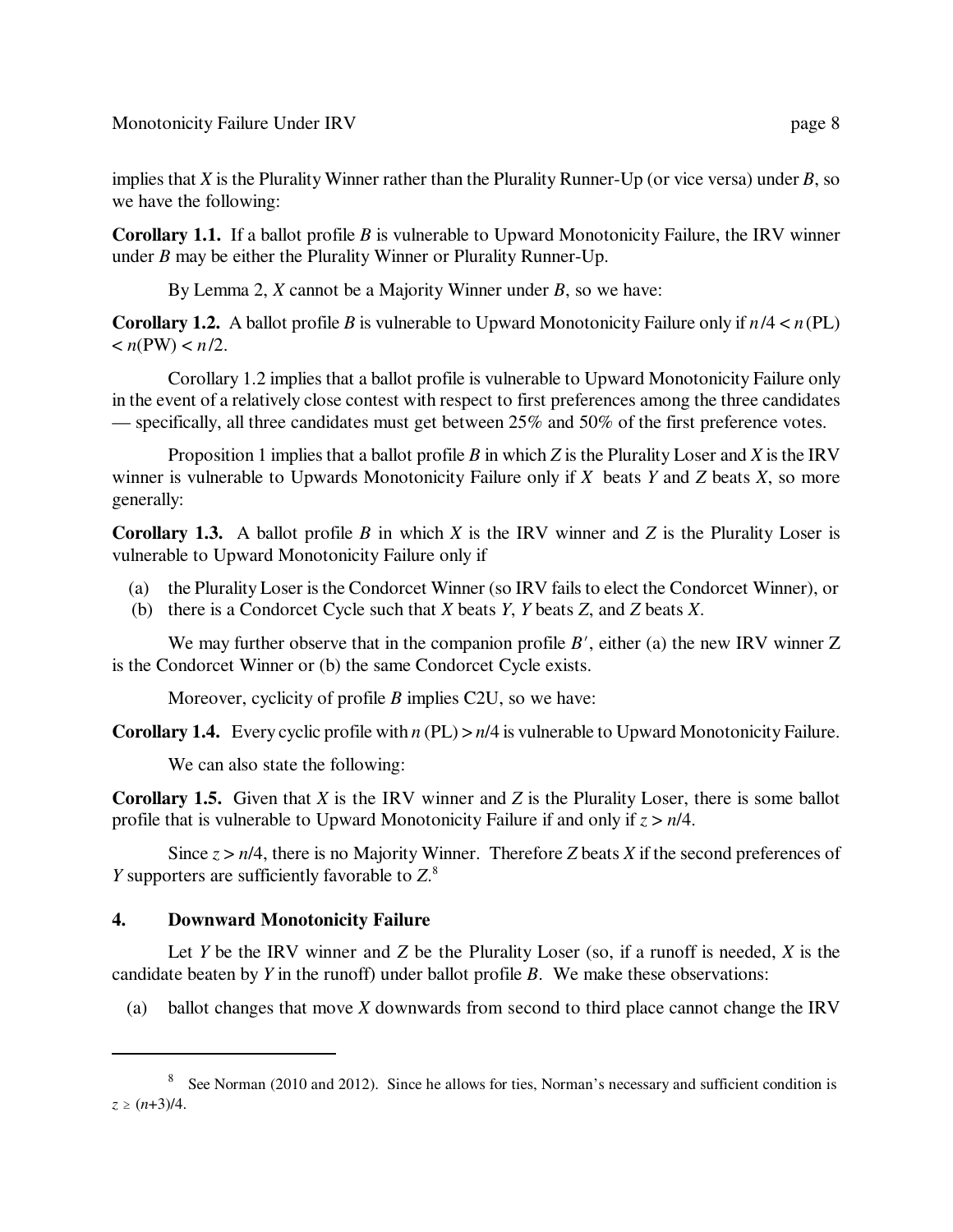outcome, because (i) if *Y* is already the Majority Winner, it remains so, or (ii) if *Y* is not the Majority Winner, *X* is still paired with *Y* in the runoff (because no first preferences have changed), and (iii) *Y* beats *X* in this runoff (perhaps by a larger margin than before); and likewise

- (b) ballot changes that increase *Y*'s first preferences by moving *X* downwards cannot make *X* the IRV outcome because (i) if *Y* is the Majority Winner, it remains so, or (ii) *X* will no longer make it into the runoff with  $Y$  or (iii)  $X$  is still paired with and beaten by  $Y$  in the runoff (perhaps by a larger margin), and therefore
- (c) the essential difference between the initial ballot profile  $B$  and a companion ballot profile  $B'$ that produces Downwards Monotonicity Failure is that *X* is ranked second and *Z* first on some ballots in  $B'$  on which  $X$  was ranked first in  $B$ .

If ballot profile *B* is vulnerable to Downward Monotonicity failure, Condition 1 requires that it is possible for *X* to lose enough first preference ballots in favor of *Z* that two things are simultaneously true in the resulting companion profile  $B'$ : (i)  $Z$  is no longer the Plurality Loser, and (ii) *Y*, rather than *X*, becomes the Plurality Loser. Thus it must be that  $x - y > y - z$ . Furthermore, in order for *Z* to gain these first preferences rather than *Y*, these  $(y - z)$  new first preference ballots for *Z* must all come from the *x<sup>z</sup>* ballots that initially ranked *Z* rather than *Y* second. Condition 2 stipulates that *X* beats *Z* under  $B'$ , i.e.,  $x' + y_x' > z' + y_z'$ . Again these conditions can be simplified and restated in terms of the original ballot profile *B* only.

**Proposition 2.** A ballot profile *B* in which *Y* is the IRV winner and *Z* is the Plurality Loser is vulnerable to Downwards Monotonicity Failure if and only if:

- (a) *Condition 1D*: (a)  $y < n/3$  and (b)  $x_z > y z$ ; and
- (b) *Condition 2D*:  $y + y_z < n/2$ .

In words, (1a) the IRV winner must be ranked first on fewer than one-third of the ballots, (1b) the number of ballots that rank the candidate that loses the runoff (i.e., *X* ) first and the Plurality Loser second must exceed the margin by which the IRV winner leads the Plurality Loser with respect to first preferences, and (2) the number of ballots that rank the IRV winner first plus the number that rank the IRV winner first and the Plurality Loser second must add up to less than half of all ballots.<sup>9</sup>

Note that all these conditions pertain, in different ways, to the weakness of the Plurality Runner-Up (and IRV winner)  $Y$ — the fewer first preferences *Y* has, the smaller *Y*'s first preference advantage over *Z*, other things equal — so a profile that meets one condition is relatively more likely to meet the others as well.

Condition 1 requires that  $x - y > y - z$ . Rearranging and substituting  $n - y$  for  $x + z$ , we get  $n - y$  > 2y. Rearranging further gives Condition 1D(a). The further requirement of Condition 1 is directly stated by Condition 1D(b). Condition 1D as a whole is necessary and sufficient for  $B'$  to put *Z*, rather than *Y*, in a runoff with *X*.

<sup>&</sup>lt;sup>9</sup> Proposition 2 is essentially identical to Proposition 3 in Lepelley et.al. (1996, p. 139).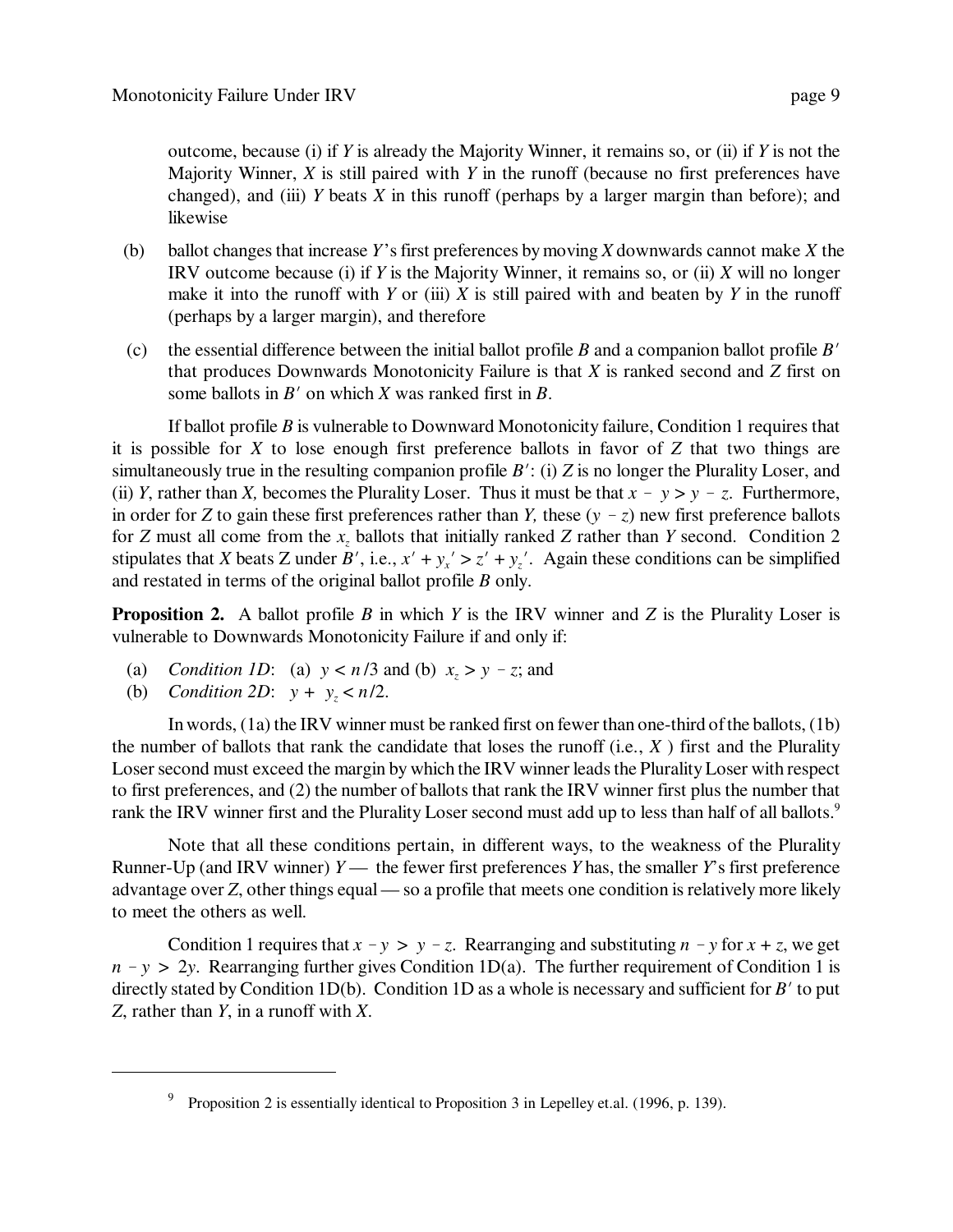Monotonicity Failure Under IRV page 10

Condition 2 requires that *X* actually beat *Z* in this runoff. By Lemma 1(c), this implies that *X* must beat *Z* under *B*, i.e.,  $x + y_x > z + y_z$ ; moreover, *X* must still beat *Z* after  $(y - z)$  first preference ballots shift from *X* to *Z*; that is,

$$
x - (y - z) + y_x > z + (y - z) + y_z.
$$

Removing parentheses, rearranging, and cancelling gives

$$
x + z + y_x - y > y + y_z.
$$

Substituting  $n - y$  for  $x + z$  and  $-y_z$  for  $y_x - y$ , this expression simplifies to  $y + y_z < n/2$ .

Since  $y < n/3 < n(PW)$ , we have the following:

**Corollary 2.1.** A ballot profile *B* under is vulnerable to Downward Monotonicity Failure only if the IRV winner is not the Plurality Winner.

Since *X* is not the IRV winner under *B*, it cannot be a Majority Winner, so  $x < n/2$ . The first part of Condition 1D can be restated as  $x + z > 2n/3$  or  $3(x + z) > 2n$ . Given that  $x < n/2$ ,  $3(n/2)$  $+ z$ ) > 2*n*. This simplifies to  $z > n/6$ , so more generally:

**Corollary 2.2.** A ballot profile *B* is vulnerable to Downward Monotonicity Failure only if  $n/6 <$  $n(PL) < n(PW) < n/2$ .

This implies that Downward Monotonicity Failure can occur in less closely contested elections than Upward Failure requires — perhaps even in elections in which the weakest candidate gets only about 17% of the vote.<sup>10</sup>

A ballot profile *B* in which *Z* is the Plurality Loser and *X* is not the IRV winner is vulnerable to Downward Monotonicity Failure only if *Y* beats *X* and *X* beats *Z*, so more generally:

**Corollary 2.3.** A ballot profile *B* in which *Z* is the Plurality Loser and *Y* is the IRV winner is vulnerable to Downward Monotonicity Failure only if

- (a) the IRV winner *Y* is the Condorcet Winner or
- (b) there is a Condorcet cycle such that *X* beats *Z*, *Z* beats *Y*, and *Y* beats *X*.

We may further observe that in the companion profile  $B'$ , either (a) the new IRV winner  $\overline{X}$ is not the Condorcet Winner or (b) the same Condorcet Cycle exists.

## **5. Double Monotonicity Failure**

The observations following Corollaries 1.3 and 2.3 highlight an obvious relationship between Upward and Downward Monotonicity Failure. Consider a ballot profile *B* that is vulnerable to Upward Monotonicity Failure with respect to companion profile  $B'$  as specified by Proposition 1.

<sup>&</sup>lt;sup>10</sup> However, the data presented later suggests that ballot profiles in which the Plurality Loser is supported by less than about 20% of the voters are rarely if ever vulnerable to Downward Monotonicity Failure.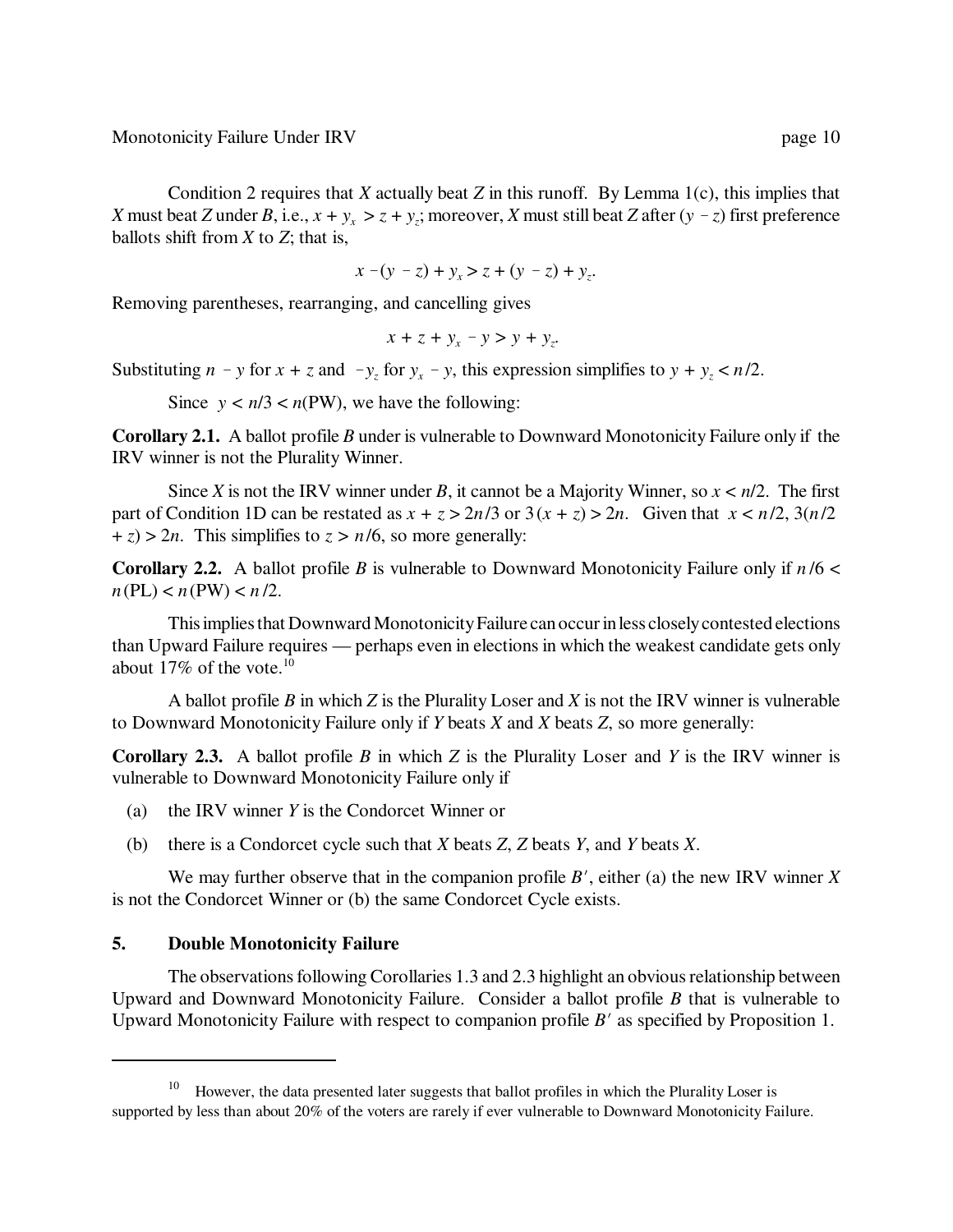Then profile *B'* is clearly vulnerable to Downward Monotonicity Failure with respect to profile *B* as specified by Proposition 2. That is to say, ballot profiles that are vulnerable to monotonicity failure come in *companion pairs*, one vulnerable to Upward and the other to Downward Monotonicity Failure. In this sense, Upward and Downward Monotonicity Failure are the same phenomenon. Note that this does not mean that ballot profiles pair off as *unique* companions<sup>11</sup> and, while particular profiles can always be paired off as companions vulnerable to opposite type of monotonicity failure, this does not imply that equal numbers of profiles are vulnerable to each type. The data in the next sections give evidence that more profiles are vulnerable to Upward than to Downward Monotonicity Failure.

Corollaries 1.3 and 2.3 together have the following implication.

# **Corollary 3.1.** A ballot profile *B*

- (a) is vulnerable to Upward Monotonicuty Failure only if the IRV winner is not the Condorcet Winner, and
- (b) is vulnerable to Downward Monotonicity only if neither of IRV losers is the Condorcet winner.

This implies that, given two non-cyclical companion profiles, the IRV winner given by the one that is vulnerable to Downward Monotonicity is preferable on majoritarian grounds to the IRV winner given by its companion.

A further question is whether a *single* ballot profile *B* can be *simultaneously* vulnerable to both Upward and Downward Monotonicity Failure. Call this vulnerability to *Double Monotonicity Failure*. Corollary 3.1 has this implication:

**Corollary 3.2.** A ballot profile is vulnerable to Double Monotonicity Failure only if it is cyclical.

This does not itself establish that ballot profiles vulnerable to Double Monotonicity Failure actually exist. Such a profile must satisfy Conditions 1U and 1D and also Conditions 2U and 2D. That a ballot profile may can exist is shown by the the following example with  $n = 100$ , in which Z is the Plurality Loser and *X* is the IRV winner:

| <u>38</u> | 32 | <u>30</u>        |
|-----------|----|------------------|
| Y         | X  | Z                |
| Z         | Y  | $\boldsymbol{X}$ |
| X         | Z  | Y                |

The profile is vulnerable to Upward Monotonicity Failure: if 9 of the 38 *YZX* voters move *X* to the top of their ballots, *Y* becomes the Plurality Loser instead of *Z*, and *Z* then loses to *Y* in the runoff, so *Z* becomes the IRV winner. At the same time the profile is vulnerable to Downward Monotonicity Failure: if 3 of the 38 *YZX* voters drop *Y* to second or third preference, *Y* remains the

<sup>&</sup>lt;sup>11</sup> In particular, a profile can meet Condition 1 in *k* ways, one for each *k* number of voters who move *X* up or down in their rankings, where  $y - z < k < n/2 - x$  for Upward and  $y - z < k < x - y$  for Downward Monotonicity Failure, and many of these *k* ways may meet Condition 2 as well.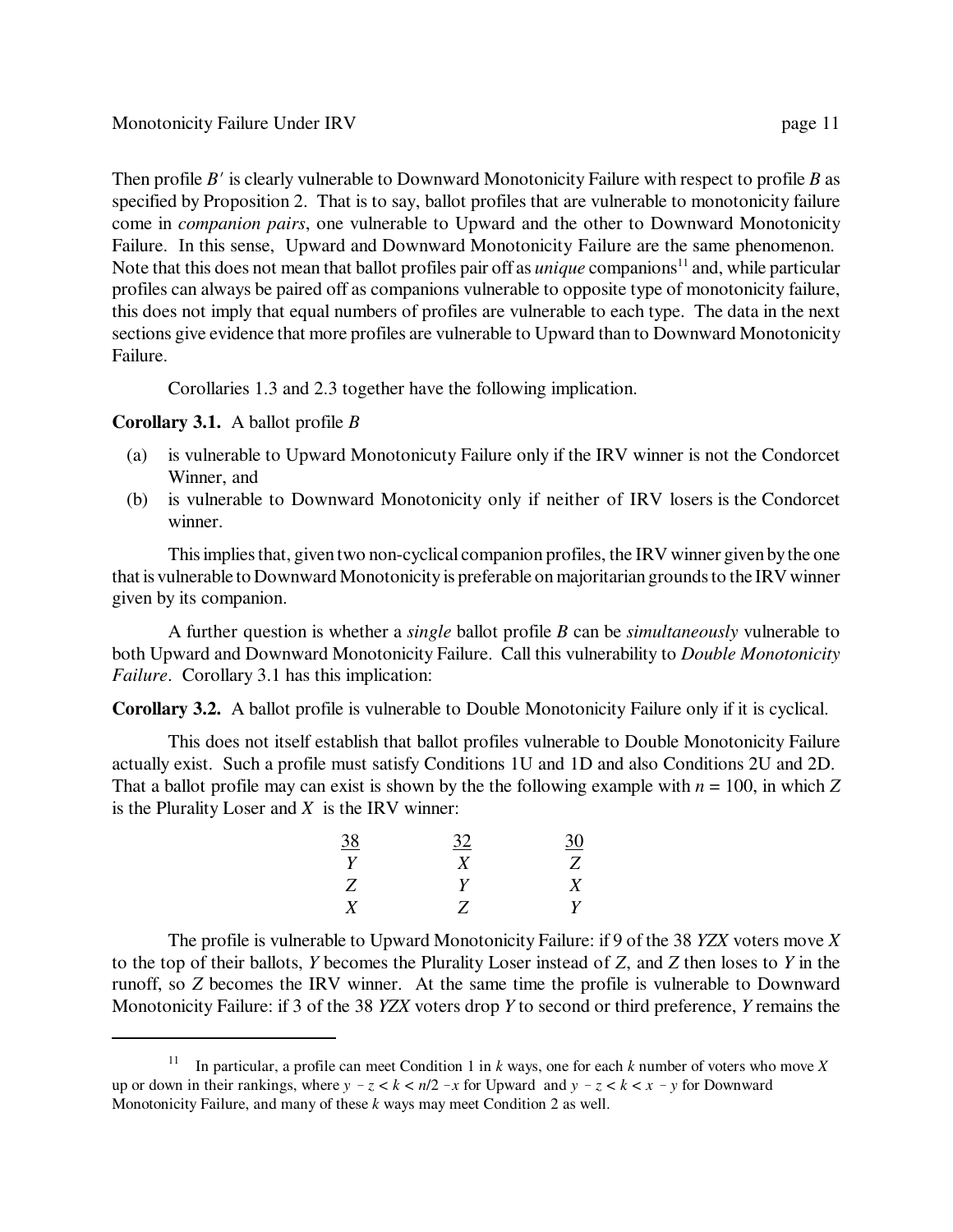Plurality Winner but *X* becomes the Plurality Loser, and *Y* then beats *Z* in the runoff, so *Y* becomes the IRV winner. Note that this profile produces a Condorcet cycle; moreover, both companion profiles are also cyclical.

**Proposition 3.** A ballot profile *B* is vulnerable to Double Monotonicity Failure if and only if

- (a) the IRV winner is the Plurality Runner-Up, and
- (b) there is a Condorcet cycle such that the Plurality Loser beats the Plurality Runner-Up.

The conjunction of Corollaries 1.3 and 2.3 implies that, if ballot profile *B* is vulnerable to both Upward and Downward Monotonicity Failure, there is a Condorcet cycle (specifically the Plurality Loser beats the Plurality Runner-Up, the Plurality Runner-Up beats the Plurality Winner, and the Plurality Winner beats the Plurality Loser). Corollaries 1.1 and 2.1 together imply that the IRV winner must be the Plurality Runner-Up under *B*.

# **6. Monotonicity Failure with Random Ballot Profiles**

We now examine a large and diverse sample of  $128,000$  randomly generated IRV ballot profiles. These and the subsequent simulations were conducted at the level of ballot profiles, not an individual voters, on the assumption that the electorate is composed of approximately 15 million voters. In this whole set of "random" ballot profiles, each of the six possible ballot rankings occurs (just about) one sixth of time. Thus the summary statistics shown in the "Random" column of Table 1 show that overall the three candidates do equally well.<sup>12</sup> But in any particular "random" ballot profile, the candidates may have very different levels of support, so these profiles do *not* represent what social choice theorists call an "impartial culture" (which we take up in the next section.) Rather each ballot profile was generated by drawing the number of first preferences for candidate *X* from a normal distribution with a mean of 5 million and a standard deviation of 1.2 million, subject to the constraint that  $x \ge 0$  and rounding to the nearest integer. Then the number of such ballots ranking *Y* second was drawn from a normal distribution with a mean of *x*/2 and a standard deviation of *x*/6, subject to the constraint that  $0 \le x_y \le x$ , with *Z* ranked second in the remaining  $x_z = x - x_y$  ballots. The numbers for the other rankings were determined in like manner.

Table 2 examines this data in terms of conditions specified in Propositions 1 and 2. It is composed of 10 rows times 4 columns constituting 40 subtables, each with two rows and two columns that crosstabulate conditions identified in Proposition 1 and 2. The percentages within each subtable add up to 100% but, in order to save space in what is already a sprawling table, row and column totals are not explicitly shown; however, they can readily be determined by addition.

<sup>&</sup>lt;sup>12</sup> MW refers to Majority Winner; IRVW is IRV winner; 2MF is Double Monotonicity Failure; TMF (Total MF) = UMF + DMF - 2MF; other abbreviations should be self-evident. In all tables,  $0.0\%$  represents precisely zero cases. If the actual percent is less than 0.05% (and so would round to 0.0%), a note provides the actual case count instead. There are no ties in any of the data presented other than a few in the "impartial culture" data; even in the latter case, the number of ties is so small that displayed percentages are not affected. Thus if a table says, for example, that *X* beats *Y* in P% of the profiles, it is also saying that *Y* beats *X* in  $(100 - P)$ % of the profiles.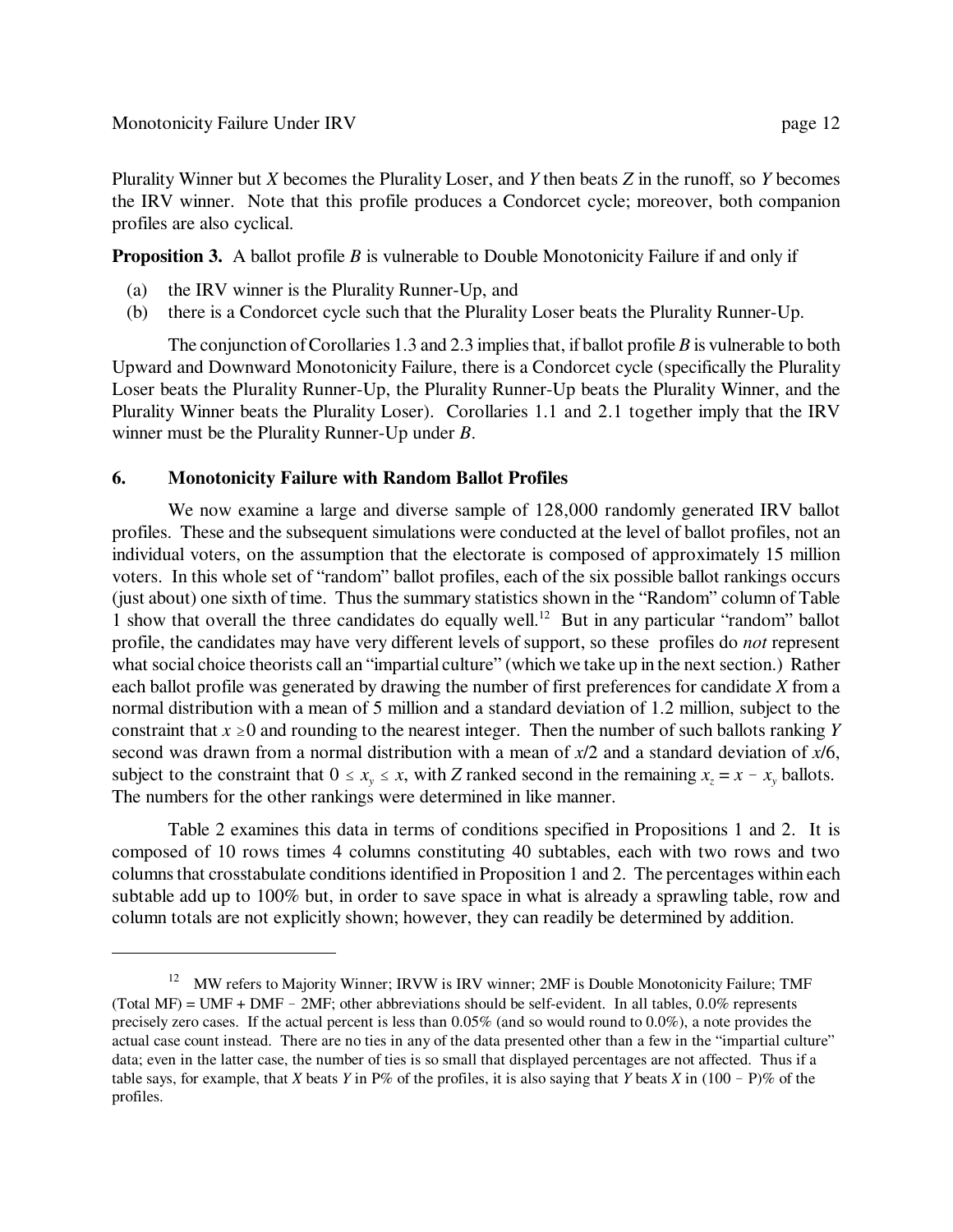#### Monotonicity Failure Under IRV page 13

Proceeding from left to right, the first subtable crosstabulates Conditions 1U and 2U; the implied column and row totals tell us that  $42.5\% + 11.8\% = 54.3\%$  of all profiles meet Condition 1U and  $1.9\% + 11.8\% = 13.7\%$  meet Condition 2U. The crosstabulation itself tells us that 11.8% of the profiles meet both conditions (confirming the expectation that there is some correlation between these conditions) and are therefore vulnerable to Upward Monotonicity Failure. The second crosstabulates Conditions 1D(a) and 1D(b) and shows that 6.6% of all profiles meet Condition 1D. The third crosstabulates Conditions 1D and 2D and shows that 4.2% of all profiles are vulnerable to Downward Monotonicity Failure. The fourth subtable crosstabulates vulnerability to Upward and Downward Monotonicity Failure. The implied column and row totals tell us (again) that 11.7% of all profiles are vulnerable to Upward and  $4.1\%$  to Downward Monotonicity Failure<sup>13</sup>; the crosstabulation itself tells us that 1.7% are vulnerable to Double Monotonicity Failure. Altogether  $10.0\% + 2.4\% + 1.7\%$  $= 14.1\%$  of all profiles are vulnerable to one or other or both types of monotonicity failure, as shown in the Total Monotonicity Failure column. (These monotonicity failure rates were previewed at the bottom of Table 1.)

The remaining rows of display similar statistics for various subsets of the 120,000 ballot profiles of special interest (and the number of profiles on which these statistics are based is shown). Row 2 includes only profiles that have no Majority Winner. Row 3 includes only profiles that entail closely contested elections, specifically those in which ones in which the Plurality Loser gets more than 25% of the vote. Row 4 includes only profiles in which the IRV winner is the Plurality Runner-Up, so IRV produces a different winner from Plurality Voting. Row 5 includes only profiles that generate Condorcet cycles. Note that the profiles in Rows 3, 4, and 5 are each subsets of those in Row 2. Row 6 includes only the profiles that belong to both rows 3 and 4; row 7 includes only the profiles that belong to both rows 3 and 5; row 8 includes only the profiles that belong to both rows 4 and 5; and row 9 includes only the profiles that belong to all three rows 3, 4, and 5. Finally, Row 10 includes only the profiles that belong to neither row 4 nor row 5.

Since row 2 excludes only profiles that are certainly not vulnerable to monotonicity failure, its rates are necessarily higher than those in row 1. However, relatively few of these random profiles have Majority Winners, so its rates are not much higher.

By definition, all profiles in row 3 meet Condition 1U and are also more likely to meet Condition 2U, so they are considerably more likely to be vulnerable to Upward Monotonicity Failure than those in row 2. Given  $z > n/4$ , *Y* is likely to be relatively weak, making Condition 1D(b) is considerably more likely to be met and, if it is, Condition 1D(a) is almost certainly met as well; moreover, Condition 2D is more likely to be met, so more profiles are vulnerable to Downward (and Double) Monotonicity Failure as well.

If the IRV winner *X* is the Plurality Runner-Up, it is considerably more likely that both Conditions 1U and 2U are met, so almost twice as many profiles are vulnerable to Upward

<sup>13</sup> Rounding of displayed percentages can create apparent small discrepancies between subtables.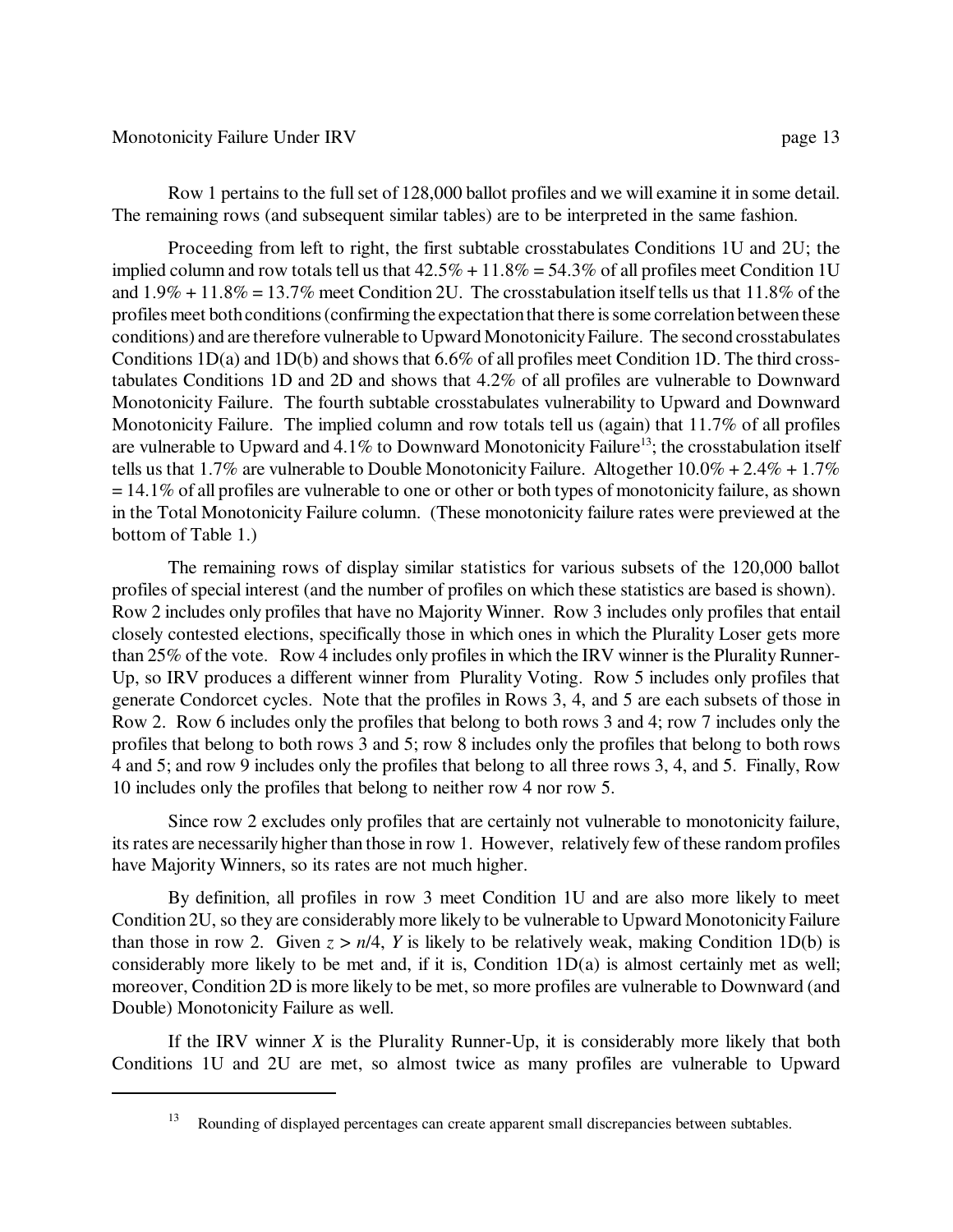Monotonicity Failure in row 4 than row 2 and somewhat more than in row 3; Conditions  $1D(a)$ , 1D(b), and 2D are also more likely to be met, making vulnerability to Downward (and Double) Monotonicity Failure much more likely than in either row 2 or 3.

Corollary 1.4 tells us that every (cyclic) profile in row 5 meets Condition 2U, and cyclicity also implies that the candidates are more likely to be closely balanced with respect to first preferences; thus Condition 1U is also very likely to be met also and the overwhelming majority of cyclic profiles are vulnerable to Upward Monotonicity Failure. For the same reason, Condition 1D(b) is almost always met (in fact, literally always in this sample of cyclic profiles) and Condition 2D is met about half the time, making vulnerability to Downward Monotonicity almost as likely as in row 4.

Rows 6, 7, 8 include all profiles in the pairwise intersections of rows 3, 4, and 5, and row (9) includes all profiles in their three-way intersection. Vulnerability to Upward Monotonicity Failure now becomes overwhelmingly likely (indeed, Corollary 1.4 tells us that every profile in the intersection of rows 3 and 5 is vulnerable to Upward Monotonicity Failure) and about half are vulnerable to Downward Monotonicity Failure.

While vulnerability to monotonicity failure is enhanced both by the IRV winner diverging from the Plurality Winner and by cyclicity, even the absence of both conditions does not entirely preclude such vulnerability. Row 10 includes all non-cyclic ballot profiles in which the IRV winner is the Plurality Winner; 3.4% of such profiles are vulnerable to Upward Monotonicity Failure, though none to Downward, Monotonicity Failure.<sup>14</sup>

 Table 2 may seem to lack an evident theme. Table 3 presents the same data in a different way and reveals that the factor fundamentally at work in this data is *election closeness*. In Table 3, this is measured by the percent of the first preferences received by the Plurality Loser, which ranges from  $0\%$  and approaches  $33\frac{1}{8}\%$  as its upper limit. Profiles are stratified into intervals one percentage point wide with respect to closeness. Table 3 shows how many profiles there are at each level and reports statistics similar to those shown in Table 2. Since Condition 1U holds if and only if Closeness  $>$  25%, it is not explicitly shown. It can be observed that, given the nature of the random simulation procedure, profiles are distributed in a bell-shaped curve that is skewed upwards with a mode around 26-27%.<sup>15</sup> With the apparent exception of cyclicity (plus a few inversions evidently reflecting sampling error), each condition holds more frequently as election closeness increases and, in particular, the vulnerability to (Total) Monotonicity Failure rate hits or exceeds 50% in the closest elections. Moreover, with the exception of vulnerability to Upward Monotonicity (and therefore also

<sup>&</sup>lt;sup>14</sup> If we also exclude profiles in which the Plurality Loser gets less than  $25\%$  of the first preference support, the Total Monotonicity Failure falls to 0.0%. We know from Condition 1U that no such profiles are vulnerable to Upward Monotonicity Failure, and there are no instances of vulnerability to Downward Monotonicity Failure in this data either.

<sup>&</sup>lt;sup>15</sup> More cases than "expected" fall in the lowest 0-1% category, because the simulation procedure "naturally" allows closeness to fall below 0% but all such cases are constrained to  $n(PL) = 0$ . Few cases fall in the highest category not only because of its outlier status but also because it is only one-third of a percentage point wide.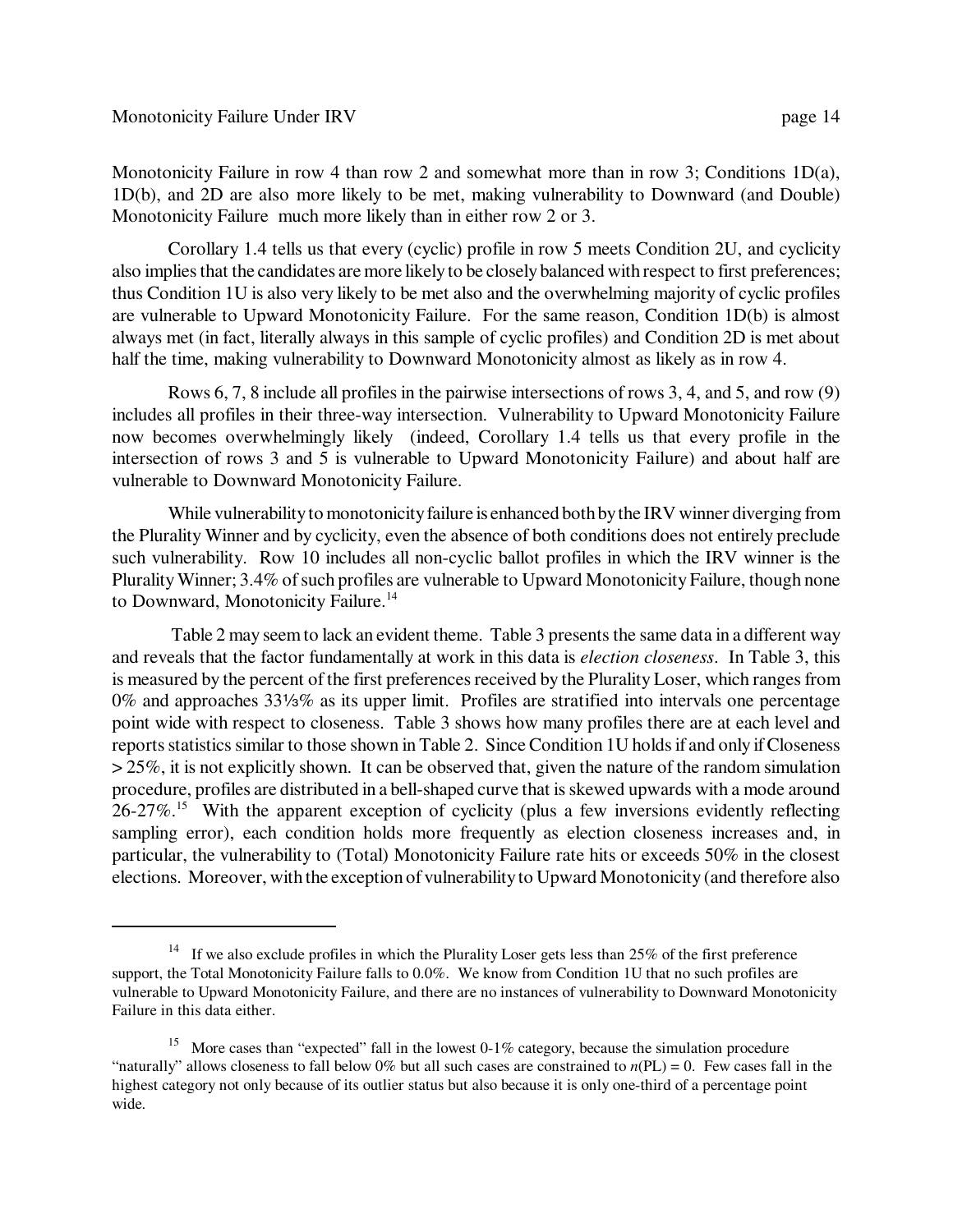Total Monotonicity Failure), which (due to the nature of Condition of 1U) jumps from 0% to 10% at Election Closeness =  $25\%$ , these increases occur in a more or less steady incremental fashion.<sup>16</sup>

Of course, not all elections in which the Plurality Loser receives a given percent of the first preferences are equally close, as the Plurality Winner and Plurality Runner-Up may split the remaining first preferences more or less equally. Table 4 examines the impact of this additional aspect of the closeness factor on vulnerability to monotonicity failure, when the Plurality Loser's support is held constant with five bands:  $PL\% < 25\%$ ,  $25\% < PL\% < 27\%$ ,  $27\% < PL\% < 29\%$ ,  $29\% < PL\% < 31\%$ , and  $31\%$  < PL%. (When PL% <  $25\%$ , no profiles can be vulnerable to Upward Monotonicity Failure, so only the Downward Monotonicity Failure column is shown.) It can be seen that, holding PL% (approximately) constant, vulnerability to Upward Montonicity Failure increases as the spread between the two leading candidates closes up, but the increase not as dramatic as in Table 3 and, once the spread between the leading candidates falls to about 5-7% there is little further increase. However, vulnerability to Downward Monotonicity Failure presents a different picture. At each level of PL%, its (lower) incidence peaks well short of tight contests between the two leading candidates. This is because there must be "room at the top" for companion profiles with smaller margins between the leading candidates, in which the Plurality Winner (the same candidate in both profiles) loses first preference support and the new Plurality Runner-Up has increased first preference support, relative to the profile in question.

Table 5 is set up in the same manner as Table 3 but uses a different measure of election closeness, namely  $PW\%$  - PL%. (However, Condition 1U now must be shown explicitly.) In general, it presents a very similar picture as Table 3.

In summary, in this diverse — and probably most representative — set of ballot profiles, vulnerability to monotonicity failure is hardly a rare event and appears very frequently in closely contested IRV elections.

## **7. Monotonicity Failure in an Impartial Culture**

Many social choice analyses assume that ballot profiles are drawn from an *impartial culture*, in which voters cast *independent* random ballots — that is, each voter in each election is equally likely to cast a ballot ranking the three candidates in each of the six possible ways. Thus, if the number of voters is large,  $x_y \approx x_z \approx y_x \approx \ldots$   $z_y \approx n/6$  and  $x \approx y \approx z \approx n/3$  in almost every ballot profile. The assumption that preferences are drawn from an impartial culture is, in a sense, the most 'neutral' one that can be made and, as such, it provides the basis for many probability calculations in social choice and voting power theory. But this assumption also implies that almost all elections with many voters are extraordinarily close.

I simulated 128,000 three-candidate IRV elections with ballot profiles drawn from an

<sup>16</sup> The DMF column in Table 3 supports the observation made in footnote 10.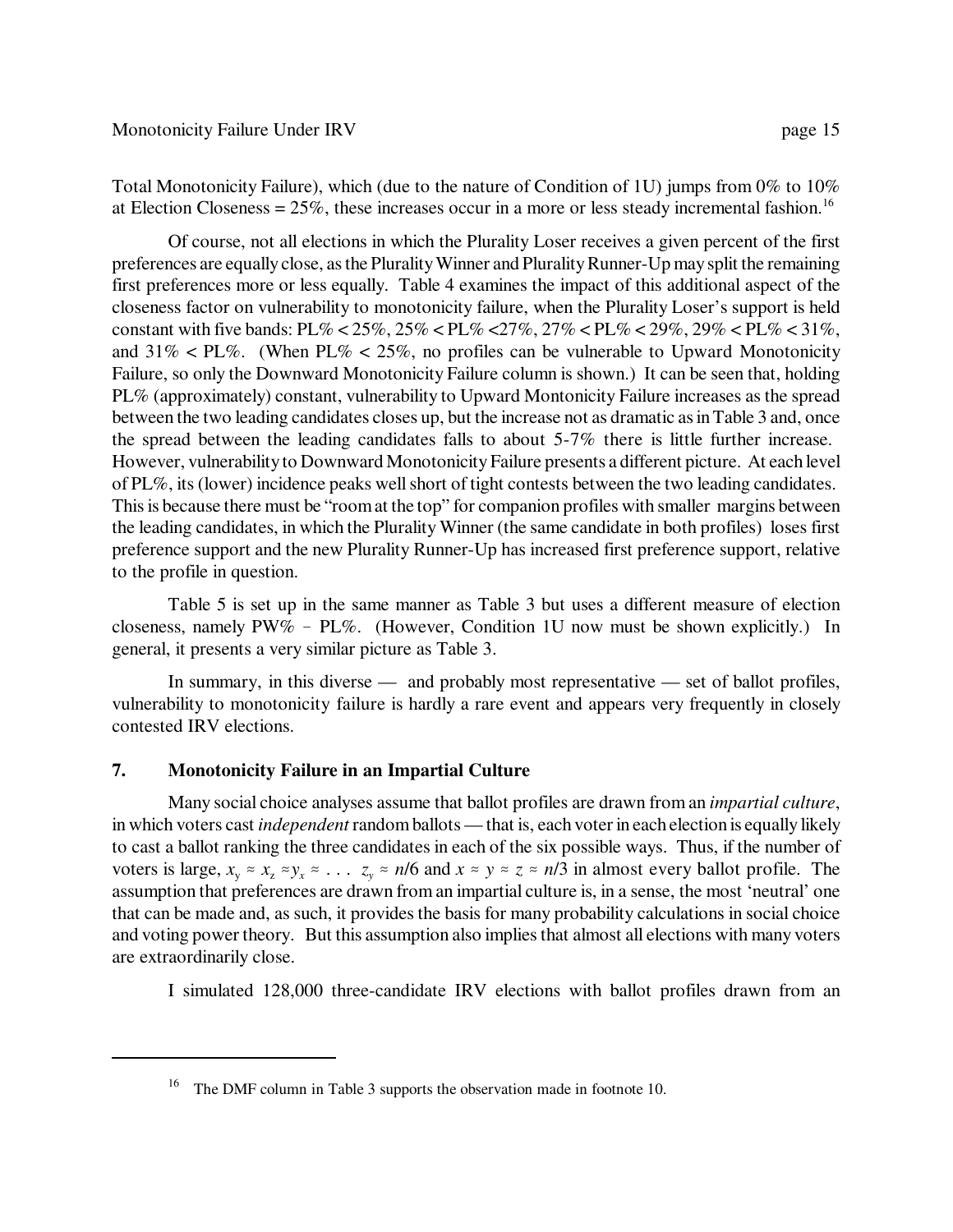Impartial Culture with 30 million voters.<sup>17</sup> Summary statistics are shown in the "IC" column of Table 1, and in most respects they are very similar to those in the "Random" column. However, Majority Winners never occur,  $n(PL)$  never falls below  $n/4$  and, more generally, statistics pertaining to individual ballot profiles are very different.

Before examining simulated data, let us consider the likelihood that ballot profiles are vulnerable to monotonicity failure, given an impartial culture with many voters. Since  $z \approx n/3$ , Condition 1U is (almost) always met, and vulnerability depends (almost) entirely on whether *Z* beats *X*, as stipulated by Condition 2U. In an impartial culture, the *unconditional* probability that one candidate beats another must be 0.5 but, given that *Z* is the Plurality Loser, *Z* would be expected to beat *X* (or *Y*) less than half the time. The data summarized in the "IC" column of Table 1 indicate that in an impartial culture the Plurality Winner beats the Plurality Runner-Up about 75% of the time, the Plurality Runner-Up beats the Plurality Loser about 75% of the time, and the Plurality Winner beats the Plurality Loser about 90% of the time. They also show that the Plurality Runner-Up is the IRV winner about 26% of the time. Putting these statistics together, we can anticipate that Condition 2U is met about 12% of the time and therefore that about 12% of ballot profiles are vulnerable to Upward Montonicity Failure.

With respect to Downward Monotonicity Failure, Condition 1D(a) requires that the Plurality Runner-Up (and IRV winner) *Y* have less than one-third of the first preferences. Overall we would expect this to be true about half the time in an impartial culture but, by virtue of being the IRV winner, *Y* is 'stronger' than the 'typical' Plurality Runner-Up. We can therefore expect that *y* is closer to *x* than to *z* and therefore greater than *n*/3 more often than not, though it is hard to anticipate how much more. Condition  $1D(b)$  is (almost) always met, since  $x<sub>z</sub>$  is almost always on the order of  $n/3$ , and  $y - z$ , while by definition always positive, is likely to be very small. At first blush, we would expect that  $y + y \approx n/2$ , so that C2D would hold about half the time. But again, *Y* is 'stronger' than the 'typical' Plurality Runner-Up, so C2D presumably holds less than half the time, though it is again hard to anticipate how much less.

It can be seen from the first row of the Table 6 (pertaining to all 128,000 impartial culture profiles) that the expectations set out above are borne out. About 12.0% ballot profiles are vulnerable to Upward Monotonicity Failure and about 4.8% to Downward Monotonicity Failure. Since about 1.8% are vulnerable in both respects, about 15.0% of the ballot profiles in an impartial culture are vulnerable to at least one form of monotonicity failure.

The second row of Table 6 shows that the frequency of Upward Monotonicity Failure when IRV elects the Plurality Runner-Up almost doubles, and the frequency of Downward Monotonicity Failure increases fourfold, relative to the overall frequencies. The third row shows that, given that

 $17$  Again these simulations took place at the level at the election, not the individual voter. Each of the six ballot rankings was drawn from a normal distribution with a mean of 5 million and a standard deviation equal to the square root of 1.25 million or 1118, i.e., the normal approximation of the binomial distribution with  $p = 0.5$ . While this simulation procedure does not precisely implement the impartial culture concept (we might instead call it a "quasi-impartial culture"), the Appendix provides evidence that it comes acceptably close.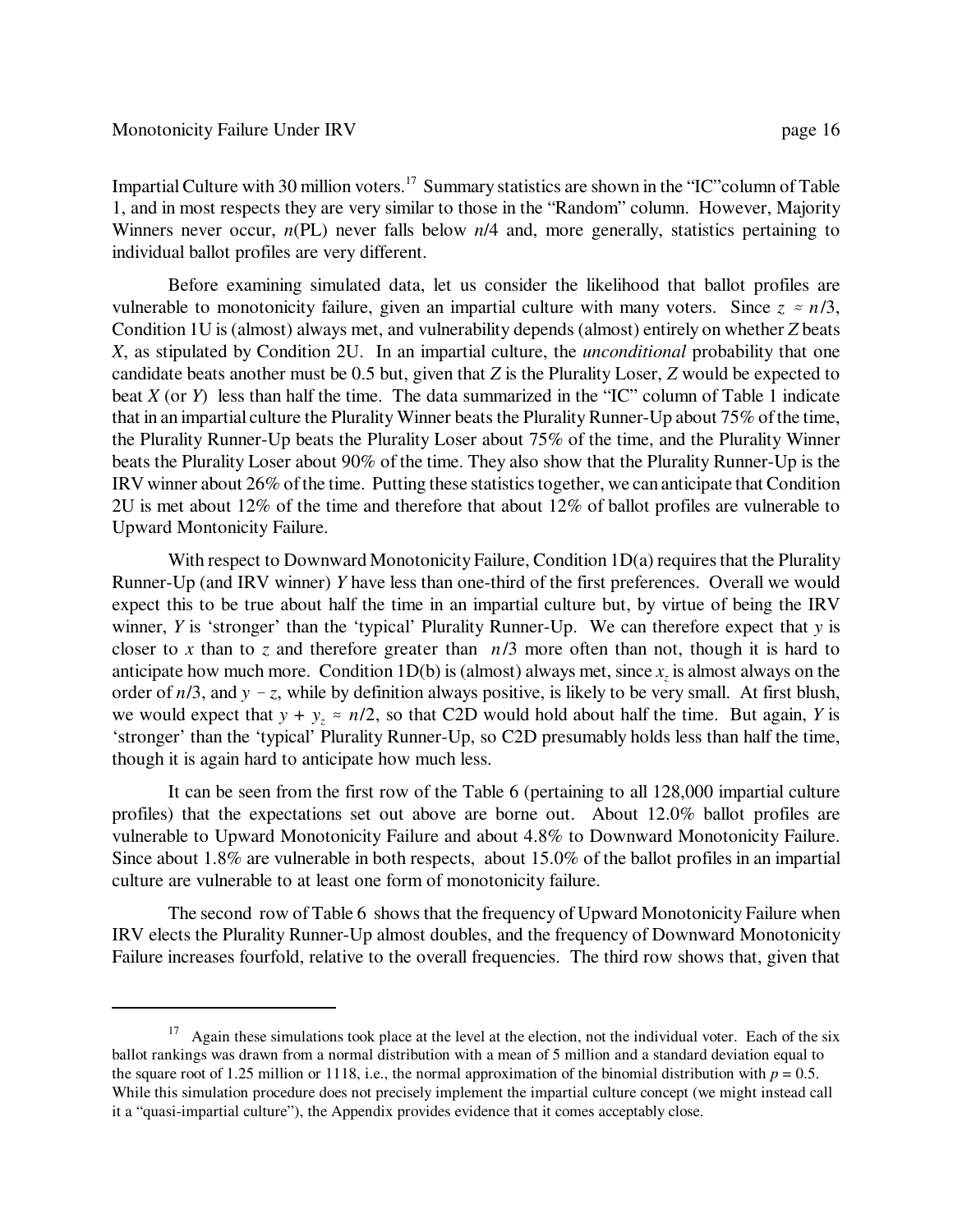$n(PL) < n/4$  (almost) always holds (literally always in this data) and, consistent with Corollary 1.4), every cyclic profile is vulnerable to Upward Monotonicity Failure and 21% to Downward Monotonicity Failure. If in addition the IRV winner is the Plurality Runner-Up, the frequency of Downward Monotonicity Failure increases to 40%. Nevertheless, such profiles do not account for all instances of monotonicity failure, as shown in row 5 for non-cyclic profiles under which the IRV winner is also the Plurality Winner.

This impartial culture data presents something of a puzzle, especially in light of Tables 3 and 5, which indicates that about one half of all closely contested random profiles are vulnerable to monotonicity failure. Since (essentially) all impartial culture profiles represent elections that are extraordinarily close (by either measure), why isn't the incidence of monotonicity failure in such elections much higher than for random elections? Table 7 highlights the puzzle and perhaps helps to resolve it. It parallels Table 3 for random elections and looks broadly similar, with the massive exception of the first column showing the closeness scale. In all 128,000 profiles, the minimum percent of the vote received by the Plurality Loser was slightly more than 33.315% — as anticipated at the outset of this section, every election is virtually a three-way tie. However, on a veritably microscopic scale, we can still distinguish among different levels of closeness. The rows in Table 7 represent intervals only one thousandth of a percentage point wide. Yet almost no profiles in the bottom half of the table, though still extraordinarily closely contested, are vulnerable to monotonicity failure, while the incidence of montonicity failure among profiles near the top of the table generally falls short of 50%. Indeed, if one starts at the top rows of Tables 3 and 7 and moves down both one row at a time, the monotonicity failure percentages are almost invariably somewhat lower in Table 7 than Table 3. (The reason that overall monotonicity failure rates are slightly higher in Table 7 than Table 3 is that the distribution is skewed somewhat higher in the rows of Table 7 than Table 3.) The explanation for the puzzle appears to be this. Given random profiles, the various conditions "on average" fall considerably short of the thresholds required for monotonicity failure, but there is considerable dispersion about these averages, so the required thresholds are quite often met. Given impartial culture profiles, conditions "on average" fall just below the thresholds required for monotonicity failure, but there is almost no dispersion about these averages, so the required thresholds are met no more frequently.

# **7. Monotonicity Failure with Single-Peaked Preferences**

Given single-peaked preferences, there is one candidate who is never ranked last; accordingly, they may also be characterized as *bottom-restricted* preferences. This candidate may be thought of as 'centrist' in his ideological or policy positions relative to the other two candidates, who in turn are (relatively) 'extreme' but in opposite directions (e.g., one to the 'left' and the other to the 'right' of the centrist candidate). Given single-peakedness and labeling the three candidates as Left, Center, and Right, "admissible" ballot profiles include only four of the six possible rankings of the three candidates, namely LCR, CLR, CRL, and RCL, while LRC and RLC are "inadmissible" because they rank candidate C last.

In general, single-peaked ballot profiles can be characterized in terms of three parameters: the proportion of voters who rank the centrist candidate first, the numerical balance between the two sets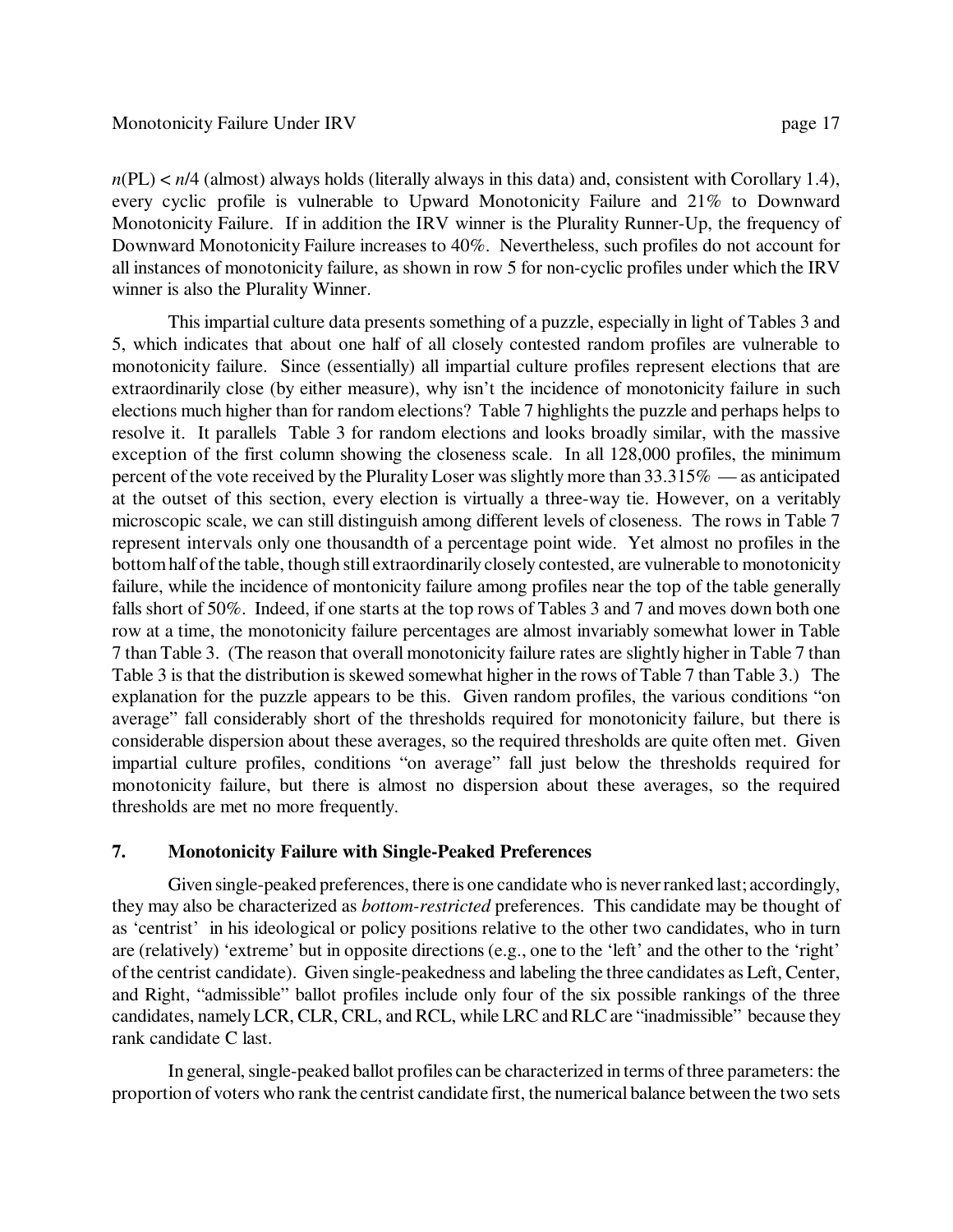of voters who rank the left and right candidates first, and the numerical balance among centrist voters with respect to their second preferences. However, for the purpose of stating logical propositions, we need to distinguish between only two circumstances: whether either extreme candidate is a Majority Winner or not. Lemma 2 rounds up some elementary propositions concerning single-peaked preferences.

Lemma 3. If voter preferences expressed on a ballot profile are single-peaked:

- (a) a Condorcet cycle cannot occur;
- (b) an extreme candidate is a Condorcet Winner if and only if he is a Majority Winner, and
- (c) otherwise the centrist candidate is a Condorcet winner;
- (d) the centrist candidate in never the Condorcet Loser;
- (e) the IRV winner is the Condorcet Winner unless the Condorcet Winner is the Plurality Loser (necessarily the centrist candidate),
- (f) in which case the IRV winner is the extreme candidate that beats the other extreme candidate.

The following is Proposition 1 restricted to the special case of single-peaked preferences:

**Proposition 4**. If voter preferences expressed on ballot profile *B* are single-peaked, *B* is vulnerable to Upward Monotonicity Failure if and only if:

- (a)  $n (PL) > n/4$ , and
- (b) the Condorcet Winner is the Plurality Loser.

Condition (a) simply restates Condition 1U and implies there is no Majority Winner. Lemma 3(c) implies that the centrist candidate Condorcet winner and, by condition (b), is also the Plurality Loser. Thus the IRV winner is one of the extreme candidates but is beaten by the Plurality Loser, Condition 2U holds as well. Put more directly, Proposition 4A says that a single-peaked ballot profile is vulnerable to Upward Monotonicity Failure if and only if the centrist candidate is the first preference on more than 25% of the ballots but is still the Plurality Loser.

However, no single-peaked ballot profile is vulnerable to Downward Monotonicity Failure (cf. Lepelley et al., p.146).

**Proposition 5**. If voter preferences expressed on ballot profile *B* are single-peaked, *B* is not vulnerable to Downward (or Double) Monotonicity Failure.

If voter preferences over candidates expressed under ballot profile *B* are single-peaked, the conditions for Downward Monotonicity specified in Proposition 2 cannot be simultaneously fulfilled. Proposition 2 stipulates that *X* is not the IRV winner, *Z* is the Plurality Loser, and (by implication) *Y* is the IRV winner. Suppose that *Y* is an extreme candidate. Then *Y* can be the IRV winner only if *Y* is a Majority Winner, i.e., *y > n*/2, contradicting Condition 1D that *y < n*/3. Therefore, *Y* must be the centrist candidate. But this cannot be true either, because single-peakedness then implies that  $x_z = 0$ , contradicting Condition 1D(b), i.e.,  $x_z > y - z$ .

Proposition 5 might seem to be contradicted by the fact that a single-peaked profile *B* may by Proposition 4 be vulnerable to Upward Monotonicity Failure with respect to a companion profile  $B'$ , so  $B'$  must be vulnerable to Downward Monotonicity Failure. This is true, but the implication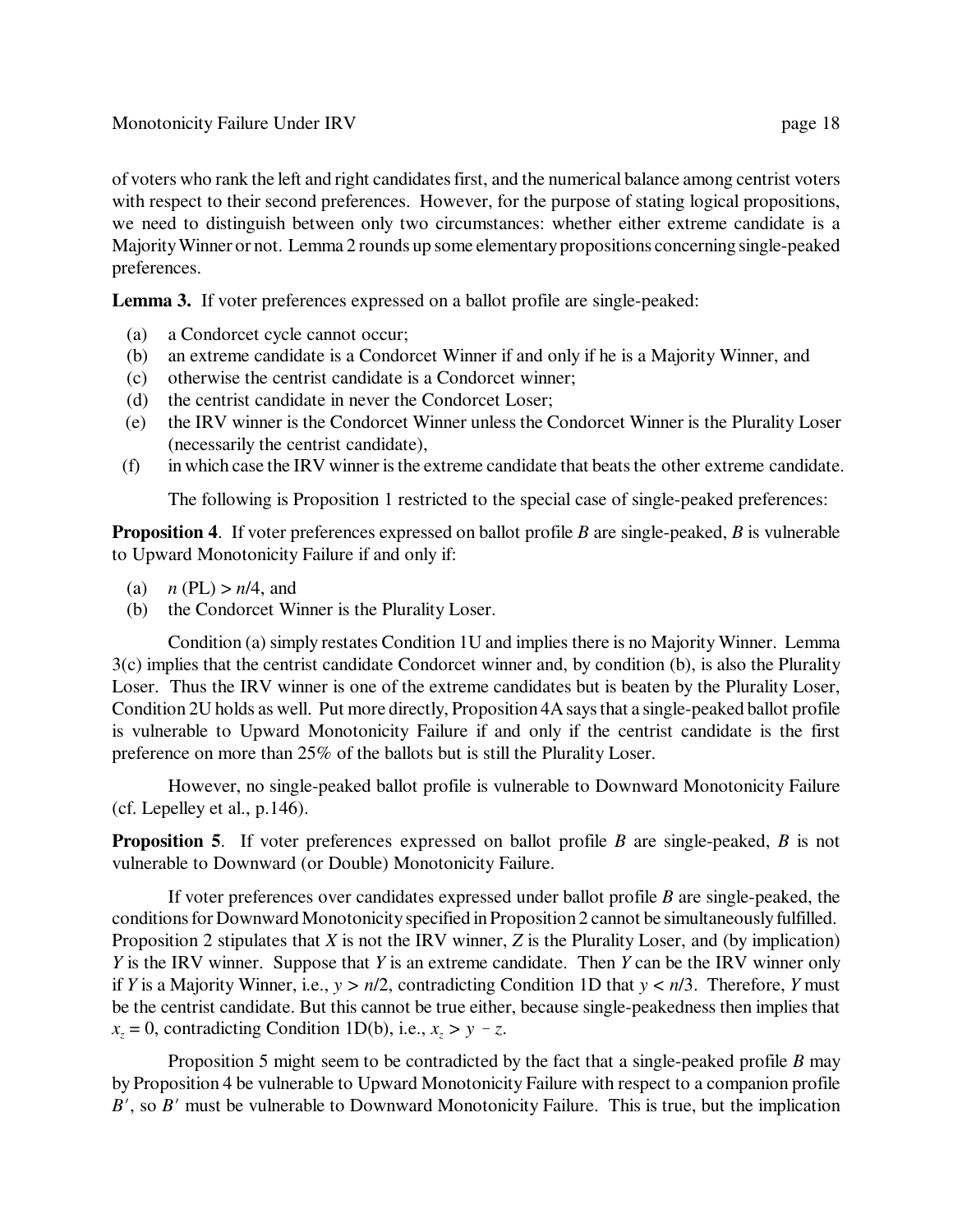#### Monotonicity Failure Under IRV page 19

is that profile *B'* cannot be single-peaked, not that Proposition 5 is contradicted.<sup>18</sup> We can also say that no single-peaked ballot profile *B* is vulnerable to (any kind of) monotonicity failure with respect to a companion profile  $B'$  that is also single-peaked.

I generated three sets of 128,000 simulated single-peaked profiles. Each was generated in the same manner as the random profiles, except that all ballots with L or R ranked first were assigned C as the second preference. In the first set (balanced single peakedness), all three candidates have the same number of first preferences on average. In the other two sets, one candidate was on average less popular than the two others, with an average of 3 million first preferences while the other two averaged 6 million. The second set has a weak centrist candidate and the third has a weak extreme candidate.

Table 1 shows summary statistics for the three sets of single-peaked ballot profiles (SP1, SP2, and SP3, respectively; note that *Y* is always the centrist candidate and Z is the weak extreme candidate). Tables 8(a)-8(c) present the standard monotonicity analyses for the three sets of singlepeaked profiles. Since we know that Downward (and Double) Monotonicity Failure cannot occur, only the first column of subtables in each table is of real interest.

Perhaps the most striking feature of Table 8(a) is that (contrary to the pattern in all other ballot profile data) fewer profiles are vulnerable to Upward Monotonicity Failure when the IRV winner is the Plurality Runner-Up than when it is the Plurality Winner. By Proposition 4, provided there is sufficient (> 25%) first preference support for the Plurality Loser, vulnerability depends on whether the centrist candidate is the Plurality Loser. In ballot profiles in which a non-centrist candidate is the IRV winner who is the Plurality Runner-Up, the centrist candidate must be the Plurality Loser (for otherwise he would be the Plurality and IRV Winner). In ballot profiles in which a non-centrist candidate is the IRV winner who is also the Plurality Winner, the centrist candidate is the almost always Plurality Loser but may be the Plurality Runner-Up whenever the IRV winner is the Majority Winner (9.5% of the time in this data). But if a non-centrist IRV winner is the Plurality Winner, the centrist Plurality Loser is supported by more than 25% of the first preferences (making the profile vulnerable to Upward Monotonicity Failure) only 45% of the times, whereas if the noncentrist IRV Winner is the Plurality Loser, this is true 70% of the time. In contrast, a weak centrist candidate is far more likely to be the Plurality Loser but also far less likely to command 25% of the first preferences; and, given a weak extreme candidate, the centrist candidate is far less likely to be the Plurality Loser.

Table 9 shows vulnerability to Upward Monotoncity Failure by level of election closeness, given single-peaked ballot profiles. It presents two contrasts with earlier similar tables. With balanced single-peaked profiles, vulnerability to Upward Monotonicity is essentially constant at a rate of about one-third once the threshold of  $PL\% > 25\%$  is crossed. With a weak centrist candidate, the

<sup>&</sup>lt;sup>18</sup> However, as my make-believe sequel to the 2009 Burlington mayor election illustrates, we can find a profile  $B'$  that is single-peaked (i.e., with Progressive replacing some Republicans) and that — in the spirit, but not the literal definition, of monotonicity failure — is a companion to *B*. I expand on this observation in the concluding section.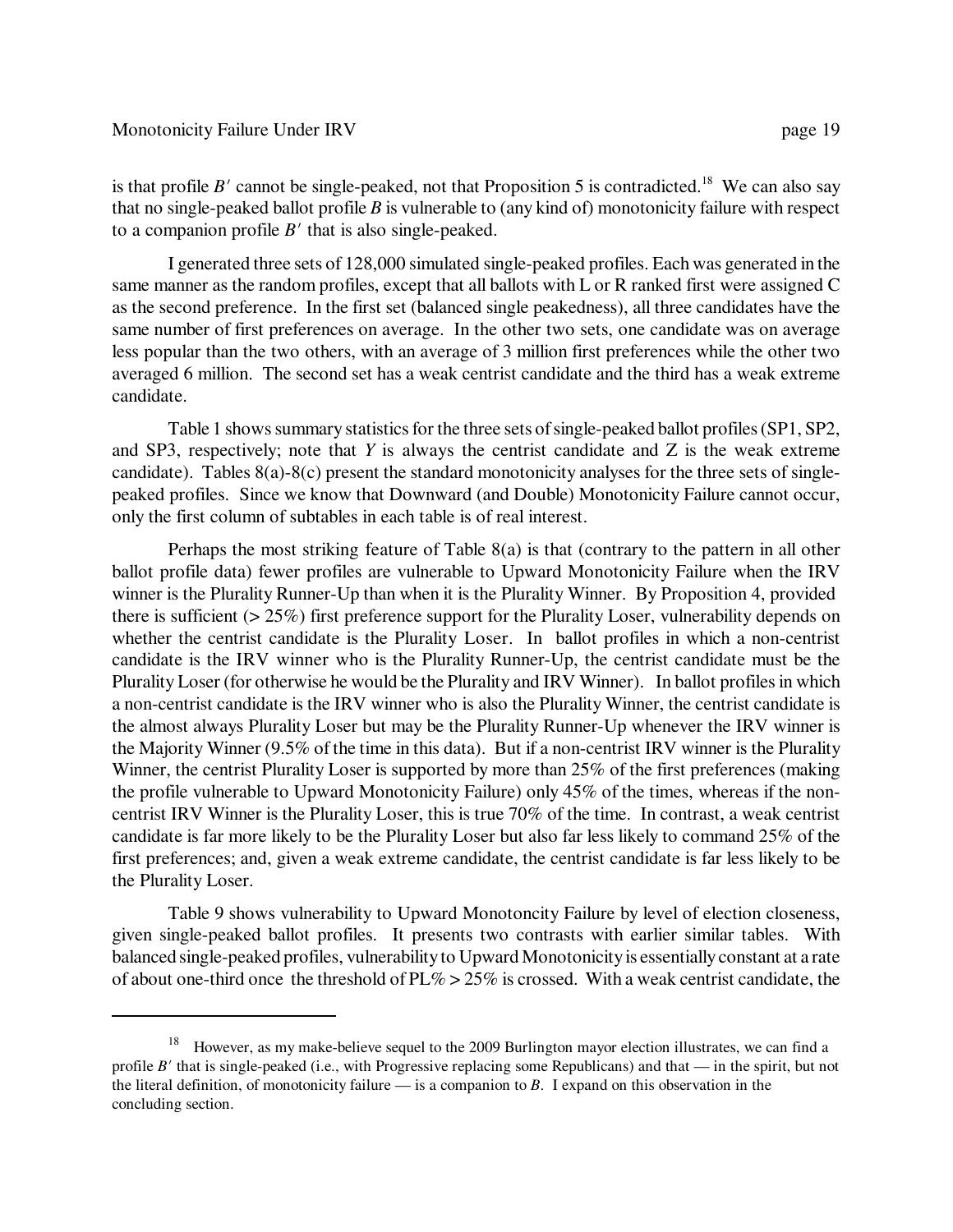rate of vulnerability is very high but if anything declines as closeness increases beyond the threshold. Only with a weak extreme candidate does the usual pattern hold.

# **8. Monotonicity Failure with Clone Candidates**

Consider a three-candidate election in which two candidates  $C_1$  and  $C_2$  have similar policy positions or otherwise appeal to same group of voters, while a third candidate *X* has a distinctive policy position or otherwise appeals to a different group of voters. Thus there are two distinct sets of voters with substantially opposed preferences: those who prefer both  $C_1$  and  $C_2$  to  $X$  and those who prefer *X* to both  $C_1$  and  $C_2$ . However, voters in both groups may have either preference between  $C_1$ and  $C_2$ <sup>19</sup>

This situation can be characterized in several ways. First,  $C_1$  and  $C_2$  may be called (near) *clone* candidates and *X* may then be called *exceptional* or *extreme* (or non-clone) candidate.<sup>20</sup> Second, and parallel to the characterization of single-peaked preferences under which there is one candidate that no one ranks lowest, in this case there is one candidate, namely *E*, whom no one ranks in the middle. Therefore, as with single-peakedness, ballot profiles include only four of the six possible rankings of the three candidates but, whereas single-peaked preferences are bottomrestricted, these preferences are *middle-restricted*.

The case in which *X* supporters are a large minority, and specifically when  $n/3 < x < n/2$ , is of special interest. If the *C* supporters are sufficiently equally divided between the two clones with respect to their first preferences, candidate *X* is then the Plurality Winner (and would be elected under Plurality Voting) even though *X* is also the Condorcet Loser. In this case, the *C* supporters constitute a majority vulnerable to *vote splitting*, since either can win if the other is not a candidate but, if both are candidates, each "spoils" the other's chance of election. One appeal of IRV is that it resolves this "spoiler" problem to the advantage of the majority of voters favoring the clone candidates, because at least one clone must get into the instant runoff, where it defeats *X* and thereby becomes the IRV winner. In effect, the "first preference" round of IRV functions as an (open) "primary election" for the *C* voters, determining which clone candidate goes into (and wins) the "general election" (i.e., the instant runoff) against *X*. But this advantage of IRV comes at some cost, namely the possibility of (upward) monotonicity failure.

First we round up several well-known or self-evident points in the form of another lemma.

Lemma 4. Given a ballot profile expressing middle-restricted preference,

- (a) there is no Condorcet cycle;
- (b) the IRV winner is the extreme candidate *X* if and only if *X* is the Majority Winner;

<sup>19</sup> That is, we do not assume that preferences are also single-peaked — whatever considerations lead voters to have conflicting preference between the clones are different in nature from those that lead voters to have conflicting preferences between *X* and the clones.

 $20$  Candidates might be deemed "perfect clones" if all voters were indifferent between them, but IRV ballots do not allow the expression of indifference. The term "clone" is due to Tideman (1987), who likewise defined clones as candidates who are adjacent in every voter's ordering.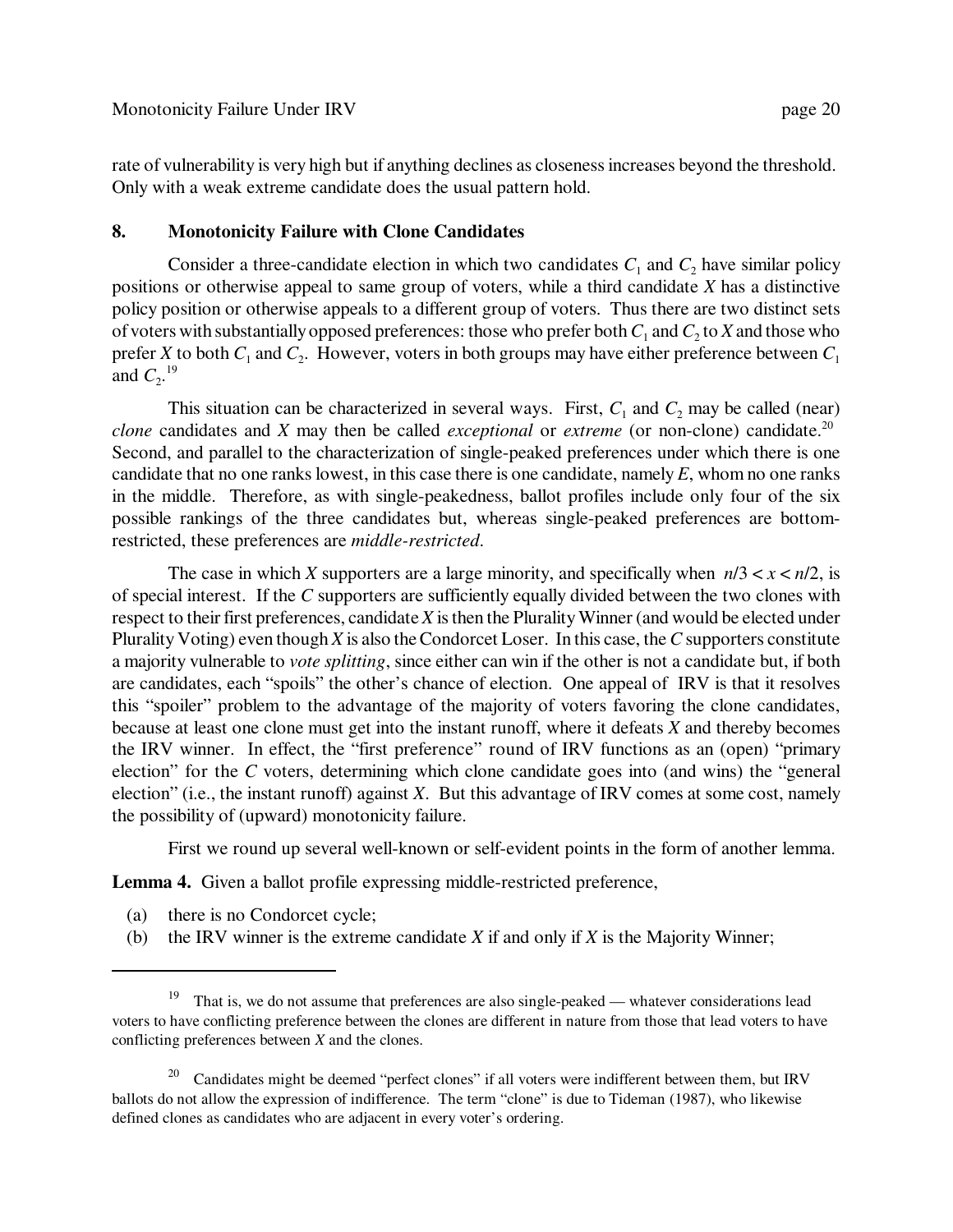- (c) if *X* is not a Majority Winner, it is the Condorcet Loser; in which case
- (d) the IRV winner is the Condorcet Winner, namely the clone candidate that beats the other clone candidate.

From Proposition 1, we know that a ballot profile *B* under which *X* is the IRV winner and *Z* is the Plurality Loser is vulnerable to Upward Monotonicity Failure if and only if *z* > *n*/4 (Condition 1U) and *Z* beats *Y* (Condition 2U). With middle-restricted preferences, candidate *X* must be either a Majority Winner or the Condorcet Loser. In the former event, *B* cannot be vulnerable to Upward Monotonicity Failure by Corollary 1.2, so we can state the following:

**Proposition 6.** A middle-restricted ballot profile *B* is vulnerable to Upward Monotonicity Failure if and only if

- (a) the Plurality Loser is a clone candidate *C*;
- (b)  $c > n/4$ ; and
- (c) *C* beats the other clone candidate.

Since (a) and (b) together imply that there is no Majority Winner, (c) implies that C is the Condorcet Winner, and Proposition 5A is the same as Proposition 4A, with the added stipulation that the Plurality Loser must be one of the two clone candidates. Note that candidate *C* must be disproportionately favored as the second preference of *X* supporters in order for (c) to hold.

We now consider the possibility of Downward Monotonicity Failure in the context of middlerestricted preferences. Proposition 2 stipulates that *Z* is the Plurality Loser and *Y* is the IRV winner. Given middle-restricted preferences without a Majority Winner, Lemma 3 says that the IRV winner *Y* must be one of the two clone candidates. The next question is whether the other clone candidate is *X* or *Z*. Suppose *X* is the other clone and *Z* is extreme. Then  $x<sub>z</sub> = 0$ ; but, given that *Z* is the Plurality Loser,  $y - z > 0$ , so Condition 1D(b) cannot hold. So if *B* is vulnerable to Downward Monotonicity Failure, *Z* must be the other clone candidate, making *X* extreme. This implies that *y<sup>z</sup> = y*, so Condition 2D becomes 2*y* < *n*/2 or *y* < *n*/4. But Z is the Plurality loser, so *z < y < n*/4 and *x > n*/2, making *X* the Majority Winner and contradicting the stipulation that *Y* is the IRV winner. Thus, given middle-restricted preferences, the stipulations and the conditions of Proposition 2 cannot be met simultaneously, giving us the following:

**Proposition 7**. If the voter preferences expressed on ballot profile *B* are middle-restricted, *B* cannot be vulnerable to Downward (or Double) Monotonicity Failure.

I generated another 128,000 simulated profiles with clone candidates in the same manner as the random profiles, except that all ballots with a clone ranked first were assigned the other clone as a second preference. Table 1 shows the usual summary statistics (note that *Y* is always the nonclone extreme candidate), while Table 10 presents the standard monotonicity analysis. As with the single-peaked profiles, we know that Downward (and Double) Monotonicity Failure cannot occur, so only the first column of subtables in each table is of real interest. The incidence of vulnerability to monotonicity failure is most comparable to that for single-peaked with a weak centrist candidate. However, the relationship between election closeness (measured by PL%) and vulnerability to Upward Monotonicity Failure is almost identical for that for balanced single-peakedness — that is,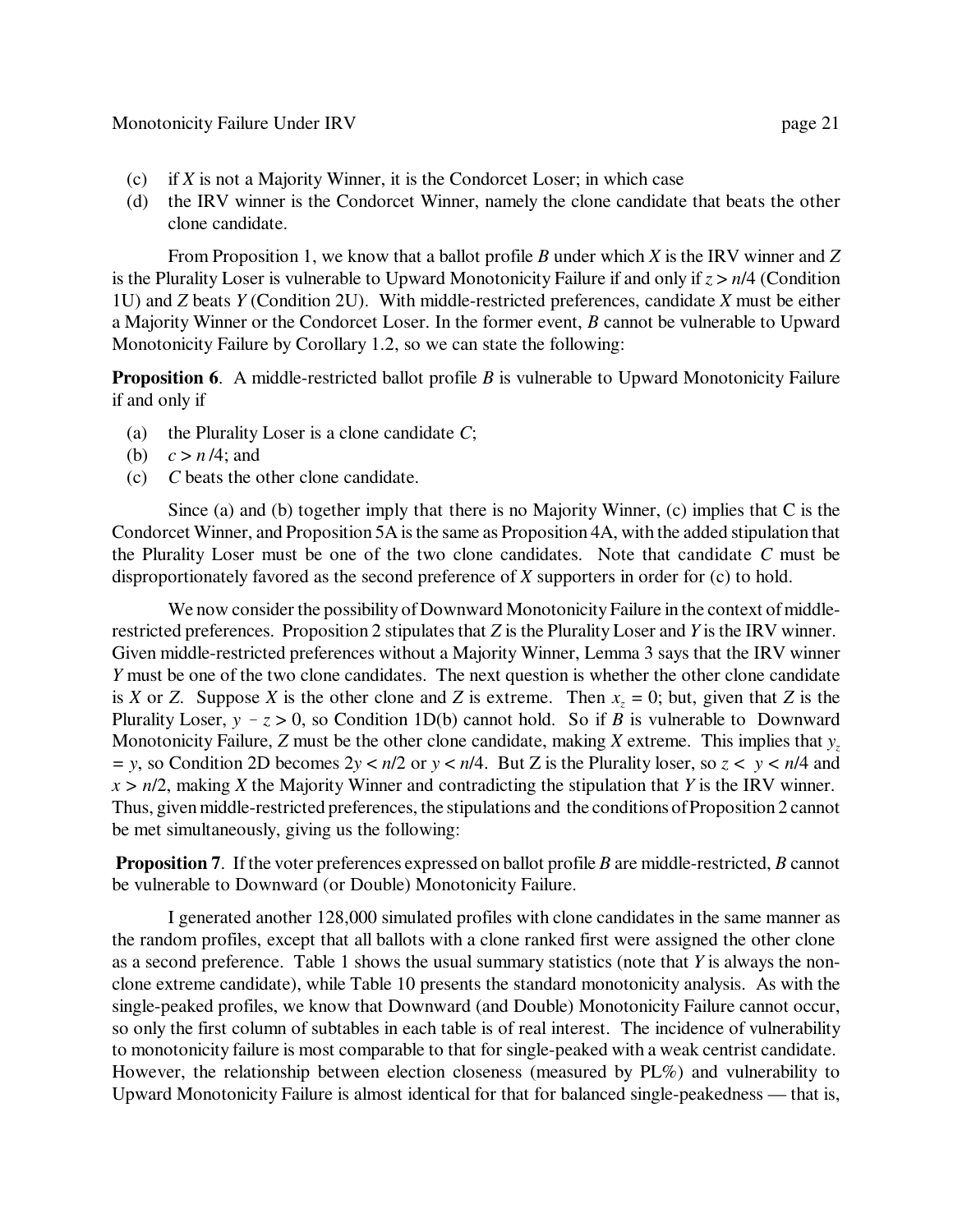given PL%  $> 25\%$ , about one-third of the profiles are vulnerable regardless of the degree of closeness. (Fewer profiles overall are vulnerable, however, because the mode of the clone profiles falls somewhat below the  $PL\% > 25\%$  threshold, while the mode of the single-peaked profiles falls somewhat above the threshold.)

Finally, we may note that Single-peaked (bottom-restricted) and middle-restricted preferences are examples of *value-restricted* preferences (Sen, 1966). Clearly there is a third category of valuerestricted preferences, namely top-restricted (or 'single-caved') preferences, i.e., the existence of a candidate that no one ranks first. But if only two candidates are ranked first, one or the other is a Majority Winner, so we have the following:

**Proposition 8**. If the voter preferences expressed on ballot profile *B* are top-restricted, *B* is not vulnerable to either Upward or Downward Monotonicity Failure.

# **10. Monotonicity Failure in English General Elections: 1992-2010**

Finally, we examine constituency-level data from the five U.K. general elections from 1992 through  $2010<sup>21</sup>$  However, I use only data from English constituencies, because virtually all elections in England are essentially three-party (Labour, Liberal Democrat, and Conservative) affairs, while those in Wales, Scotland, and Northern Ireland almost always include strong (and often winning) candidates of 'nationalist' parties as well. A handful of English constituencies that do not fit the threeparty pattern are also excluded.<sup>22</sup> The five general elections give us a sample of 2642 three-candidate elections.

An obvious problem is that these elections were conducted under Plurality Voting and therefore the election data provides us only with (what we take to be) the first-preferences of voters, while analysis of IRV elections requires that voters rank the three candidates in (what we take to be) order of preference. I have addressed this problem by allocating second preferences (and by default third preferences) in each district and each year in proportion to second preferences nationwide, as determined by surveys that provide individual level data about second preferences.<sup>23</sup> The surveybased distributions of second preferences for each election are shown in Table 10. This table shows,

<sup>&</sup>lt;sup>21</sup> This data come from Pippa Norris's Shared Datasets website (http://www.hks.harvard.edu/fs/pnorris/ Data/Data.htm). I am extremely grateful to Professor Norris for making this valuable data readily available.

 $22 \text{ In } 2010$  these include the Speaker's constituency (by tradition the Speaker is not opposed by majorparty candidates) and one district won by a fourth-party (Green) candidate.

<sup>&</sup>lt;sup>23</sup> This is a fairly standard procedure in British psephology. Data for 1992 through 2005 comes from Curtice (2009), which in turn comes from the British Election Study (post-election) for 1992 and 1997 and from ICM/BBC (pre-election) for 2001 and 2005. Data for 2010 comes from Ritchie and Gardini (2012), which in turn was taken a (pre-election) poll conducted for ITV News and The Independent newspaper. Survey respondents who gave a 'nationalist' or other fourth-party second preference, or who did not express a second-preference, were excluded in these calculations, and proportions were calculated on the basis of Labour plus Liberal plus Conservative second preferences only.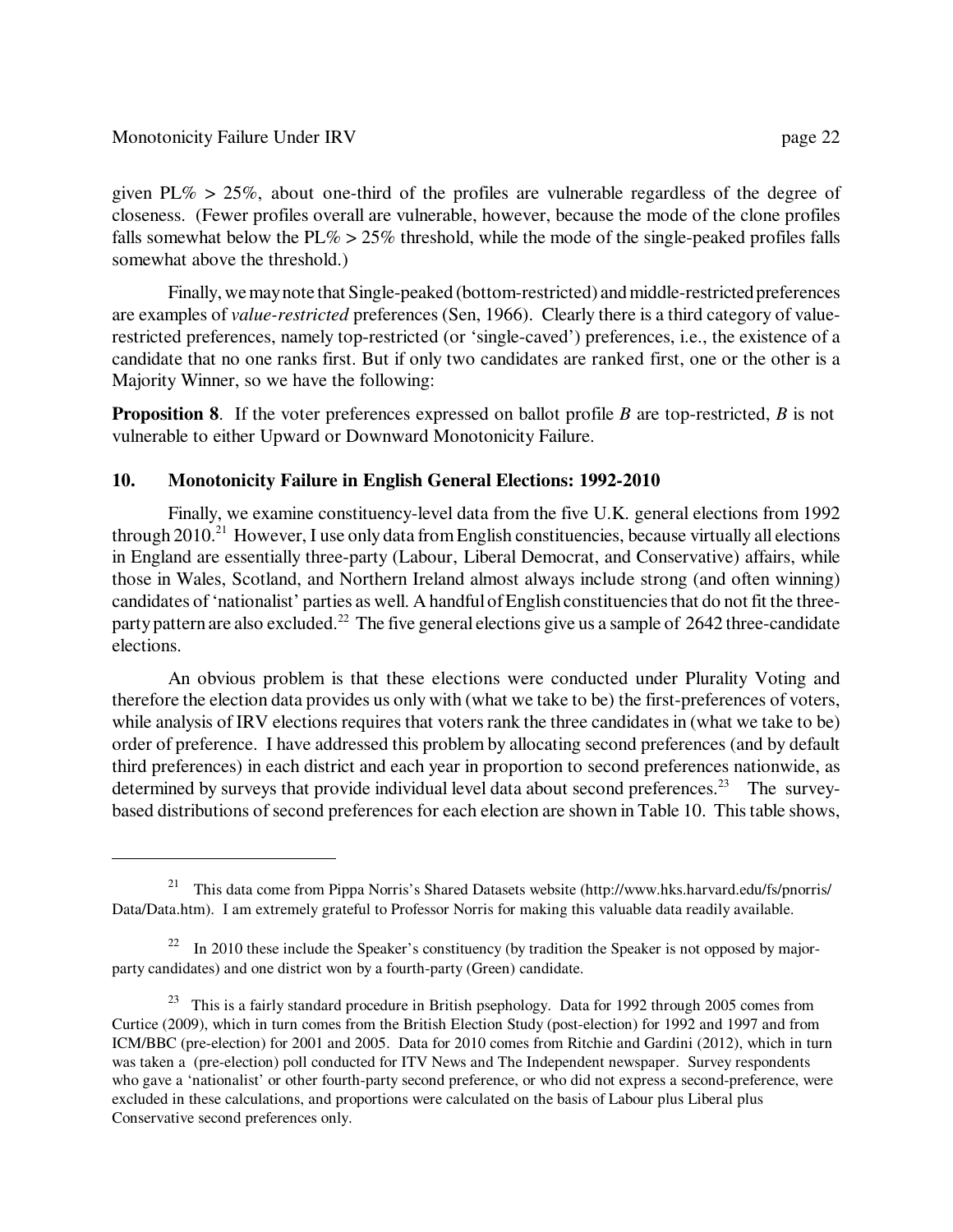as we would probably expect, that British voter preferences are "partially single-peaked" — that is, most but not all Labour ('left-of-center') voters have the Liberals (the 'centrist' party) as their second preference and most but not all Conservative ('right-of-center') voters likewise have the Liberal as their second preference, while Liberal voters have second preference more equally divided between the two other parties (though generally leaning in the Labour direction but with the proportion varying considerably from election to election).

The final column of Table 1 show the summary statistics for the English data and Table 13 presents the now standard monotonicity analysis. The most obvious and striking feature of the English data is that considerably fewer profiles are vulnerable to monotonicity failure (1.1%) than in any of the simulated data sets. This might suggest that all the simulated data (and preceding analysis) is largely irrelevant and misleading — once we look at (more or less) "real" electoral data, the problem of monotonicity failure under IRV almost disappears, not to the vanishingly low level first claimed by Allard (1996), but to a very low level indeed. However, this low incidence reflects particular features of the English election data, and does not demonstrate that IRV's non-monotoncity problem is practically irrelevant.

We have repeatedly seen that the primary determinant of vulnerability to monotonicity failure is election closeness, and the fact of the matter is that very few of these English elections represented closely contested three-candidate contests (in large part because they were actually conducted under Plurality voting, not IRV). Two summary statistics in Table 1 indicate this lack of closeness: first, a large majority (60%, far larger than any of the simulated data) of all English ballot profiles had a Majority Winner; second, in very few elections (4.2%) did the Plurality Loser get as much as 25% of first-preference support. Since by Lemma 2, none of the 4.2% are included among the 60%, only 4.2% (far smaller than any of the simulated data) of all English the profiles are potentially vulnerable to Upward Monotonicity Failure and at most a handful more might be potentially vulnerable to Downward Monotonicity Failure. These 4.2% of all ballot profiles are the 112 cases in row 4 of Table 13, from which it can be seen that a large fraction (39.2%) are actually vulnerable to Upward (but none to Downward) Monotonicity Failure.

The underlying similarity between the English data and the most pertinent simulated data i.e., the random profiles and the single-peaked profiles, especially with a weak centrist candidate (i.e., a Liberal) — is evident when we look at Table 14, which shows monotonicity failure by election closeness for the English data in the same manner as Tables 3 and 9 for random and single-peaked data. Controlling for election closeness, vulnerability to monotonicity failure is approximately as common in the English data as in the simulated data. From  $PL\% > 25\%$  upwards, vulnerability to Upward Monotonicity Failure ranges from 19% to 75% in the English data compared with 10% to 45% in the random data, an essentially constant 33% in the balanced single-peaked data, and 45% to 78% in the single-peaked profiles with a weak centrist candidate. And from PL%  $\approx$  22% upward, vulnerability to Downward Monotonicity Failure is an essentially constant 5% in the English data compared with 1% to 18% in the random data (and a necessarily constant 0% in strictly single-peaked profiles). $^{24}$ 

<sup>&</sup>lt;sup>24</sup> This summary ignores statistics from each table based on very small samples, including the top three rows of Table 14.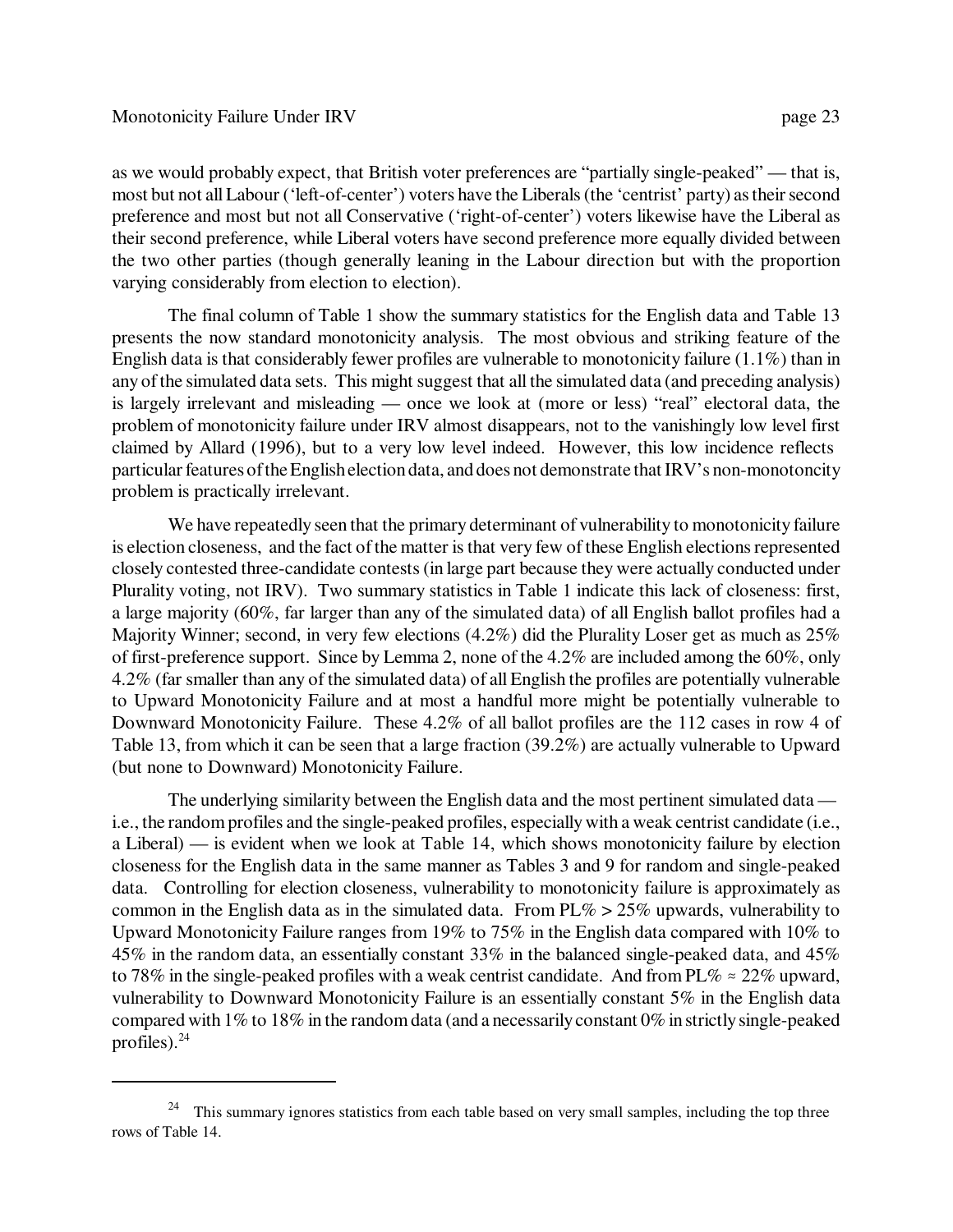In sum, when we control for election closeness, the English data confirms rather than contradicts the conclusions we reached on the basis of simulated data.

## **11. Concluding Remarks**

This paper has provided the precise conditions under which vulnerability to monotonicity failure arises in three-candidate IRV elections, and it has applied these conditions to large sets of simulated and actual IRV election results in order to get a sense of the severity of IRV's monotonicity problems in varying circumstances. With respect to this specific goal, the results of the paper are, I believe, substantially complete and definitive and support the conclusion that vulnerability to monotonicity failure should not be dismissed as a rare phenomenon, especially in closely contested IRV elections. Upwards of 50% of all closely contested IRV ballot profiles may be vulnerable. Moreover, one of the (probably correct) arguments in favor of IRV is that it mitigates the "wasted vote" psychology that handicaps third (and additional) candidates under ordinary Plurality Voting that is to say, IRV is intended to produce, and probably does produce, more closely contested multicandidate elections.

To show that vulnerability to monotonicity failure is a relatively common phenomenon does not proof that it is also a relatively significant or worrisome phenomenon, though I believe it is so. But in any case, having avoided issues pertaining to its significance thus far in this paper, I now take note of several in these concluding remarks.

First, the phenomenon itself is often misstated and/or misunderstood. Advocates of IRV often say that there is little or no evidence that IRV produces "non-monotonic election results."<sup>25</sup> This is literally true, since an IRV "election result" itself can never be "non-monotonic," rather it the IRV voting system itself (i.e., the function that maps ballot profiles into winners) which is (always) "nonmonotonic." Here (and perhaps to the point of monotony), I have been careful to say that an IRV ballot profile (in effect, an IRV "election result") may be "vulnerable to monotonicity failure." This emphasizes that the problem entails a *comparison* between two "companion profiles"that are related in the following paradoxical way: there is a candidate *X* who is ranked higher by some voters in one profile than the other but the profiles are otherwise identical; at the same time, IRV declares *X* to be the loser given the profile in which *X* is ranked higher but the winner in the profile in which *X* is ranked higher. One companion profile is vulnerable to Upward, and the other to Downward, Monotonicity Failure.

When might the existence of such companion profiles — as opposed to a single profile (i.e., election result) — come to the attention of observers? Typically, probably never, which is why vulnerability to monotonicity failure is often not recognized or judged to be rare. But sometimes companion profiles may come to the attention of observers. One occasion results from an election recount. Suppose that the close part of the 2009 Burlington election had been the first preference component, not the "instant runoff," and suppose it had been close enough to trigger a recount. (Counting IRV ballots is a bit more complicated than counting Plurality Voting ballots and perhaps a bit more error prone.) Let's say the Republican candidate got 28%, the Democrat 27%, and the Progressive 45%. Suppose that the recount produces the following announcement: (1) the initial

<sup>&</sup>lt;sup>25</sup> For example, see the quotations in footnote 3.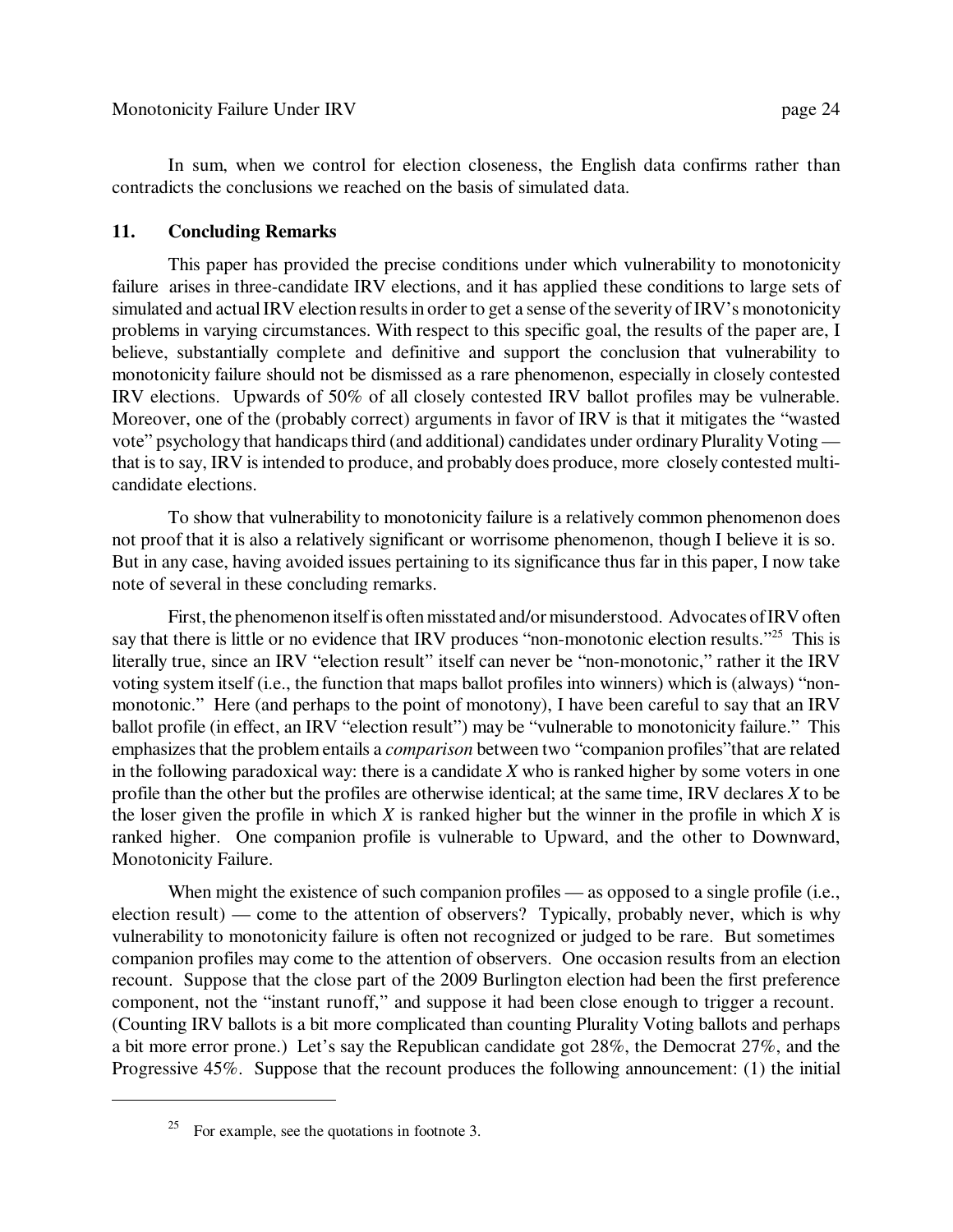winner of the election, i.e., the Progressive candidate, was mistakenly denied, and the Republican candidate mistakenly credited with, 2% of the vote; and (2) therefore the Progressive actually lost the election. I think it would be fair to expect that this announcement would produce considerable confusion and consternation, perhaps coupled with demands for a change in the voting system.<sup>26</sup>

It is also evident that (prospective) vulnerability to monotoncity failure under IRV can produce incentives for "tactical voting" (a sin that electoral reformers once claimed to which IRV was immune), though not all incentives for tactical voting under IRV result from its non-monotonic character. Vulnerability to Upward Monotonicity Failure in the Burlington election meant that (13% of) Republican voters could have secured a better election outcome, i.e., a Democratic victory, by "tactically" voting for their most disliked candidate, i.e., the Progressive (though obviously they could also accomplish this the more straightforward tactic of voting for their second preference, i.e., the Democrat). However, if we start with the (non-single-peaked) companion profile under which the Democrat wins and which is vulnerable to Downward Monotonicity Failure, the resulting incentives for tactical voting are quite straightforward. If 2% (or more) of the Progressives move the Republican to the top of their ballots, they cause their truly most preferred candidate to win.<sup>27</sup>

I conclude by observing that the formal definition of monotoncity failure may not capture the most fundamental and compelling sense in which IRV suffers from monotonicity-like problems. Tactical voting considerations aside, the companion profiles in the Burlington 2009 election are a bit farfetched because they involves voters jumping from Republican to Progressive or vice versa, i.e., from one end of the political spectrum to the other. (Hence my make-believe story to get from one profile to the other involved the physical replacement of some voters with others.) But if we set aside the requirement that one companion profile can be reached from the other only by some voters moving one candidate up or down in their rankings with no other changes allowed, we can get from the actual Burlington profile to the companion profile by means of a more plausible story, namely that public opinion shifts generally toward the left — that is, Republican voters constituting 13% of the electorate move into the Democratic column (duplicating the second preferences of the other Democratic voters), while a like number of Democrats shift into the Progressive column. Then we are (I think truly) surprised to observe that, in the face of this unambiguous, substantial, and systematic shift to the left, the election outcome shifts to the right.

<sup>26</sup> The 'butterfly effect" under STV (Miller, 2007) could produce similar consternation in the event of a recount. It should also be noted that, even without a recount, the actual 2009 Burlington election produced enough controversy that local activists evidently analyzed the IRV ballots with enough care and energy that they discovered the companion profile that rendered the original profile vulnerable to monotonicity failure and then provoked sufficient controversy to enact a different voting system, namely ordinary ("non-instant") Runoff Voting (which has the same problem but hides it better).

<sup>&</sup>lt;sup>27</sup> This tactic is roughly similar to partisans entering the (open) primary of the other party to try to defeat the more "electable" candidate. Putting both of these points together suggests that the claim of Lepelley et al. (1996, pp. 142) that an IRV profile that is vulnerable to Downward Monotonicity Failure permits "a modification in individual preferences that can be justified by strategic arguments," i.e., tactical voting, but that no profile vulnerable only to Upward Monotonicity Failure permits tactical voting is not technically correct, but its practical implication may be justified.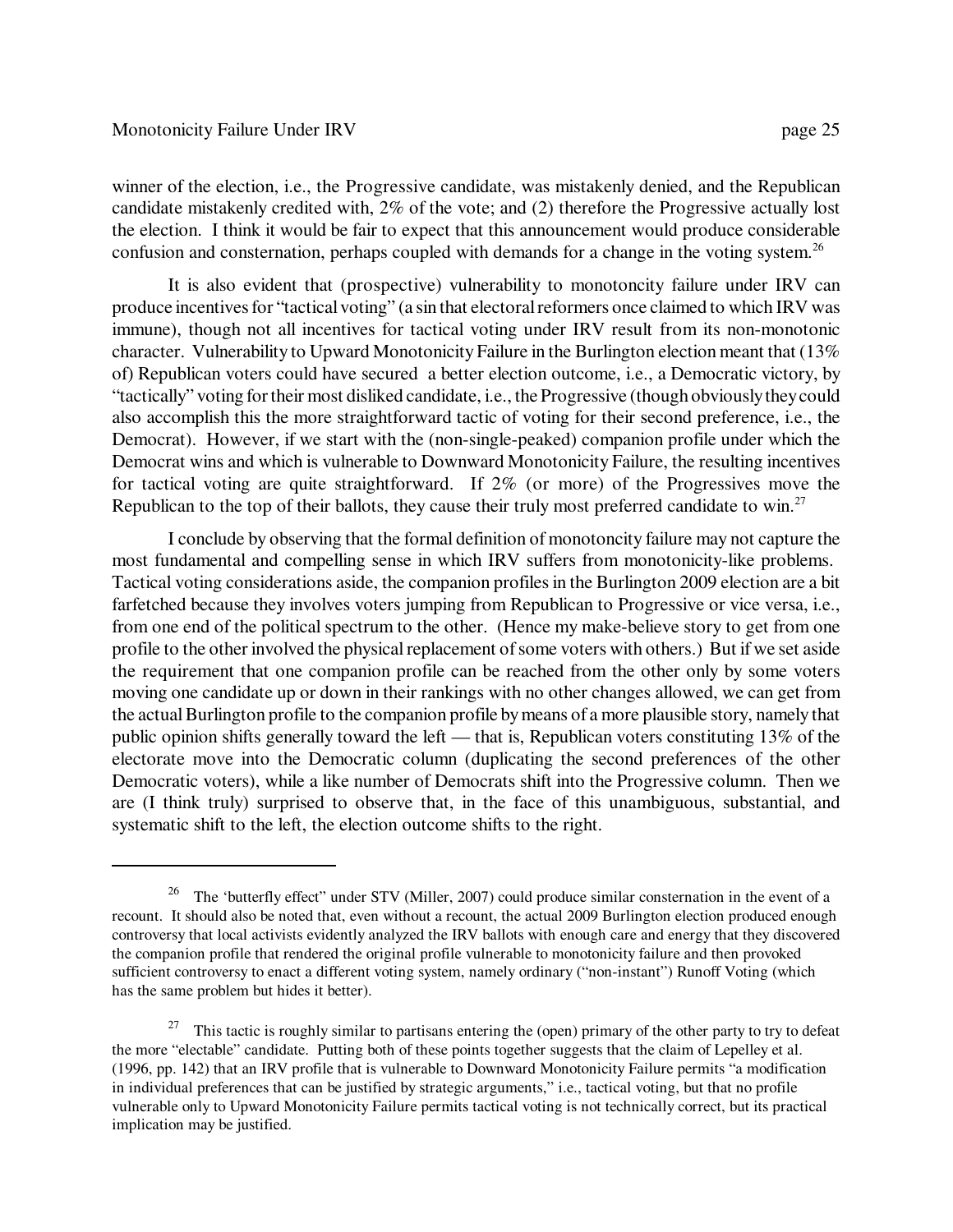More generally, suppose candidates are arrayed across an ideological spectrum over which voters haves single-peaked preferences. We would expect (correctly) that, if public opinion is sufficiently left-wing, the most left-wing candidate will win under any (halfway reasonable) voting procedure, and likewise if public opinion is sufficiently right-wing. We might also reasonably expect as that, as public opinion shifts incrementally from left to right, the winning candidate will likewise shift in ideological order from leftmost to rightmost, though perhaps skipping over one or more intermediate candidates.

The intriguing graphical work of Yee (2010; see his website listed in the References) bears on this expectation. The screen shot in Figure 1 represents the (simplified) 2009 Burlington election. The normal curve shows the distribution of voter "ideal points" over the ideological spectrum. The triangles at the bottom of the figure indicate the positions of the three candidates (Red = Progressive, Green = Democratic, and Yellow = Republican). Each voter ranks the candidates on the basis of their distance from his ideal point (where, of course, closer is better). It can be seen that first preferences are distributed exactly, and Democratic second preferences approximately, as in the Burlington election. The figures also show five bars corresponding to different voting systems. (Plurality and IRV have been considered here; Borda and Approval are well-known; see Yee's website for the assumptions he make regarding how many approval votes voters cast and for the definition of Condorcet voting, which produces essentially the same winners as Approval.) The color of each bar directly under the center of the public opinion distribution indicates which candidate wins under that procedure given that distribution. The center of the existing distribution is indicated by the circle in Plurality bar. As we have seen, the Republican wins under Plurality while the Progressive wins under IRV; on the other hand, the Democrat wins under the other procedures.

Now imagine that the whole public opinion distribution is shifted to the left or right. The color of each bar under the shifting center again indicates the winner under each procedure. It can be seen that the reasonable expectation stated above holds for the four procedures other than IRV (as their bars change colors no more than two times), though Plurality (characteristically) squeezes out the centrist candidate (who is treated best by Borda). But the IRV bar changes color five times, erratically electing different winners as public opinion shifts from moderate left to moderate right and twice a rightward (or leftward) shift in public opinion brings about a leftward (or rightward) shift in the election outcome. Moreover, this problem can become considerably worse as the number of candidates increases. The screen shot in Figure 2 shows a configuration of five candidates in which the IRV bar changes color ten times, and four times a rightward (or leftward) shift in public opinion brings about a leftward (or rightward) shift in the election outcome.<sup>28</sup> This is not monotonicity failure in precisely the standard technical sense, but it is monotonicity failure in an even more compelling and politically relevant sense. Pinning down the precise relationship between this phenomenon and monotonicity failure in the standard sense is a salient question for future research.

<sup>&</sup>lt;sup>28</sup> Yee's website also displays two-dimensional examples of the same phenomenon., in which the erratic nature of IRV in response to shifts in opinion is even more pronounced.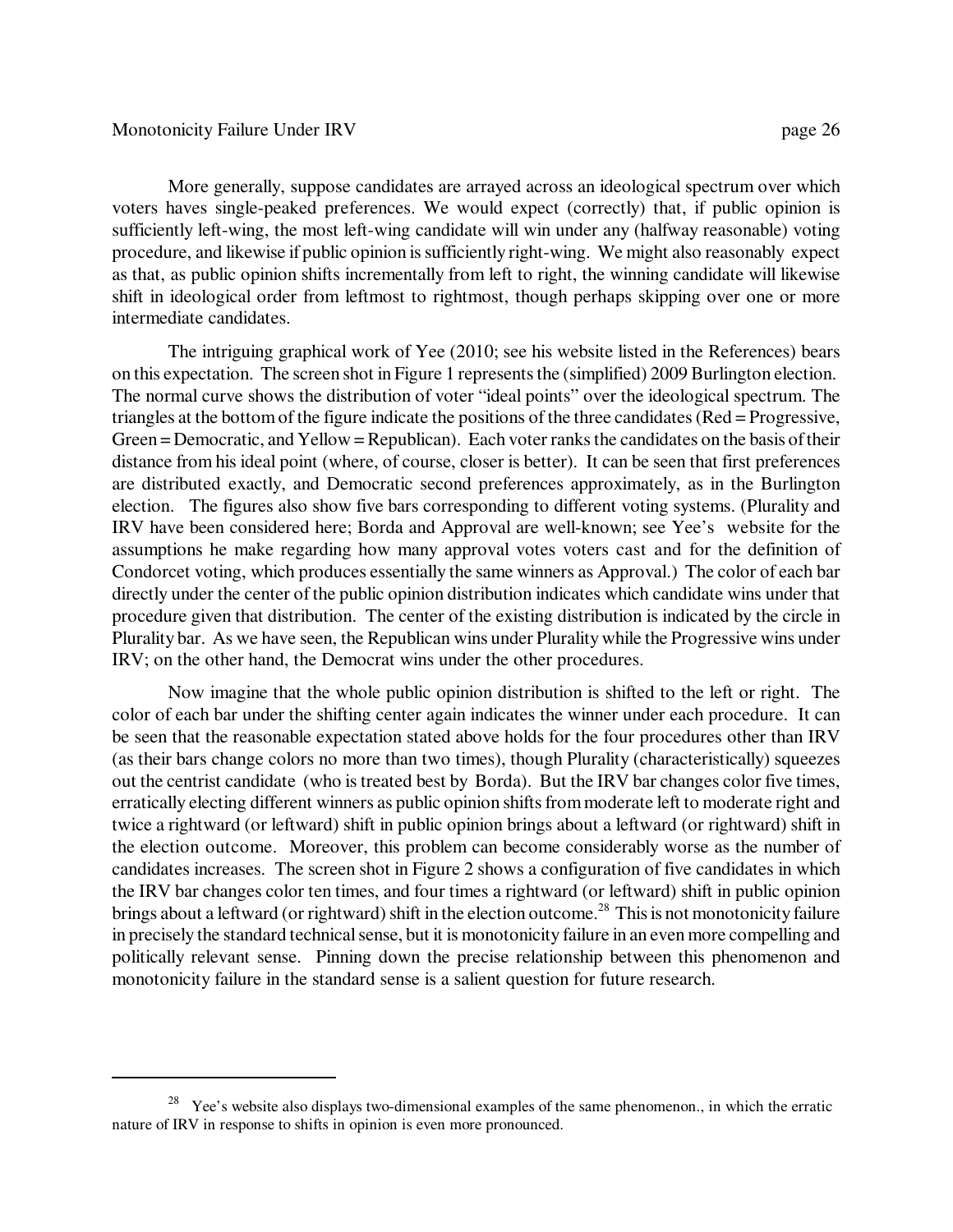#### **Appendix: Comparison with Other Calculations**

Other estimates of rates of vulnerability to monotonicity failure have been previously reported.

*Lepelley et al. (1996)*. In their article, Lepelley et al. provide exact formulas for the limiting frequency (as the number of voters increases without limit) of vulnerability to Upward and Downward Monotonicity Failure, expressed as a percent of "the total number of distinguishable voting situations." This is related to the *impartial culture* condition considered here but not identical. Suppose we have three voters and two candidates *X* and *Y*. Since each of three voters can vote in either of two ways, there are  $2^3 = 8$  distinct ballot profiles. But there are only 4 distinct "voting situations": (1) 3 votes A and 0 for B, (2) 2 votes for A and 1 for B, (3) 1 vote A and 2 for B, and (4) 0 votes for A and 3 for B. Such "voting situations" have also been called *anonymous ballot profiles* (Gehrlein and Fishburn, 1976), and the assumption that each anonymous profile is equally likely to occur is called the *impartial anonymous culture* condition. The frequencies of Lepelley et al. are based on this condition. Note that each of the first and fourth anonymous profiles above correspond to a single (non-anonymous) profile, while the second and third anonymous profiles each corresponds to three (non-anonymous) profiles. In general, a larger proportion of (non-anonymous) profiles than of anonymous profiles represent closely contested elections. Since we have seen that vulnerability to monotonicity failure (and other related conditions) increases with election closeness, we can expect that the frequencies reported by Lepelley et al. are lower than those reported here for the Impartial Culture case.<sup>29</sup> This in fact is the case.

| Vulnerability to:                  | Miller<br>(IC) | Lepelley et al.<br>(IAC) |
|------------------------------------|----------------|--------------------------|
| <b>Upward Monotonicity Failure</b> | 12.0%          | $4.51\%$                 |
| Downward Montonicity Failure       | $4.8\%$        | $1.97\%$                 |

*Ornstein (2010).* Ornstein simulated thousands of elections in a manner inspired by Merrill's (1988) work on multicandidate elections. In each election, three candidates and 1,001 voters were assigned locations in a two-dimensional space. Ornstein conducted 25,000 simulations for each of six types of voter distributions and three types of candidate positioning rules. Overall, anywhere from 2% to 25% of all profiles were vulnerable to monotonicity failure, depending on candidate and voter positioning rules. But these rates varied considerably according to the *competitive ratio n*(PW)/*n*(PL), ranging from almost 50% for the most competitive elections to almost 0% for the least. Ornstein did not report separate rates for Upward and Downward Monotonicity Failure or for conditions such as those examined here.

<sup>29</sup> It should be borne in mind that the frequencies of Lepelley et al. are precise, while mine are subject to sampling error (and hence rounded off). Moreover as noted in footnote 17, my simulation procedure does not precisely emulate an impartial culture.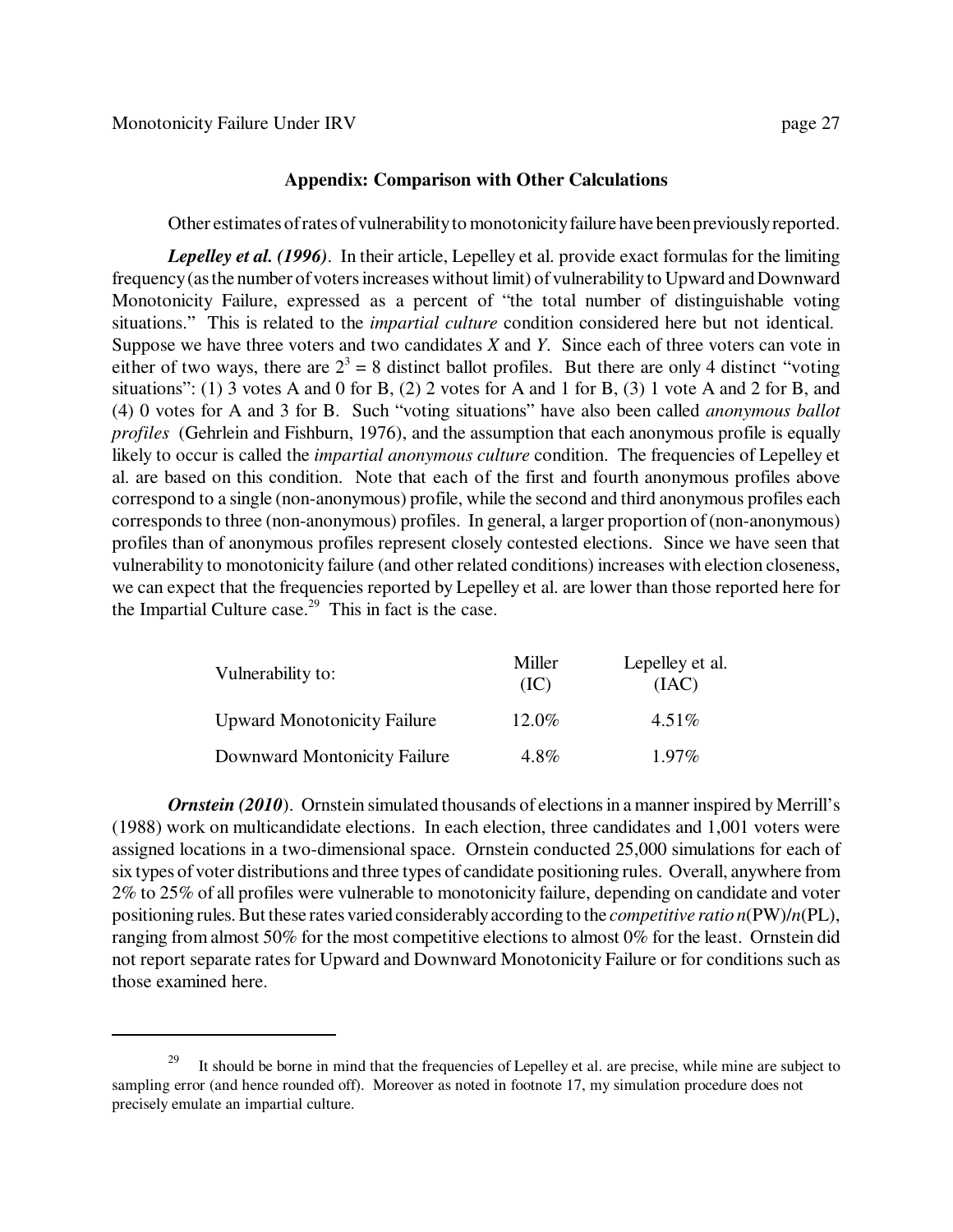*Smith (2010)*. On his *Center for Range Voting* website, Smith reports simulation results for many IRV "paradox probabilities," including vulnerability to Upward, Downward, and Total Monotonicity Failure. He ran three types of simulation: the "Random Election Model" (Impartial Culture), the "Dirichlet Model" (Impartial Anonymous Culture), and the "Quas (2004) 1D Political Spectrum Model" (Single-Peakedness most closely approximating that with a Weak centrist candidate). Smith also separately reports rates for profiles in which the IRV winner is the Plurality Runner-Up. Table 14 reports Smith's results, with comparisons to Lepelley et al. and Miller where available. (Regarding the impartial culture comparisons, recall footnote 15. Bear in mind also that the Quas and Single Peakedness with Weak centrist candidate data is not fully comparable — the latter has no explicit spatial aspect.)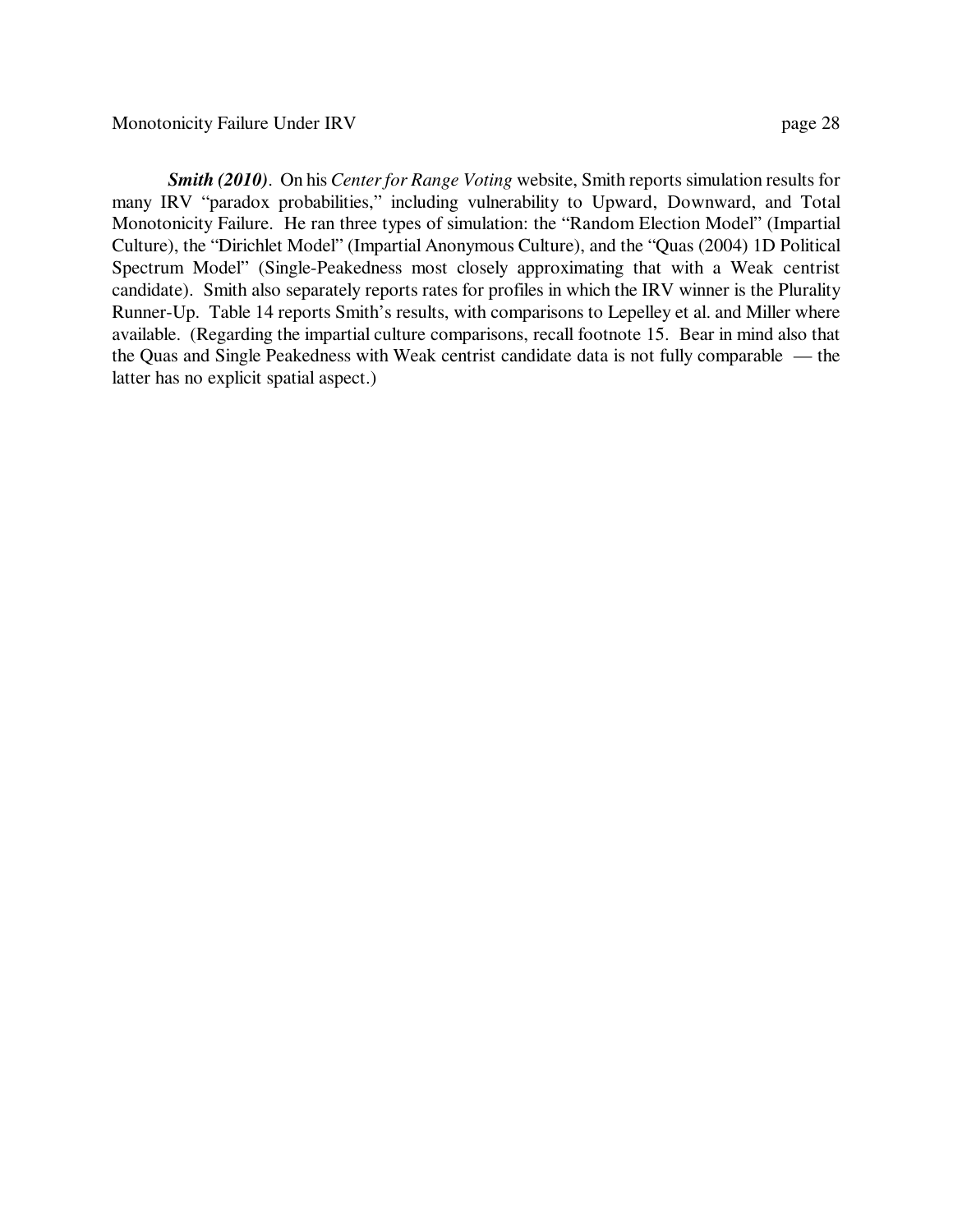#### *References*

- Allard, Crispin (1995). "Lack of Monotonicity Revisited," *Representation*, 33/2:48-50.
- Allard, Crispin (1996). "Estimating the Probability of Monotonicity Failure in a U.K. General Election," *Voting Matters*, Issue 5: 1-7.
- Amy, Douglas (2000). *Behind the Ballot Box: A Citizen's Guide to Voting Systems*. Westport, CN: Praeger.
- Bradley, Patrick (1995). "STV and Monotonicity: A Hands-on Assessment," *Representation*, 33/2: 46-47.
- Brams, Steven J., and Peter Fishburn (1983). "Some Logical Defects of the Single Transferable Vote," in Arend Lijphart and Bernard Grofman, eds. *Choosing an Electoral System*. New York: Praeger, pp. 147-151.
- Curtice, John (2009). "Recent History of Second Preferences" (http://news.bbc.co.uk/ nol/shared/ spl/ hi/uk\_politics/10/alternative \_vote/alternative\_vote\_june\_09\_notes.pdf).
- Doron, Gideon, and Richard Kronick (1977). "Single Transferable Vote: An Example of a Perverse Social Choice Function," *American Journal of Political Science*, 21: 303-311.
- Farrell, David M. (2001). *Electoral Systems: A Comparative Introduction*. Hampshire: Palgrave.
- Fishburn, Peter, and Steven J. Brams (1983). "Paradoxes of Preferential Voting," *Mathematics Magazine*, 56: 207-214.
- Gehrlein, William V. and Peter C. Fishburn (1976). "Condorcet Paradox and Anonymous Preference Profiles," *Public Choice*, 26: 1-18.
- Lepelley, Dominique, Frédéric Chantreuil, and Sven Berg (1996). "The Likelihood of Monotonicity Paradoxes in Run-Off Elections," *Mathematical Social Sciences*, 31: 133-146.
- Merrill, Samuel, III (1988). *Making Multicandidate Elections More Democratic*. Princeton: Princeton University Press.
- Miller, Nicholas R. (2007). "The Butterfly Effect under STV," *Electoral Studies*, 26 (June 2007): 497-500.
- Norman, Robert Z. (2010). "The Relationship Between Monotonicity Failure and the No-Show Paradox," paper presented at the 2010 Annual Meeting of the Public Choice Society, Monterey, CA, March 11-14, 2010.
- Norman, Robert Z. (2011). "Frequency and Severity of Some STV Paradoxes," paper prepared for presentation at the Second World Congress of the Public Choice Societies, Miami, Florida, March 8-11, 2012.
- Ornstein, Joseph (2010). "High Prevalence of Nonmontonic Behavior in Simulated 3-Candidate STV Elections," paper presented at the 2010 Annual Meeting of the Public Choice Society, Monterey, CA, March 11-14, 2010.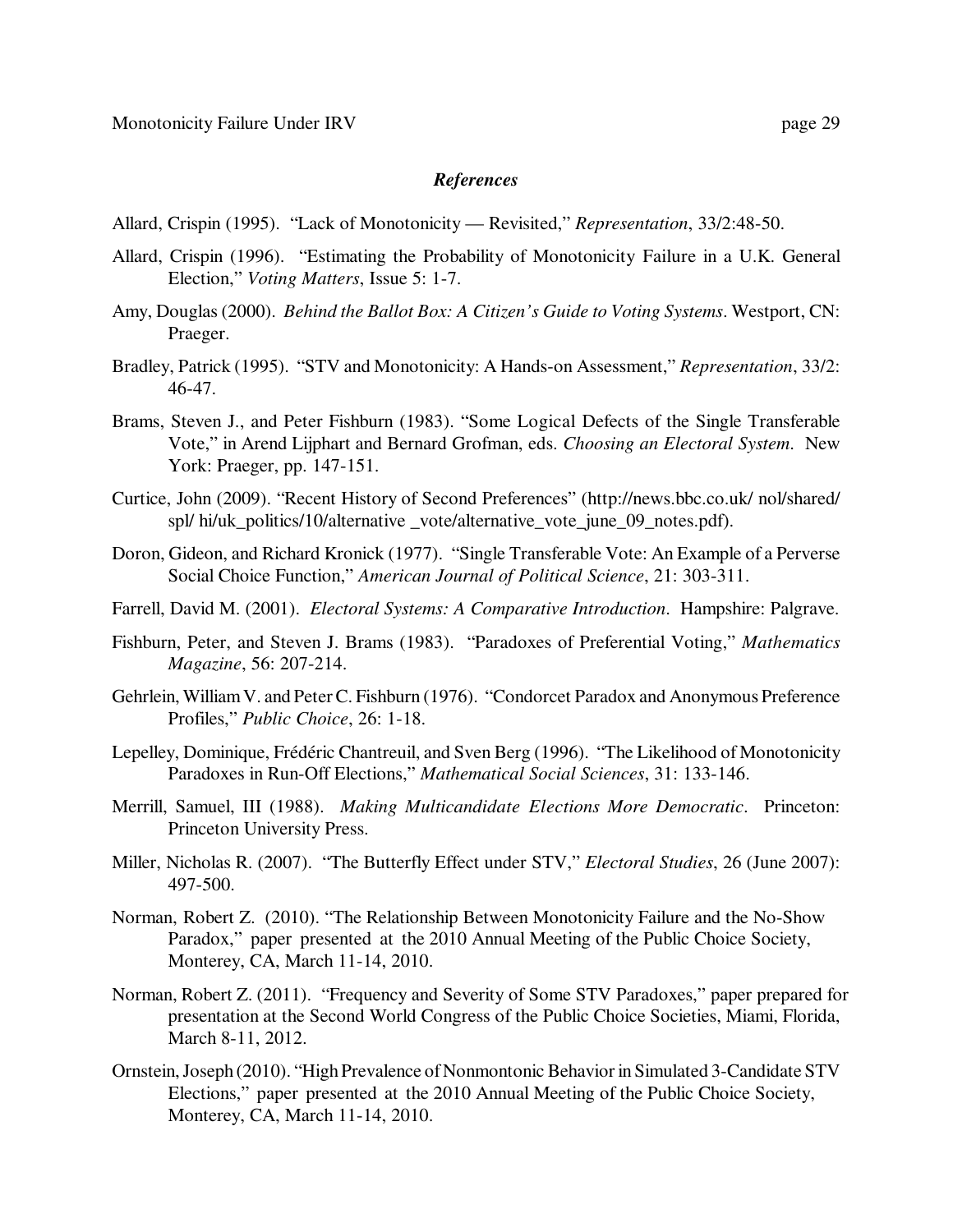- Poundstone, William (2008). *Gaming the Vote: Why Elections Aren't Fair*. New York: Hill and Wang.
- Quas, Anthony (2004). "Anomalous Outcomes in Preferential Voting," *Stochastics & Dynamics*, 4: 95-105.
- Riker, William H. (1982). *Liberalism Against Populism: A Confrontation Between the Theory of Democracy and the Theory of Social Choice*. San Francisco: W.W. Freeman.
- Ritchie, Ken, and Alessandro Gardini, "Putting Paradoxes into Perspective In Defence of the Alternative Vote," in Dan S. Felsenthal and Moshé Machover, eds., *Electoral Systems: Paradoxes, Assumptions, and Procedures*, Berlin: Springer, 2012, pp. 275-303.
- Sen, Amartya K. (1966). "A Possibility Theorem on Majority Decisions," *Econometrica*, 34: 491-499.
- Smith, John H. (1973). "Aggregation of Preferences with Variable Electorate," *Econometrica*, 41: 1027-1041.
- Smith, Warren (2010). "Three-candidate Instant Runoff Voting: Master List of Paradoxes and Their Probabilities," Center For Range Voting (*http://rangevoting.org/IrvParadoxProbabilities. html*).
- Straffin, Philip D., Jr. (1980). *Topics in the Theory of Voting*. Boston: Birkhauser.
- Tideman, T. N. (1987). "Independence of Clones as a Criterion for Voting Rules," *Social Choice and Welfare*, 4: 185-206.
- Yee, Ka-Ping (2010). "Voting Simulation Visualizations," presentation at the 2010 Annual Meeting of the Public Choice Society, Monterey, CA, March 11-14, 2010 (see: *http://zesty. ca/voting/sim/*).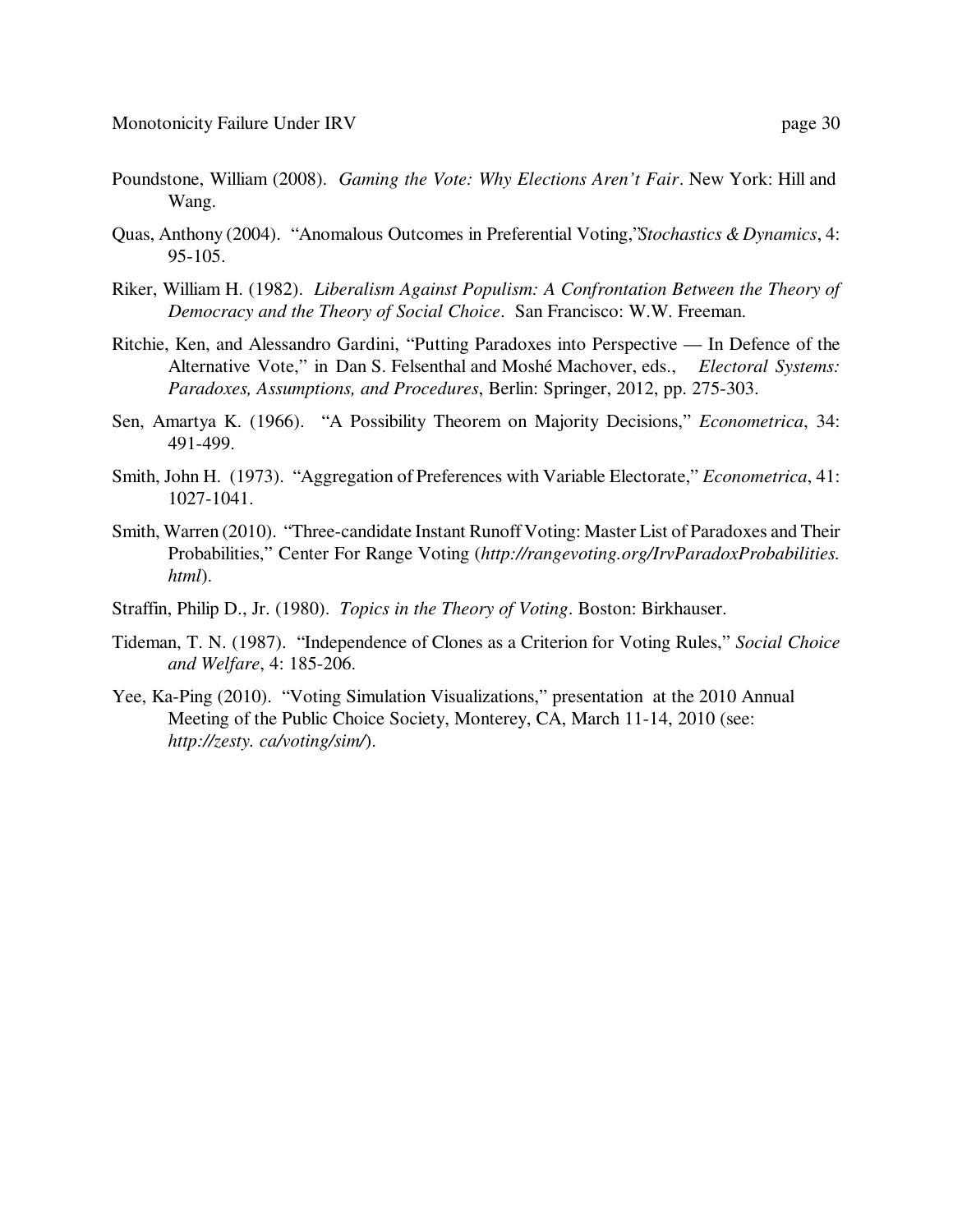|      | Condition                           | Random  | IC      | SP <sub>1</sub> | SP <sub>2</sub> | SP <sub>3</sub> | Clones   | England  |
|------|-------------------------------------|---------|---------|-----------------|-----------------|-----------------|----------|----------|
| (1)  | X beats Y                           | 50.0%   | 50.0%   | 2.7%            | 13.2%           | 13.3%           | 64.4%    | 51.6%    |
| (2)  | X beats Z                           | 49.9%   | 50.1%   | 50.0%           | 49.8%           | 85.4%           | 49.8%    | 55.9%    |
| (3)  | Y beats Z                           | 49.9%   | 50.2%   | 97.2%           | 86.6%           | 99.9%           | $35.5\%$ | 57.4%    |
| (4)  | PW beats P2                         | 78.7%   | 75.4%   | 62.3%           | 82.2%           | 65.9%           | $50.1\%$ | 92.2%    |
| (5)  | PW beats PL                         | 88.6%   | 90.3%   | 65.8%           | 33.6%           | 94.8%           | 63.1%    | 94.9%    |
| (6)  | P <sub>2</sub> beats P <sub>L</sub> | 70.7%   | 75.5%   | 57.1%           | 12.5%           | 83.3%           | 50.2%    | 43.6%    |
| (7)  | Cyclical                            | $9.6\%$ | 8.7%    | $0.0\%$         | $0.0\%$         | $0.0\%$         | $0.0\%$  | $0.3\%$  |
| (8)  | X is CW                             | 30.1%   | 30.4%   | 2.7%            | 13.2%           | 13.3%           | 32.1%    | 49.3%    |
| (9)  | Y is CW                             | 30.2%   | 30.3%   | 94.5%           | 73.4%           | 86.6%           | 35.6%    | 15.1%    |
| (10) | Z is CW                             | 30.1%   | 30.6%   | $2.8\%$         | 13.4%           | $0.1\%$         | 32.3%    | 35.2%    |
| (11) | X is CL                             | 30.1%   | 30.5%   | 50.0%           | 50.2%           | 14.6%           | 17.9%    | 41.8%    |
| (12) | Y is CL                             | 30.0%   | 30.5%   | $0.0\%$         | $0.0\%$         | $0.0\%$         | 64.4%    | 9.4%     |
| (13) | Z is CL                             | 30.3%   | 30.3%   | 50.0%           | 49.8%           | 85.4%           | 17.6%    | 48.5%    |
| (14) | X is PW                             | 33.2%   | 33.3%   | 33.2%           | 49.4%           | 49.7%           | $8.0\%$  | 50.2%    |
| (15) | Y is PW                             | 33.5%   | 33.3%   | 33.5%           | $0.9\%$         | 49.4%           | 84.1%    | 6.6%     |
| (16) | Z is PW                             | 33.4%   | 33.4%   | 33.2%           | 49.8%           | 0.9%            | 7.9%     | 43.3%    |
| (17) | MW                                  | 8.2%    | $0.0\%$ | 8.2%            | 26.6%           | 26.5%           | 36.5%    | 60.0%    |
| (18) | n(PL) > n/6                         | 87.3%   | 100.0%  | 87.4%           | 57.1%           | 57.2%           | 60.2%    | 20.1%    |
| (19) | n(PL) > n/4                         | 54.3%   | 100.0%  | 54.2%           | 15.0%           | 15.1%           | 29.4%    | 4.2%     |
| (20) | $X = IRVW$                          | 33.3%   | 33.2%   | 18.0%           | 46.1%           | 16.4%           | 32.1%    | 52.1%    |
| (21) | $Y = IRVW$                          | 33.3%   | 33.4%   | 64.2%           | 7.5%            | 82.9%           | 35.6%    | 10.9%    |
| (22) | $Z = IRVW$                          | 33.4%   | 33.5%   | 17.9%           | 46.4%           | $0.7\%$         | 32.3%    | 37.0%    |
| (23) | $IRVW \ne PW$                       | 21.3%   | 24.5%   | 37.7%           | 17.8%           | 34.1%           | 49.9%    | $7.8\%%$ |
| (24) | $PW = CW$                           | 71.1%   | 69.2%   | 39.0%           | 27.5%           | 62.7%           | 48.9%    | 88.8%    |
| (25) | $PL = CW$                           | 4.0%    | 3.4%    | 30.4%           | 65.9%           | 3.7%            | 16.3%    | 4.2%     |
| (26) | $IRVW = CW$                         | 86.4%   | 87.9%   | 69.6%           | 34.1%           | 96.3%           | 87.7%    | 95.5%    |
| (27) | <b>UMF</b>                          | 11.8%   | 12.0%   | 17.9%           | 10.7%           | 2.2%            | 9.3%     | 1.4%     |
| (28) | <b>DMF</b>                          | 4.2%    | 4.8%    | $0.0\%$         | $0.0\%$         | $0.0\%$         | $0.0\%$  | $0.3\%$  |
| (29) | 2MF                                 | 1.7%    | 1.8%    | $0.0\%$         | $0.0\%$         | $0.0\%$         | $0.0\%$  | $0.0\%$  |
| (30) | <b>TMF</b>                          | 14.3%   | 15.0%   | 17.9%           | 10.7%           | 2.2%            | 9.3%     | 1.7%     |

Single-Peaked: *Y* is centrist SP3: Z is weak Clones: *Y* is extreme England: *X*/*Y*/*Z* are Lab/Lib/Cons

**Table 1: Summary Statistics for All Ballot Profile Data**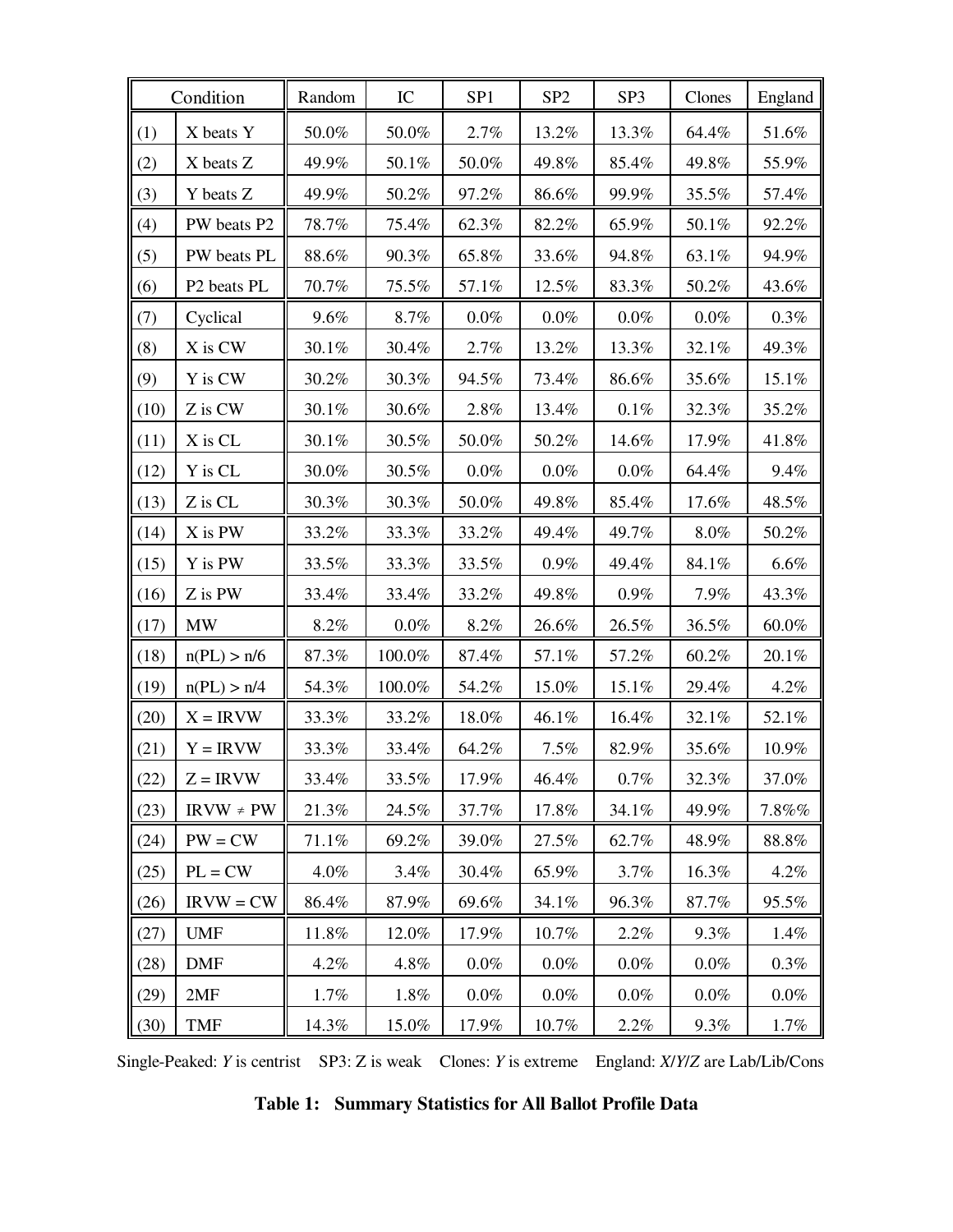|                |                               |                |     |         | C1U     |                               | C <sub>1</sub> D <sub>A</sub> |         |     |       | C1D     |            |                | <b>UMF</b> | Total     |
|----------------|-------------------------------|----------------|-----|---------|---------|-------------------------------|-------------------------------|---------|-----|-------|---------|------------|----------------|------------|-----------|
|                | <b>Random Ballot Profiles</b> |                |     | No      | Yes     |                               | N <sub>o</sub>                | Yes     |     | No    | Yes     |            | N <sub>o</sub> | Yes        | <b>MF</b> |
|                | All                           | No             | C2U | 43.8%   | 42.5%   | C <sub>1</sub> D <sub>B</sub> | 45.4%                         | (a)     | C2D | 83.3% | 2.5%    | <b>DMF</b> | 85.8%          | $10.0\%$   | 14.1%     |
|                | $(n=128,000)$                 | Yes            |     | 1.9%    | 11.8%   |                               | 47.9%                         | 6.6%    |     | 9.6%  | 4.2%    |            | 2.4%           | 1.7%       |           |
| $\overline{2}$ | No MW                         | No             | C2U | 38.8%   | 46.3%   | C1DB                          | 40.5%                         | $0.1\%$ | C2D | 82.3% | 2.7%    | <b>DMF</b> | 84.5%          | 10.9%      | 15.5%     |
|                | $(n=117, 454)$                | Yes            |     | 2.1%    | 12.8%   |                               | 52.2%                         | 7.2%    |     | 10.4% | 4.6%    |            | 2.7%           | 1.9%       |           |
| $\overline{3}$ | n(PL) > n/4                   | N <sub>o</sub> | C2U | 0.0%    | 78.3%   | C1DB                          | 20.8%                         | 0.1%    | C2D | 74.1% | 4.3%    | <b>DMF</b> | 74.2%          | 18.5%      | 25.8%     |
|                | $(n=69,469)$                  | Yes            |     | $0.0\%$ | 21.7%   |                               | $67.5\%$                      | 11.6%   |     | 14.3% | 7.3%    |            | 4.1%           | 3.2%       |           |
| $\overline{4}$ | $IRVW \neq PW$                | N <sub>o</sub> | C2U | 26.0%   | 45.0%   | C1DB                          | 9.7%                          | 0.2%    | C2D | 48.9% | 11.5%   | <b>DMF</b> | 63.6%          | 16.8%      | 36.4%     |
|                | $(n=27,287)$                  | Yes            |     | 4.1%    | 25.0%   |                               | 59.0%                         | 31.1%   |     | 20.0% | 19.6%   |            | 11.4%          | 8.2%       |           |
| 5              | Cyclic                        | N <sub>o</sub> | C2U | $0.0\%$ | $0.0\%$ | C1DB                          | $0.0\%$                       | $0.0\%$ | C2D | 52.6% | 4.2%    | <b>DMF</b> | 16.2%          | 65.0%      | 83.8%     |
|                | $(n=12,316)$                  | Yes            |     | 16.9%   | 83.1%   |                               | 77.0%                         | 23.0%   |     | 24.4% | 18.8%   |            | $0.7\%$        | 18.1%      |           |
| 6              | 3 & 4                         | N <sub>o</sub> | C2U | 0.0%    | 64.3%   | C1DB                          | 1.9%                          | 0.2%    | C2D | 36.5% | 15.7%   | <b>DMF</b> | 49.4%          | 24.0%      | 56.0%     |
|                | $(n=19,084)$                  | Yes            |     | $0.0\%$ | 35.7%   |                               | 55.6%                         | 42.2%   |     | 21.2% | 26.6%   |            | 14.9%          | 11.7%      |           |
| $\overline{7}$ | 3 & 5                         | N <sub>o</sub> | C2U | $0.0\%$ | $0.0\%$ | C1DB                          | $0.0\%$                       | $0.0\%$ | C2D | 46.9% | 4.6%    | <b>DMF</b> | $0.0\%$        | 78.2%      | 100.0%    |
|                | $(n=10,231)$                  | Yes            |     | $0.0\%$ | 100.0%  |                               | 73.6%                         | 26.4%   |     | 26.7% | 21.8%   |            | $0.0\%$        | 21.8%      |           |
| 8              | 4 & 5                         | N <sub>o</sub> | C2U | $0.0\%$ | $0.0\%$ | C1DB                          | $0.0\%$                       | $0.0\%$ | C2D | 29.9% | 8.3%    | <b>DMF</b> | 15.1%          | 47.4%      | 84.9%     |
|                | $(n=6,181)$                   | Yes            |     | 16.6%   | 83.4%   |                               | 54 $2%$                       | 45.8%   |     | 24.3% | 37.5%   |            | 14%            | 361%       |           |
| 9              | 3, 4 & 5                      | N <sub>o</sub> | C2U | 0.0%    | $0.0\%$ | C1DB                          | $0.0\%$                       | $0.0\%$ | C2D | 22.6% | 9.2%    | <b>DMF</b> | $0.0\%$        | 56.8%      | 100.0%    |
|                | $(n=5,157)$                   | Yes            |     | $0.0\%$ | 100.0%  |                               | 47.5%                         | 52.5%   |     | 24.9% | 43.2%   |            | $0.0\%$        | 43.2%      |           |
|                | $\sim$ (4 & 5)                | N <sub>o</sub> |     | 51.8%   | 44.6%   |                               | 58.7%                         | $0.0\%$ |     | 94.4% | $0.0\%$ |            | 96.6%          | 3.4%       |           |
| 10             | $(n=94,578)$                  | Yes            | C2U | 0.3%    | 3.4%    | C1DB                          | 41.3%                         | $0.0\%$ | C2D | 5.6%  | $0.0\%$ | <b>DMF</b> | $0.0\%$        | $0.0\%$    | 3.4%      |

Note: percentages in each subtable add up to  $100\%$  (a) 60 profiles =  $0.047\%$ 

**Table 2: Monotonicity Failure with Random Ballot Profiles**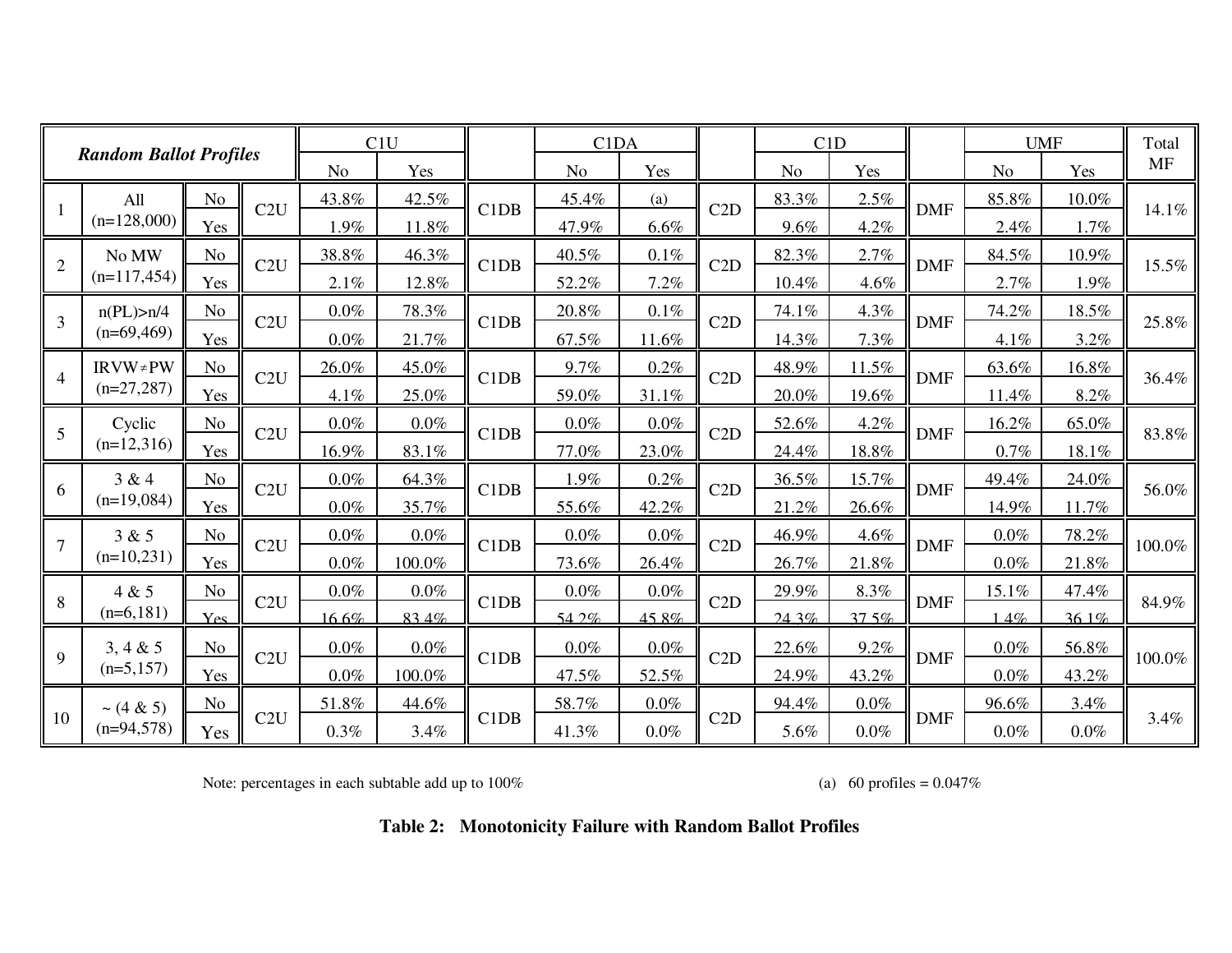| PL%                  | $\mathcal{f}$ | <b>IRV</b> | Cycle   | C2U     | <b>UMF</b> | C1DA    | C1DB    | <b>CID</b> | C2D     | <b>DMF</b> | 2MF     | <b>TMF</b> |
|----------------------|---------------|------------|---------|---------|------------|---------|---------|------------|---------|------------|---------|------------|
| 33-331/ <sub>3</sub> | 197           | 50.8       | 19.3    | 43.1    | 43.1       | 39.1    | 99.5    | 38.6       | 45.7    | 18.8       | 8.1     | 53.8       |
| 32-33                | 2665          | 45.0       | 25.3    | 44.5    | 44.5       | 28.6    | 99.6    | 28.6       | 44.2    | 15.5       | 7.7     | 52.2       |
| $31 - 32$            | 5628          | 40.3       | 23.2    | 38.9    | 38.9       | 24.0    | 99.0    | 23.9       | 38.4    | 14.5       | 6.8     | 46.5       |
| 30-31                | 8224          | 34.8       | 21.1    | 33.2    | 33.2       | 19.3    | 96.7    | 19.2       | 31.6    | 12.2       | 5.7     | 39.7       |
| 29-30                | 9705          | 30.0       | 16.8    | 25.6    | 25.6       | 14.1    | 92.6    | 14.1       | 24.6    | 8.8        | 3.9     | 30.5       |
| 28-29                | 10729         | 26.1       | 15.2    | 20.9    | 20.9       | 10.6    | 84.5    | 10.6       | 20.5    | 7.0        | 3.2     | 24.8       |
| 27-28                | 11017         | 23.6       | 11.8    | 15.5    | 15.5       | 7.6     | 73.8    | 7.6        | 16.2    | 5.1        | 1.9     | 18.7       |
| $26 - 27$            | 11144         | 21.3       | 9.8     | 12.6    | 12.6       | 5.4     | 62.9    | 5.3        | 13.2    | 3.6        | 1.3     | 14.8       |
| $25 - 26$            | 10187         | 19.4       | 8.2     | 10.1    | 10.1       | 3.7     | 53.3    | 3.6        | 11.0    | 2.3        | .8      | 11.7       |
| $24 - 25$            | 9289          | 18.6       | 6.8     | 8.3     | 0.0        | 2.3     | 45.9    | 2.3        | 8.8     | 1.5        | 0.0     | 1.5        |
| $23 - 24$            | 8094          | 16.6       | 5.6     | 6.6     | 0.0        | 1.4     | 38.2    | 1.4        | 6.9     | 0.9        | 0.0     | 0.9        |
| $22 - 23$            | 7316          | 16.0       | 4.3     | 5.0     | 0.0        | 0.9     | 32.4    | 0.8        | 5.8     | 0.6        | 0.0     | 0.6        |
| $21 - 22$            | 6358          | 15.0       | 3.4     | 3.8     | 0.0        | 0.5     | 27.6    | 0.5        | 4.0     | 0.3        | 0.0     | 0.3        |
| $20 - 21$            | 5201          | 14.3       | 2.5     | 2.8     | 0.0        | 0.3     | 22.6    | 0.3        | 4.4     | 0.2        | 0.0     | 0.2        |
| 19-20                | 4462          | 12.8       | 2.7     | 2.9     | 0.0        | 0.0     | 17.7    | 0.0        | 3.0     | 0.0        | 0.0     | 0.0        |
| 18-19                | 3607          | 13.0       | 2.3     | 2.3     | 0.0        | 0.0     | 14.6    | 0.0        | 2.3     | 0.0        | 0.0     | 0.0        |
| $17 - 18$            | 2921          | 11.6       | 1.7     | 1.8     | 0.0        | 0.0     | 11.7    | 0.0        | 1.8     | 0.0        | 0.0     | 0.0        |
| $16 - 17$            | 2403          | 11.2       | 1.7     | 1.8     | 0.0        | 0.0     | 10.0    | 0.0        | 1.5     | 0.0        | 0.0     | 0.0        |
| $15 - 16$            | 1843          | 9.3        | 0.8     | 0.9     | 0.0        | 0.0     | 5.6     | 0.0        | 1.0     | 0.0        | 0.0     | 0.0        |
| $14 - 15$            | 1573          | 8.6        | 1.0     | 1.0     | 0.0        | 0.0     | 4.5     | 0.0        | 0.7     | 0.0        | 0.0     | 0.0        |
| $13 - 14$            | 1148          | 7.6        | 0.3     | 0.3     | 0.0        | 0.0     | 2.4     | 0.0        | 0.4     | 0.0        | 0.0     | 0.0        |
| $12 - 13$            | 979           | 7.5        | 0.7     | 0.7     | 0.0        | 0.0     | 3.0     | 0.0        | 0.6     | 0.0        | 0.0     | 0.0        |
| $11 - 12$            | 761           | 6.2        | 0.3     | 0.4     | $0.0\,$    | $0.0\,$ | 1.4     | 0.0        | 0.8     | 0.0        | 0.0     | 0.0        |
| $10 - 11$            | 526           | 4.9        | $0.2\,$ | $0.2\,$ | $0.0\,$    | $0.0\,$ | 1.1     | $0.0\,$    | $0.2\,$ | $0.0\,$    | $0.0\,$ | $0.0\,$    |
| $9-10$               | 472           | 5.1        | 0.0     | 0.0     | $0.0\,$    | $0.0\,$ | 0.6     | $0.0\,$    | 0.2     | 0.0        | 0.0     | 0.0        |
| $8-9$                | 337           | 5.3        | 0.3     | 0.3     | $0.0\,$    | $0.0\,$ | 0.9     | $0.0\,$    | 0.3     | 0.0        | 0.0     | 0.0        |
| $7 - 8$              | 277           | 5.8        | 0.0     | 0.0     | $0.0\,$    | $0.0\,$ | 0.7     | $0.0\,$    | 0.0     | 0.0        | 0.0     | 0.0        |
| $6 - 7$              | 193           | 2.6        | 0.5     | 0.5     | $0.0\,$    | $0.0\,$ | 0.5     | $0.0\,$    | 0.0     | 0.0        | 0.0     | 0.0        |
| $5 - 6$              | 163           | 2.5        | 0.0     | 0.0     | $0.0\,$    | $0.0\,$ | 0.0     | $0.0\,$    | 0.0     | 0.0        | 0.0     | 0.0        |
| $4 - 5$              | 126           | 1.6        | 0.0     | 0.0     | $0.0\,$    | $0.0\,$ | $0.0\,$ | $0.0\,$    | 0.0     | 0.0        | 0.0     | 0.0        |
| $3-4$                | 105           | 1.0        | $0.0\,$ | 0.0     | $0.0\,$    | $0.0\,$ | $0.0\,$ | $0.0\,$    | 0.0     | 0.0        | 0.0     | 0.0        |
| $2 - 3$              | 75            | 1.3        | 0.0     | 0.0     | $0.0\,$    | $0.0\,$ | $0.0\,$ | $0.0\,$    | 0.0     | 0.0        | 0.0     | 0.0        |
| $1 - 2$              | 53            | 0.0        | 0.0     | 0.0     | $0.0\,$    | $0.0\,$ | 0.0     | $0.0\,$    | 0.0     | 0.0        | 0.0     | 0.0        |
| $0 - 1$              | 222           | 0.0        | 0.0     | 0.0     | $0.0\,$    | $0.0\,$ | 0.0     | $0.0\,$    | 0.0     | 0.0        | 0.0     | 0.0        |
| All                  | 128,000       | 21.3       | 9.6     | 13.7    | 11.8       | 6.7     | 54.5    | 6.7        | 13.8    | 4.2        | 1.7     | 14.2       |

 $f$  = frequency (all other entries are percentages;  $\%$  not shown to save space)

**Table 3: Monotonicity Failure By Election Closeness with Random Ballot Profiles**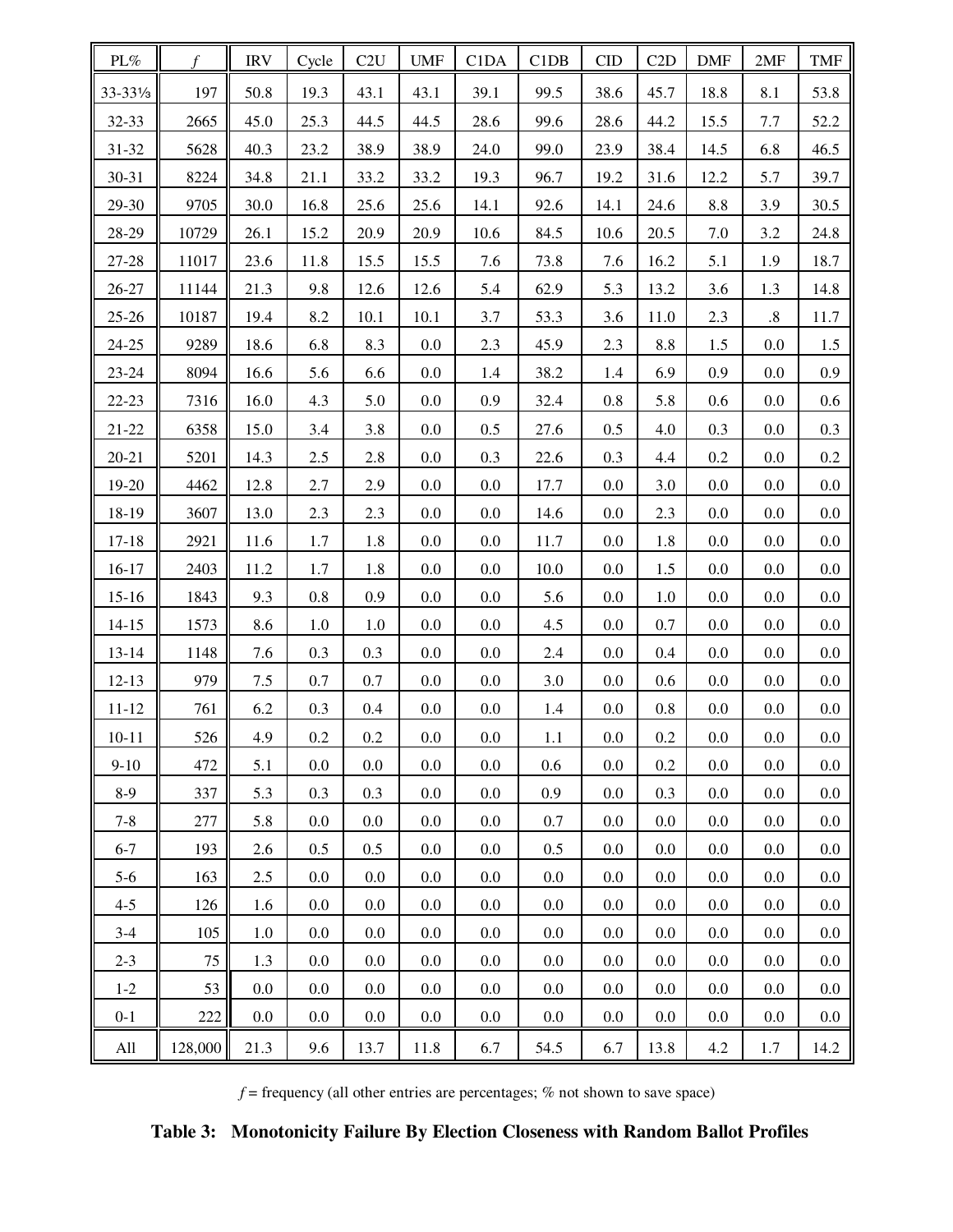| PW            | $PL\% < 25\%$ |            |          |            | $25\% < PL\% < 27\%$ |         |            |                  |            | $27\% < PL\% < 29\%$ |         |            |
|---------------|---------------|------------|----------|------------|----------------------|---------|------------|------------------|------------|----------------------|---------|------------|
| $-P2$<br>$\%$ | $\int$        | <b>DMF</b> | $\int f$ | <b>UMF</b> | <b>DMF</b>           | 2MF     | <b>TMF</b> | $\boldsymbol{f}$ | <b>UMF</b> | <b>DMF</b>           | 2MF     | <b>TMF</b> |
| $0 - 1$       | 3245          | $0.0\%$    | 1376     | 18.5%      | $0.0\%$              | $0.0\%$ | 18.5%      | 1751             | 24.4%      | 0.0%                 | $0.0\%$ | 24.4%      |
| $1 - 2$       | 3244          | $0.0\%$    | 1353     | 19.2%      | $0.0\%$              | $0.0\%$ | 19.2%      | 1712             | 23.9%      | $0.0\%$              | $0.0\%$ | 23.9%      |
| $2 - 3$       | 3097          | $0.0\%$    | 1449     | 17.1%      | $0.0\%$              | $0.0\%$ | 17.1%      | 1701             | 24.0%      | $0.0\%$              | $0.0\%$ | 24.0%      |
| $3 - 4$       | 3122          | $0.0\%$    | 1409     | 17.3%      | $0.0\%$              | $0.0\%$ | 17.3%      | 1620             | 23.9%      | 0.0%                 | $0.0\%$ | 23.9%      |
| $4 - 5$       | 3168          | $0.0\%$    | 1384     | 16.3%      | $0.0\%$              | $0.0\%$ | 16.3%      | 1606             | 21.4%      | 1.6%                 | 0.6%    | 22.4%      |
| $5-6$         | 2935          | $0.0\%$    | 1297     | 14.5%      | $0.0\%$              | $0.0\%$ | 14.5%      | 1510             | 22.8%      | 9.1%                 | 3.5%    | 28.4%      |
| $6 - 7$       | 2812          | $0.0\%$    | 1166     | 14.4%      | $0.9\%$              | 0.3%    | 15.0%      | 1503             | 21.2%      | 13.7%                | 5.7%    | 29.3%      |
| $7 - 8$       | 2823          | $0.0\%$    | 1218     | 15.6%      | 5.4%                 | 2.5%    | 18.6%      | 1511             | 18.0%      | 13.3%                | 5.0%    | 26.3%      |
| $8-9$         | 2741          | 0.2%       | 1102     | 12.6%      | 9.1%                 | 3.2%    | 18.5%      | 1309             | 19.6%      | 13.1%                | 5.2%    | 27.5%      |
| $9-10$        | 2604          | 1.2%       | 1075     | 9.6%       | 8.8%                 | 2.7%    | 15.7%      | 1227             | 13.3%      | 10.4%                | 4.2%    | 19.4%      |
| $10 - 11$     | 2499          | 2.1%       | 975      | 8.7%       | 7.0%                 | 2.3%    | 13.4%      | 1290             | 13.4%      | 9.4%                 | 4.0%    | 18.8%      |
| $11 - 12$     | 2349          | 2.0%       | 1014     | 8.2%       | 6.3%                 | 2.7%    | 11.8%      | 1271             | 11.4%      | 8.7%                 | 3.8%    | 16.4%      |
| $12 - 13$     | 2230          | 1.7%       | 899      | 7.0%       | 6.2%                 | $2.8\%$ | 10.5%      | 1133             | 9.8%       | 7.1%                 | 3.8%    | 13.1%      |
| $13 - 14$     | 2075          | 1.3%       | 865      | 5.9%       | 6.4%                 | 1.4%    | 10.9%      | 950              | 9.3%       | 5.7%                 | 2.7%    | 12.2%      |
| $14 - 15$     | 1897          | 1.5%       | 852      | $6.0\%$    | 4.9%                 | 1.5%    | 9.4%       | 670              | 9.0%       | 6.3%                 | 3.7%    | 11.5%      |
| $15-16$       | 1804          | 1.1%       | 764      | 4.2%       | 3.9%                 | 2.0%    | 6.2%       | 462              | $7.1\%$    | 4.8%                 | 1.9%    | 10.0%      |
| $16-17$       | 1687          | $0.8\%$    | 668      | 3.3%       | 2.8%                 | 1.2%    | 4.9%       | 310              | 4.5%       | 2.9%                 | 1.3%    | 6.1%       |
| $17 - 18$     | 1581          | 0.4%       | 605      | 2.0%       | 1.7%                 | 0.7%    | 3.0%       | 161              | 4.3%       | 2.5%                 | 1.2%    | 5.6%       |
| 18-19         | 1460          | $0.5\%$    | 543      | 1.7%       | 1.7%                 | $0.7\%$ | 2.6%       | 49               | $0.0\%$    | $0.0\%$              | $0.0\%$ | $0.0\%$    |
| 19-20         | 1362          | $0.2\%$    | 467      | $0.9\%$    | 1.3%                 | 0.2%    | 1.9%       | $\overline{0}$   | $0.0\%$    | $0.0\%$              | $0.0\%$ | $0.0\%$    |
| $20 - 21$     | 1236          | $0.2\%$    | 351      | $0.6\%$    | $1.1\%$              | $0.6\%$ | $1.1\%$    | $\overline{0}$   | $0.0\%$    | $0.0\%$              | $0.0\%$ | $0.0\%$    |
| $21 - 22$     | 1110          | $0.0\%$    | 230      | $0.0\%$    | $0.0\%$              | $0.0\%$ | $0.0\%$    | $\overline{0}$   | $0.0\%$    | $0.0\%$              | $0.0\%$ | $0.0\%$    |
| $22-23$       | 1000          | $0.0\%$    | 170      | 1.2%       | $0.6\%$              | $0.0\%$ | 1.8%       | $\overline{0}$   | $0.0\%$    | $0.0\%$              | $0.0\%$ | $0.0\%$    |
| $23 - 24$     | 964           | $0.1\%$    | 77       | $0.0\%$    | $0.0\%$              | $0.0\%$ | $0.0\%$    | $\overline{0}$   | $0.0\%$    | $0.0\%$              | $0.0\%$ | $0.0\%$    |
| $24 - 25$     | 812           | $0.0\%$    | 22       | $0.0\%$    | $0.0\%$              | $0.0\%$ | $0.0\%$    | $\overline{0}$   | $0.0\%$    | $0.0\%$              | $0.0\%$ | $0.0\%$    |
| All           | 58,504        | $0.5\%$    | 21,331   | 11.4%      | $3.0\%$              | $1.1\%$ | 13.3%      | 21,746           | 18.2%      | $6.0\%$              | 2.5%    | 21.7%      |

Table 4(a): Monotonocity Failure by PW% - P2% with Random Ballot Profiles, Controlling for PL%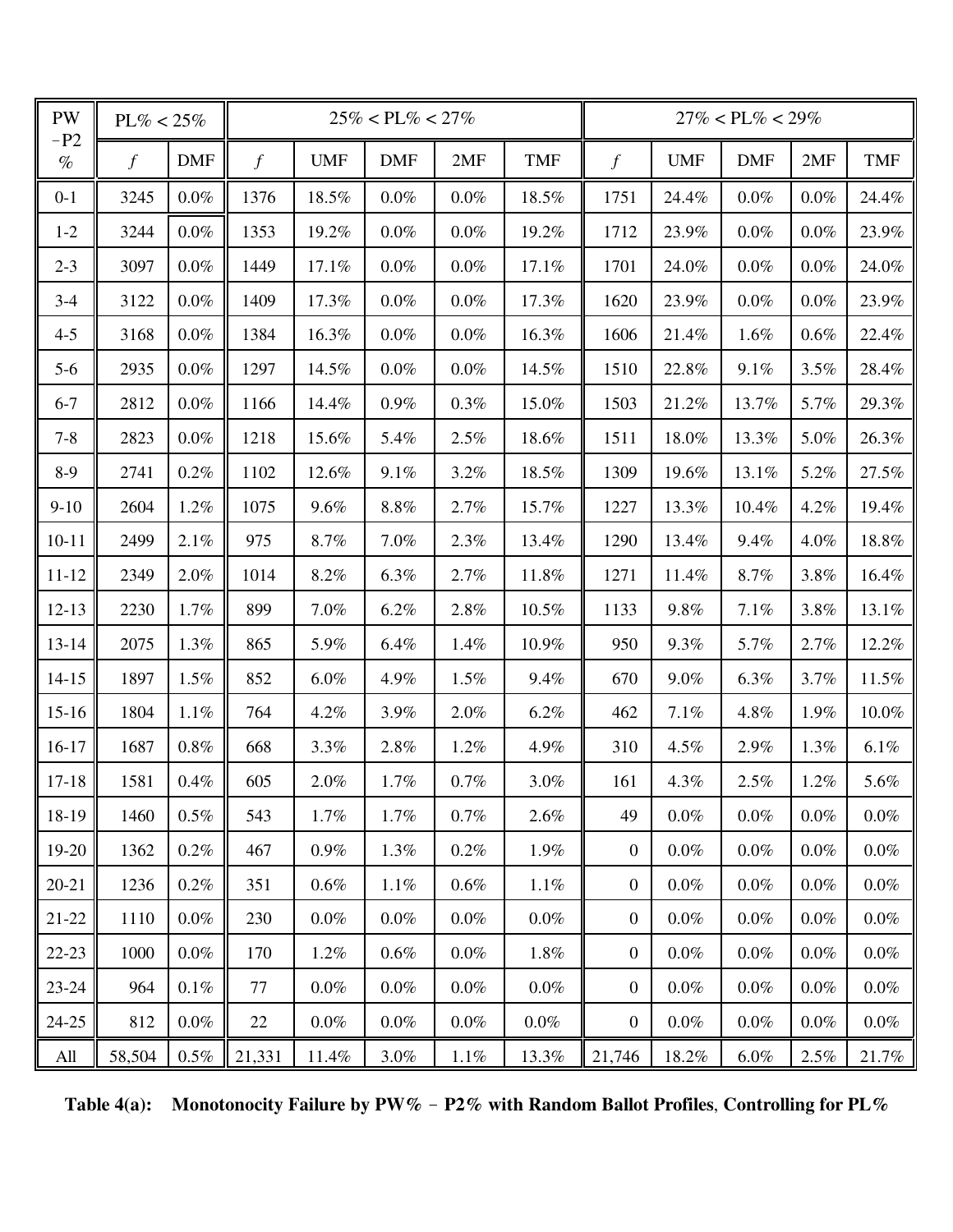|             |               |            | $29\% < PL\% < 31\%$ |         |            |                |            | $31\% < PL\%$            |                          |            |
|-------------|---------------|------------|----------------------|---------|------------|----------------|------------|--------------------------|--------------------------|------------|
| $(PW-P2)\%$ | $\mathcal{f}$ | <b>UMF</b> | <b>DMF</b>           | 2MF     | <b>TMF</b> | $\overline{f}$ | <b>UMF</b> | <b>DMF</b>               | 2MF                      | <b>TMF</b> |
| $0 - 1$     | 2006          | 34.4%      | $0.0\%$              | $0.0\%$ | 34.4%      | 2282           | 42.6%      | 4.1%                     | 2.0%                     | 44.7%      |
| $1 - 2$     | 1998          | 32.1%      | $0.0\%$              | $0.0\%$ | 32.1%      | 1987           | 41.7%      | 12.5%                    | 5.7%                     | 48.5%      |
| $2 - 3$     | 1874          | 32.1%      | 2.6%                 | $0.9\%$ | 33.8%      | 1551           | 40.5%      | 21.5%                    | 9.9%                     | 52.1%      |
| $3 - 4$     | 2009          | 32.2%      | 11.0%                | 4.6%    | 38.6%      | 1203           | 41.1%      | 20.9%                    | 10.3%                    | 51.7%      |
| $4 - 5$     | 1863          | 30.8%      | 16.5%                | 6.9%    | 40.5%      | 807            | 40.3%      | 25.4%                    | 13.6%                    | 52.0%      |
| $5-6$       | 1816          | 30.2%      | 17.2%                | 7.6%    | 39.8%      | 503            | 32.2%      | 19.5%                    | 8.5%                     | 43.1%      |
| $6 - 7$     | 1685          | 29.3%      | 17.7%                | 8.2%    | 38.8%      | 157            | 31.2%      | 21.7%                    | 11.5%                    | 41.4%      |
| $7 - 8$     | 1590          | 24.3%      | 16.5%                | 8.3%    | 32.5%      | $\overline{0}$ |            |                          |                          |            |
| $8-9$       | 1212          | 23.8%      | 16.2%                | 7.9%    | 32.0%      | $\mathbf{0}$   | -          | $\overline{\phantom{a}}$ |                          |            |
| $9-10$      | 838           | 22.1%      | 12.6%                | $6.0\%$ | 28.8%      | $\overline{0}$ |            | $\overline{\phantom{a}}$ |                          |            |
| $10 - 11$   | 566           | 15.0%      | 10.2%                | 4.2%    | 21.0%      | $\theta$       |            | $\overline{\phantom{a}}$ | $\overline{\phantom{0}}$ |            |
| $11 - 12$   | 348           | 15.5%      | 9.5%                 | 5.5%    | 19.5%      | $\overline{0}$ |            | $\overline{\phantom{a}}$ |                          |            |
| $12 - 13$   | 124           | 13.7%      | 10.5%                | 5.6%    | 18.6%      | $\mathbf{0}$   | -          | $\overline{\phantom{a}}$ |                          |            |
| All         | 17,92<br>9    | 29.1%      | 10.4%                | 4.7%    | 34.7%      | 8,490          | 40.7%      | 14.9%                    | 7.1%                     | 48.5%      |

Table 4(b): Monotonocity Failure by PW% - P2% with Random Ballot Profiles, **Controlling for PL% [continued]**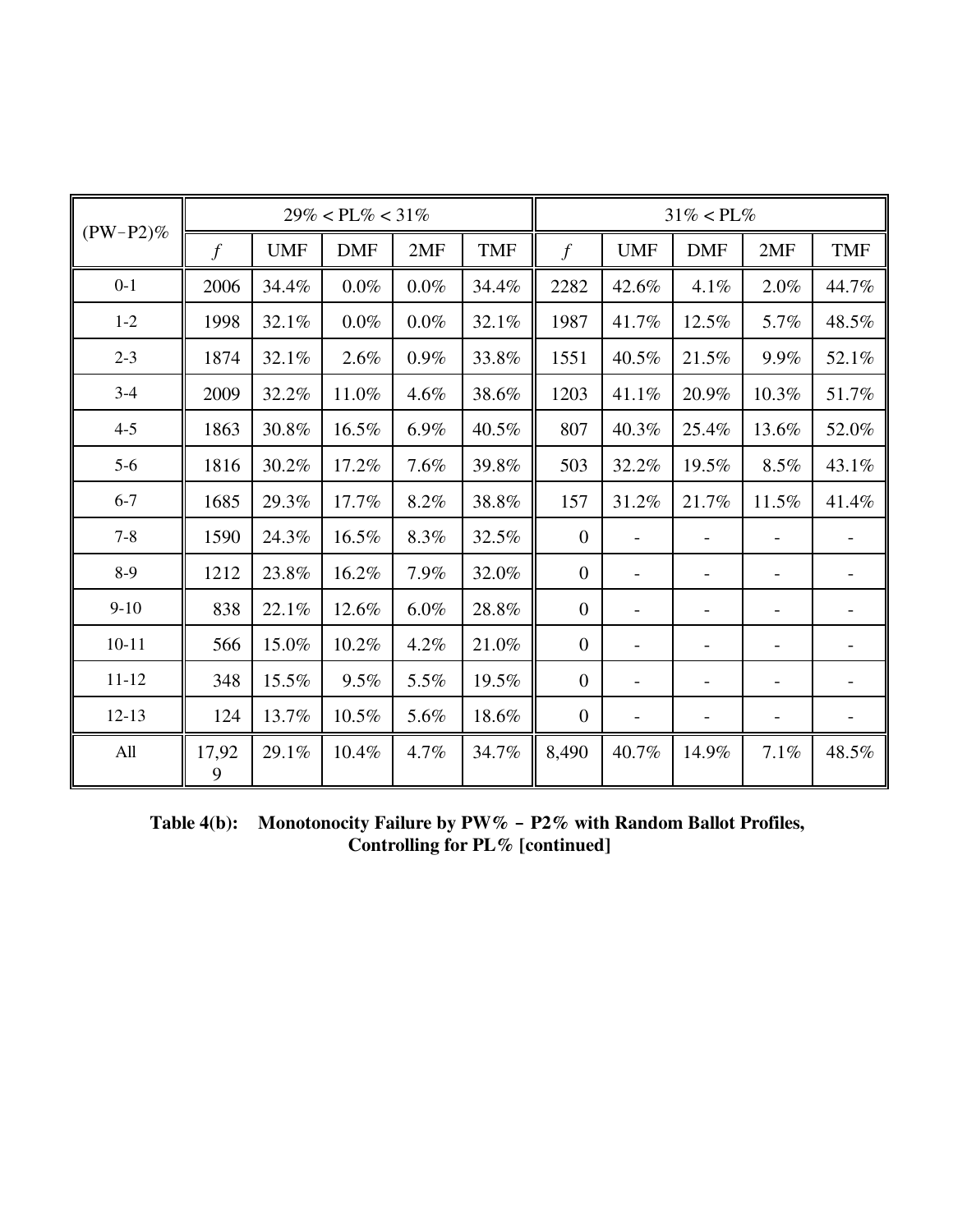| $\text{PL}\%$ | $\mathcal{F}$ | <b>IRV</b> | Cycle | C1U     | C2U  | <b>UMF</b> | C1DA    | C1DB | <b>CID</b> | C2D     | <b>DMF</b> | 2MF     | <b>TMF</b> |
|---------------|---------------|------------|-------|---------|------|------------|---------|------|------------|---------|------------|---------|------------|
| $0 - 1$       | 391           | 49.4       | 20.5  | 100.0   | 45.0 | 45.0       | 29.2    | 99.7 | 28.9       | 44.5    | 13.6       | 5.4     | 53.2       |
| $1 - 2$       | 1097          | 46.3       | 25.5  | 100.0   | 43.4 | 43.4       | 22.2    | 99.6 | 22.2       | 46.5    | 11.7       | 6.0     | 49.0       |
| $2 - 3$       | 1718          | 47.6       | 24.7  | 100.0   | 42.8 | 42.8       | 21.1    | 99.8 | 21.1       | 42.7    | 11.5       | 5.5     | 48.9       |
| $3-4$         | 2476          | 43.9       | 24.0  | 100.0   | 41.0 | 41.0       | 21.1    | 99.2 | 20.9       | 39.9    | 12.2       | 5.8     | 47.3       |
| $4 - 5$       | 3045          | 41.5       | 24.1  | 100.0   | 38.1 | 38.1       | 18.3    | 99.1 | 18.2       | 37.5    | 10.5       | 4.9     | 43.7       |
| $5-6$         | 3667          | 40.4       | 21.2  | 100.0   | 34.7 | 34.7       | 18.3    | 98.3 | 18.1       | 33.3    | 10.7       | 4.8     | 40.6       |
| $6 - 7$       | 4219          | 37.2       | 20.4  | 100.0   | 31.5 | 31.5       | 15.9    | 97.6 | 15.9       | 31.3    | 9.9        | 4.6     | 36.9       |
| $7 - 8$       | 4550          | 34.1       | 20.1  | 100.0   | 30.0 | 30.0       | 13.5    | 95.6 | 13.4       | 28.3    | 8.2        | 3.8     | 34.3       |
| $8-9$         | 4946          | 33.7       | 18.0  | 100.0   | 26.3 | 26.3       | 13.2    | 94.5 | 13.2       | 25.5    | 8.1        | 3.6     | 30.8       |
| $9 - 10$      | 5242          | 30.6       | 16.2  | 100.0   | 22.8 | 22.8       | 11.5    | 92.3 | 11.5       | 22.7    | 7.4        | 3.2     | 27.0       |
| $10 - 11$     | 5258          | 32.3       | 15.9  | 100.0   | 21.1 | 21.1       | 11.6    | 89.6 | 11.6       | 21.5    | 7.6        | 3.4     | 25.3       |
| $11 - 12$     | 5569          | 27.3       | 13.7  | 100.0   | 18.2 | 18.2       | 8.4     | 84.2 | 8.3        | 17.6    | 5.3        | 2.3     | 21.3       |
| $12 - 13$     | 5549          | 26.9       | 12.3  | 98.1    | 16.2 | 15.8       | 8.8     | 81.0 | 8.8        | 16.9    | 5.7        | 2.3     | 19.2       |
| $13 - 14$     | 5762          | 24.9       | 11.3  | 86.5    | 14.5 | 12.7       | 7.0     | 75.8 | 6.9        | 14.7    | 4.8        | 2.2     | 15.3       |
| $14 - 15$     | 5385          | 22.3       | 10.1  | 74.0    | 12.7 | 8.9        | 5.7     | 69.1 | 5.7        | 12.8    | 3.9        | 1.6     | 11.2       |
| $15 - 16$     | 5311          | 22.5       | 8.9   | 63.3    | 11.0 | 6.5        | 5.6     | 63.0 | 5.5        | 12.5    | 3.8        | 1.4     | 8.9        |
| $16 - 17$     | 5237          | 19.7       | 8.2   | 50.9    | 10.3 | 4.3        | 4.6     | 56.0 | 4.5        | 9.6     | 3.1        | $1.2\,$ | 6.2        |
| $17 - 18$     | 4939          | 19.4       | 6.8   | 42.4    | 8.2  | 2.4        | 4.0     | 49.8 | 4.0        | 9.3     | 3.0        | 0.6     | 4.7        |
| 18-19         | 4756          | 16.9       | 5.4   | 34.9    | 6.4  | 1.6        | 3.3     | 42.1 | 3.2        | 7.5     | 2.2        | 0.5     | 3.3        |
| 19-20         | 4515          | 15.6       | 4.1   | 25.9    | 4.9  | 0.8        | 2.3     | 36.6 | 2.3        | 6.3     | 1.7        | $0.2\,$ | 2.3        |
| $20 - 21$     | 4193          | 14.6       | 3.9   | 20.1    | 4.6  | 0.3        | 1.6     | 30.3 | 1.6        | 5.5     | 1.1        | $0.2\,$ | 1.3        |
| $21 - 22$     | 3840          | 13.2       | 3.7   | 14.0    | 4.4  | 0.1        | 1.7     | 25.9 | 1.7        | 4.6     | 1.2        | 0.1     | 1.2        |
| $22 - 23$     | 3844          | 11.5       | 2.7   | 8.9     | 3.1  | 0.1        | 1.0     | 20.1 | 1.0        | 3.7     | 0.8        | $0.0\,$ | $0.8\,$    |
| $23 - 24$     | 3451          | 11.6       | 2.6   | 5.2     | 3.0  | $0.0\,$    | $1.1\,$ | 17.8 | 1.1        | $3.3\,$ | $0.8\,$    | $0.0\,$ | $0.8\,$    |
| $24 - 25$     | 3181          | 10.4       | 2.2   | 1.6     | 2.4  | $0.0\,$    | 0.7     | 14.3 | 0.6        | 2.8     | 0.3        | 0.0     | 0.3        |
| $25 - 26$     | 2927          | 8.8        | 2.1   | $0.0\,$ | 2.3  | $0.0\,$    | $0.4\,$ | 11.7 | 0.4        | 2.4     | 0.3        | 0.0     | 0.3        |
| $26 - 27$     | 2528          | 7.8        | 1.5   | $0.0\,$ | 1.5  | 0.0        | 0.6     | 8.6  | 0.5        | 1.6     | 0.3        | 0.0     | 0.3        |
| 27-28         | 2287          | 7.3        | 1.1   | $0.0\,$ | 1.2  | $0.0\,$    | 0.1     | 7.0  | 0.1        | 1.3     | 0.1        | 0.0     | 0.1        |
| 28-29         | 2115          | 5.5        | 0.8   | $0.0\,$ | 0.9  | 0.0        | $0.0\,$ | 5.2  | 0.0        | 0.7     | 0.0        | 0.0     | 0.0        |
| 29-30         | 1846          | 5.3        | 0.8   | 0.0     | 0.8  | $0.0\,$    | 0.1     | 4.0  | 0.1        | 0.9     | 0.1        | 0.0     | 0.1        |
| $30 - 31$     | 1676          | 5.4        | 0.4   | 0.0     | 0.4  | 0.0        | 0.1     | 2.9  | 0.1        | 0.5     | 0.1        | 0.0     | 0.1        |
| $31 - 32$     | 1618          | 3.9        | 0.5   | 0.0     | 0.6  | 0.0        | $0.0\,$ | 2.5  | 0.0        | 0.4     | 0.0        | 0.0     | 0.0        |
| $32 - 33$     | 1351          | 4.5        | 0.4   | 0.0     | 0.4  | 0.0        | $0.0\,$ | 1.1  | 0.0        | 0.6     | 0.0        | 0.0     | 0.0        |
| 33-34         | 1191          | 3.4        | 0.4   | 0.0     | 0.4  | $0.0\,$    | $0.0\,$ | 1.4  | 0.0        | 0.3     | 0.0        | 0.0     | 0.0        |
| All           | 128,000       | 21.3       | 9.6   | 54.3    | 13.7 | 11.8       | 6.7     | 54.5 | 6.7        | 13.8    | 4.2        | 1.7     | 14.2       |

 $f$  = frequency (all other entries are percentages;  $%$  not shown to save space)

Table 5: Monotonicity Failure By Election Closeness (PW%-PL%) with Random Ballot Profiles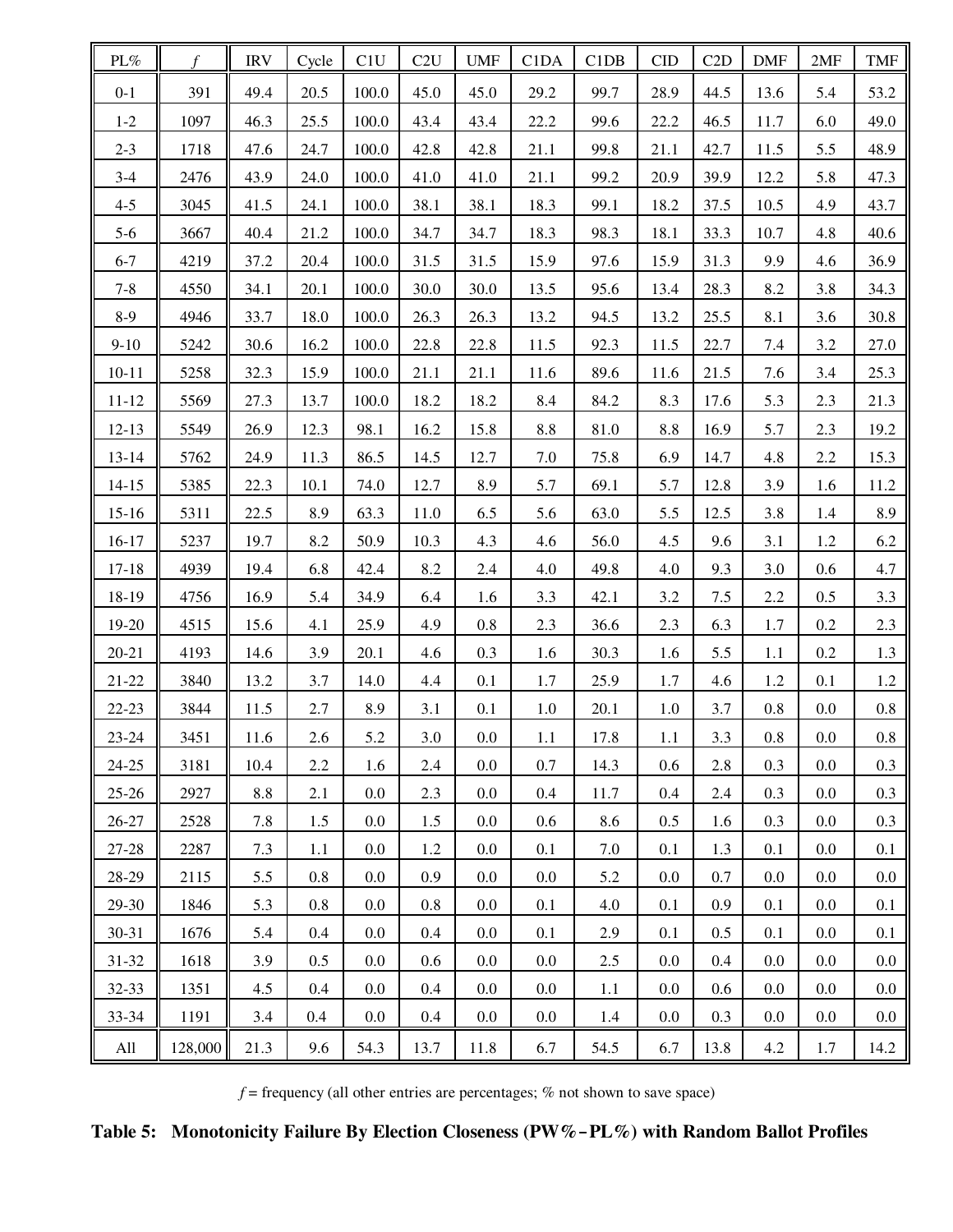|                |                                   |                |     |         | C1U     |                               | C <sub>1</sub> D <sub>A</sub> |         |     | C1D            |         |            | <b>UMF</b>     |         | Total     |
|----------------|-----------------------------------|----------------|-----|---------|---------|-------------------------------|-------------------------------|---------|-----|----------------|---------|------------|----------------|---------|-----------|
|                | <b>Impartial Culture Profiles</b> |                |     | No      | Yes     |                               | N <sub>0</sub>                | Yes     |     | N <sub>o</sub> | Yes     |            | N <sub>o</sub> | Yes     | <b>MF</b> |
|                | All                               | No             |     | $0.0\%$ | 88.0%   |                               | 0.1%                          | $0.0\%$ |     | 85.0%          | 2.7%    |            | 85.0%          | 10.2%   |           |
|                | $(n=128,000)$                     | Yes            | C2U | $0.0\%$ | 12.0%   | C1DB                          | 92.4%                         | 7.5%    | C2D | 7.5%           | 4.8%    | <b>DMF</b> | 3.0%           | $1.8\%$ | 15.0%     |
|                | $IRVW \neq PW$                    | No             |     | $0.0\%$ | 76.7%   |                               | $0.0\%$                       | $0.0\%$ |     | 52.0%          | 11.0%   |            | 64.4%          | 15.9%   |           |
| $\overline{2}$ | $(n=31,343)$                      | Yes            | C2U | $0.0\%$ | 23.3%   | C <sub>1</sub> D <sub>B</sub> | 69.3%                         | 30.7%   | C2D | 17.3%          | 19.7%   | <b>DMF</b> | 12.3%          | 7.4%    | 35.6%     |
| $\overline{3}$ | Cyclic                            | No             | C2U | $0.0\%$ | $0.0\%$ | C1DB                          | $0.1\%$                       | $0.0\%$ | C2D | 53.3%          | 4.7%    | <b>DMF</b> | $0.0\%$        | 79.0%   | 100.0%    |
|                | $(n=12,316)$                      | Yes            |     | $0.0\%$ | 100.0%  |                               | 74.2%                         | 25.7%   |     | 21.0%          | 21.0%   |            | $0.0\%$        | 21.0%   |           |
| $\overline{4}$ | 2 & 3                             | N <sub>o</sub> | C2U | $0.0\%$ | $0.0\%$ | C1DB                          | $0.0\%$                       | $0.0\%$ | C2D | 29.2%          | 9.0%    | <b>DMF</b> | $0.0\%$        | 60.0%   | 100.0%    |
|                | $(n=5,811)$                       | Yes            |     | $0.0\%$ | 100.0%  |                               | 51.0%                         | 49.0%   |     | 21.8%          | 40.0%   |            | $0.0\%$        | 40.0%   |           |
|                | $\sim$ (2 & 3)                    | N <sub>o</sub> |     | $0.0\%$ | 96.9%   |                               | $0.0\%$                       | $0.0\%$ |     | 96.6%          | $0.0\%$ |            | 96.9%          | $3.1\%$ |           |
| 5              | $(n=91,307)$                      | Yes            | C2U | $0.0\%$ | 3.1%    | C1DB                          | 100.0%                        | $0.0\%$ | C2D | 3.4%           | $0.0\%$ | <b>DMF</b> | $0.0\%$        | $0.0\%$ | 3.1%      |

**Table 6: Monotonicity Failure with Impartial Culture Ballot Profiles**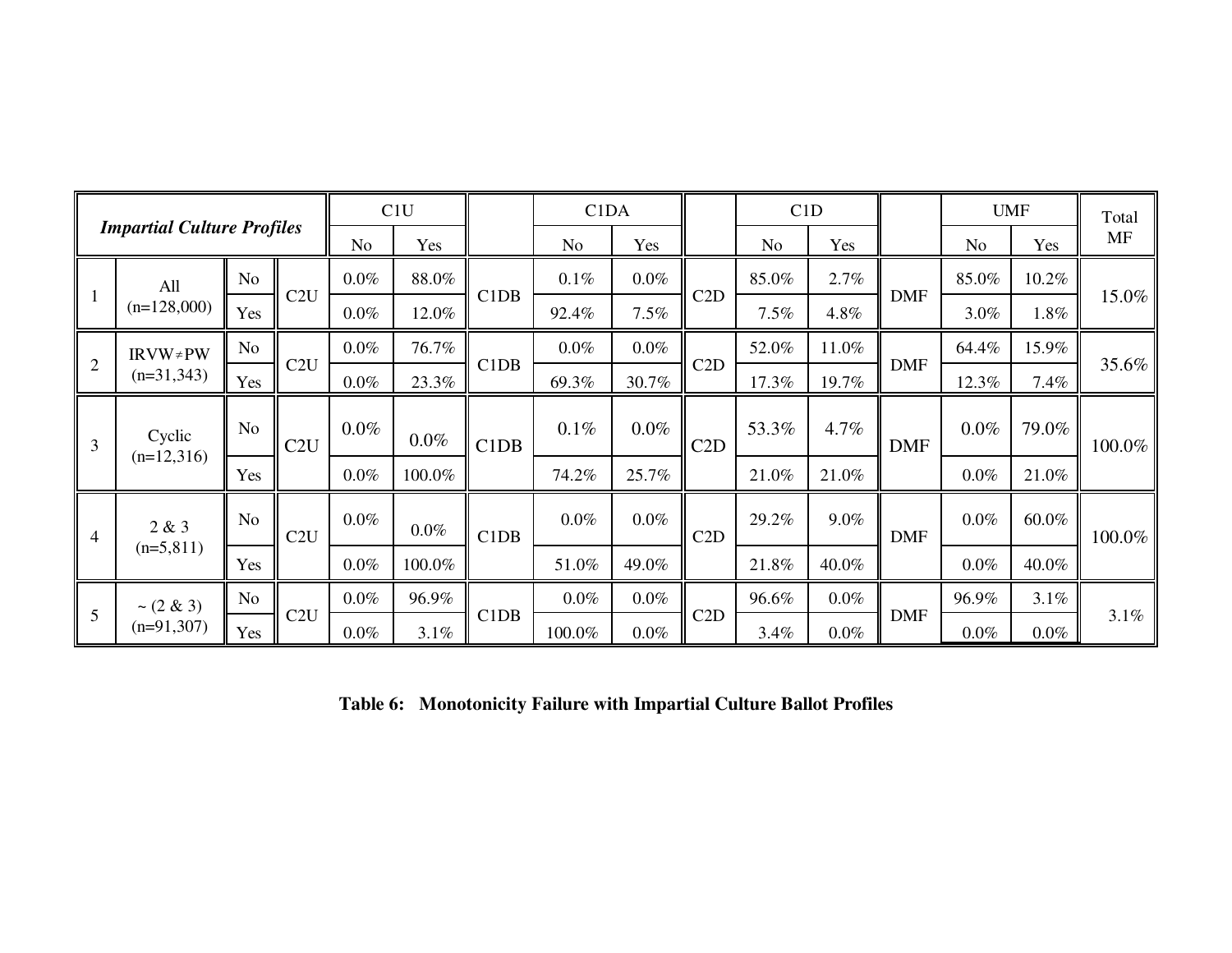| PL%           | f       | <b>IRV</b> | Cycle | <b>UMF</b> | C1D  | C1D   | <b>CID</b> | C2D  | <b>DMF</b> | 2MF     | <b>TMF</b> |
|---------------|---------|------------|-------|------------|------|-------|------------|------|------------|---------|------------|
| 33.333-       | 640     | 77.0       | 48.9  | 44.5       | 32.0 | 98.9  | 32.0       | 50.3 | 16.7       | 7.7     | 53.6       |
| 33.332-33.333 | 8954    | 77.6       | 39.9  | 37.2       | 23.7 | 99.8  | 23.7       | 36.1 | 13.8       | 6.4     | 44.6       |
| 33.331-33.332 | 17222   | 82.7       | 31.6  | 25.9       | 16.0 | 99.9  | 16.0       | 23.9 | 10.1       | 4.4     | 31.6       |
| 33.330-33.331 | 21352   | 87.5       | 26.0  | 16.6       | 9.8  | 99.9  | 9.8        | 15.5 | 6.6        | 2.4     | 20.9       |
| 33.329-33.330 | 21068   | 92.2       | 22.4  | 9.4        | 6.2  | 99.9  | 6.2        | 10.4 | 4.3        | 1.3     | 12.4       |
| 33.328-33.329 | 17886   | 94.8       | 20.4  | 5.8        | 3.5  | 100.0 | 3.5        | 7.2  | 2.4        | 0.6     | 7.6        |
| 33.327-33.328 | 13808   | 96.7       | 20.1  | 3.4        | 2.1  | 100.0 | 2.1        | 5.0  | 1.4        | 0.3     | 4.6        |
| 33.326-33.327 | 10206   | 98.2       | 19.9  | 1.8        | 1.2  | 99.9  | 1.2        | 3.6  | 0.9        | 0.1     | 2.6        |
| 33.325-33.326 | 6858    | 99.2       | 19.4  | 0.8        | 0.7  | 100.0 | 0.7        | 2.2  | 0.4        | 0.0     | 1.2        |
| 33.324-33.325 | 4328    | 99.6       | 19.0  | 0.4        | 0.3  | 100.0 | 0.3        | 1.1  | 0.3        | 0.0     | 0.6        |
| 33.323-33.324 | 2549    | 99.8       | 20.8  | 0.2        | 0.2  | 100.0 | 0.2        | 0.9  | 0.1        | 0.0     | 0.3        |
| 33.322-33.323 | 1489    | 99.9       | 18.8  | 0.1        | 0.3  | 100.0 | 0.3        | 0.8  | 0.2        | 0.0     | 0.3        |
| 33.321-33.322 | 845     | 99.9       | 22.1  | 0.1        | 0.1  | 100.0 | 0.1        | 0.5  | 0.1        | 0.0     | 0.2        |
| 33.320-33.321 | 418     | 100.0      | 17.7  | 0.0        | 0.0  | 100.0 | 0.0        | 0.0  | 0.0        | 0.0     | 0.0        |
| 33.319-33.320 | 198     | 100.0      | 18.7  | 0.0        | 0.0  | 100.0 | 0.0        | 0.0  | 0.0        | 0.0     | 0.0        |
| 33.318-33.319 | 101     | 100.0      | 17.8  | 0.0        | 0.0  | 100.0 | 0.0        | 0.0  | 0.0        | 0.0     | $0.0\,$    |
| 33.317-33.318 | 51      | 100.0      | 9.8   | 0.0        | 0.0  | 100.0 | 0.0        | 0.0  | 0.0        | 0.0     | 0.0        |
| 33.316-33.317 | 17      | 100.0      | 5.9   | 0.0        | 0.0  | 100.0 | 0.0        | 0.0  | 0.0        | 0.0     | 0.0        |
| 33.315-33.316 | 10      | 100.0      | 20.0  | $0.0\,$    | 0.0  | 100.0 | 0.0        | 0.0  | 0.0        | $0.0\,$ | 0.0        |
| All           | 128,000 | 24.5       | 8.7   | 12.0       | 7.5  | 99.9  | 7.5        | 12.3 | 4.8        | 1.8     | 15.0       |

 $f$  = frequency (all other entries are percentages;  $%$  not shown to save space)

**Table 7: Monotonicity Failure By Election Closeness with Impartial Culture Data**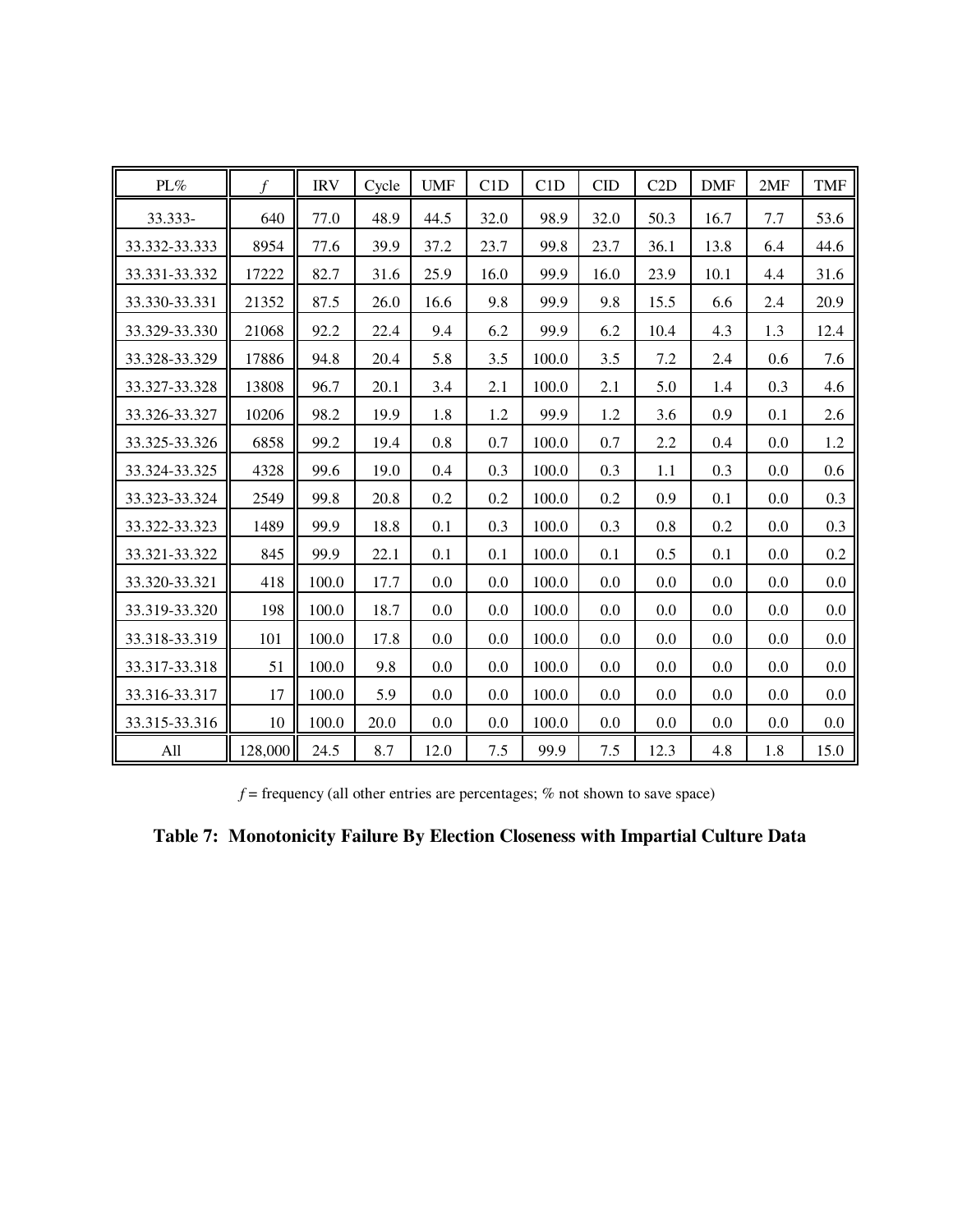|                                                                       | <b>Single-Peaked</b> |                |       | C1U            |                               |       |                | C <sub>1</sub> D <sub>A</sub> |       |                | C1D        |            |         | <b>UMF</b> | Total |
|-----------------------------------------------------------------------|----------------------|----------------|-------|----------------|-------------------------------|-------|----------------|-------------------------------|-------|----------------|------------|------------|---------|------------|-------|
|                                                                       | (Balanced)           |                |       | N <sub>o</sub> | Yes                           |       | N <sub>o</sub> | Yes                           |       | N <sub>o</sub> | Yes        |            | No      | Yes        | MF    |
|                                                                       | All                  | No             |       | 33.3%          | 36.3%                         |       | 55.0%          | 14.7%                         |       | 79.8%          | 2.2%       |            | 82.1%   | 17.9%      |       |
| $\parallel$ 1                                                         | $(n=128,000)$        | Yes            | C2U   | 12.5%          | 17.9%                         | C1DB  | 28.1%          | 2.2%                          | C2D   | 18.0%          | $0.0\%$    | <b>DMF</b> | $0.0\%$ | $0.0\%$    | 17.9% |
|                                                                       | No MW                | No             |       | 27.4%          | 39.5%                         |       | 51.0%          | 16.0%                         |       | 78.0%          | 2.4%       |            | 80.5%   | 19.5%      |       |
|                                                                       | $(n=117,522)$        | Yes            | C2U   | 13.6%          | 19.5%                         | C1DB  | 30.6%          | 2.4%                          | C2D   | 19.6%          | $0.0\%$    | <b>DMF</b> | $0.0\%$ | $0.0\%$    | 19.5% |
|                                                                       | n(PL) > n/4          | No.            |       | $0.0\%$        | 67.0%                         |       | 47.0%          | 19.9%                         |       | 72.4%          | 3.9%       |            | 67.0%   | 33.0%      |       |
| $\vert$ 3                                                             | $(n=69,395)$         | Yes            | C2U   | $0.0\%$        | 33.0%                         | C1DB  | 29.1%          | 3.9%                          | C2D   | 23.7%          | $0.0\%$    | <b>DMF</b> | $0.0\%$ | $0.0\%$    | 33.0% |
|                                                                       | $IRVW \neq PW$       | N <sub>o</sub> |       | 33.3%          | 47.9%                         |       | 42.4%          | 38.8%                         |       | 54.0%          | 5.9%       |            | 86.9%   | 13.1%      |       |
| $\vert \vert$ 4                                                       | $(n=48,292)$         | Yes            | C2U   | 5.6%           | 13.1%                         | C1DB  | 12.8%          | 5.9%                          | C2D   | 40.1%          | $0.0\%$    | <b>DMF</b> | $0.0\%$ | $0.0\%$    | 13.1% |
|                                                                       | 3 & 4                | N <sub>o</sub> |       | $0.0\%$        | 78.5%                         |       | 31.5%          | 47.0%                         |       | 45.8%          | 9.2%       |            | 78.5%   | 21.5%      |       |
| $\vert \vert 5 \vert$                                                 | $(n=29,471)$         | Yes            | C2U   | $0.0\%$        | 21.5%                         | C1DB  | 12.4%          | 9.2%                          | C2D   | 45.0%          | $0.0\%$    | <b>DMF</b> | $0.0\%$ | $0.0\%$    | 21.5% |
|                                                                       | <b>IRVW=PW</b>       | No             |       | 33.3%          | 29.3%                         |       | 62.6%          | $0.0\%$                       |       | 62.7%          | $0.0\%$    |            | 72.2%   | 20.8%      |       |
| $\begin{array}{ c c } \hline 6 \\ \hline \end{array}$<br>$(n=79,708)$ | Yes                  | C2U            | 16.6% | 20.8%          | C <sub>1</sub> B <sub>D</sub> | 37.4% | $0.0\%$        | C2D                           | 37.4% | $0.0\%$        | <b>DMF</b> | $0.0\%$    | $0.0\%$ | 20.8%      |       |

**Table 8(a): Monotonicity Failure with Balanced Single-Peaked Ballot Profiles**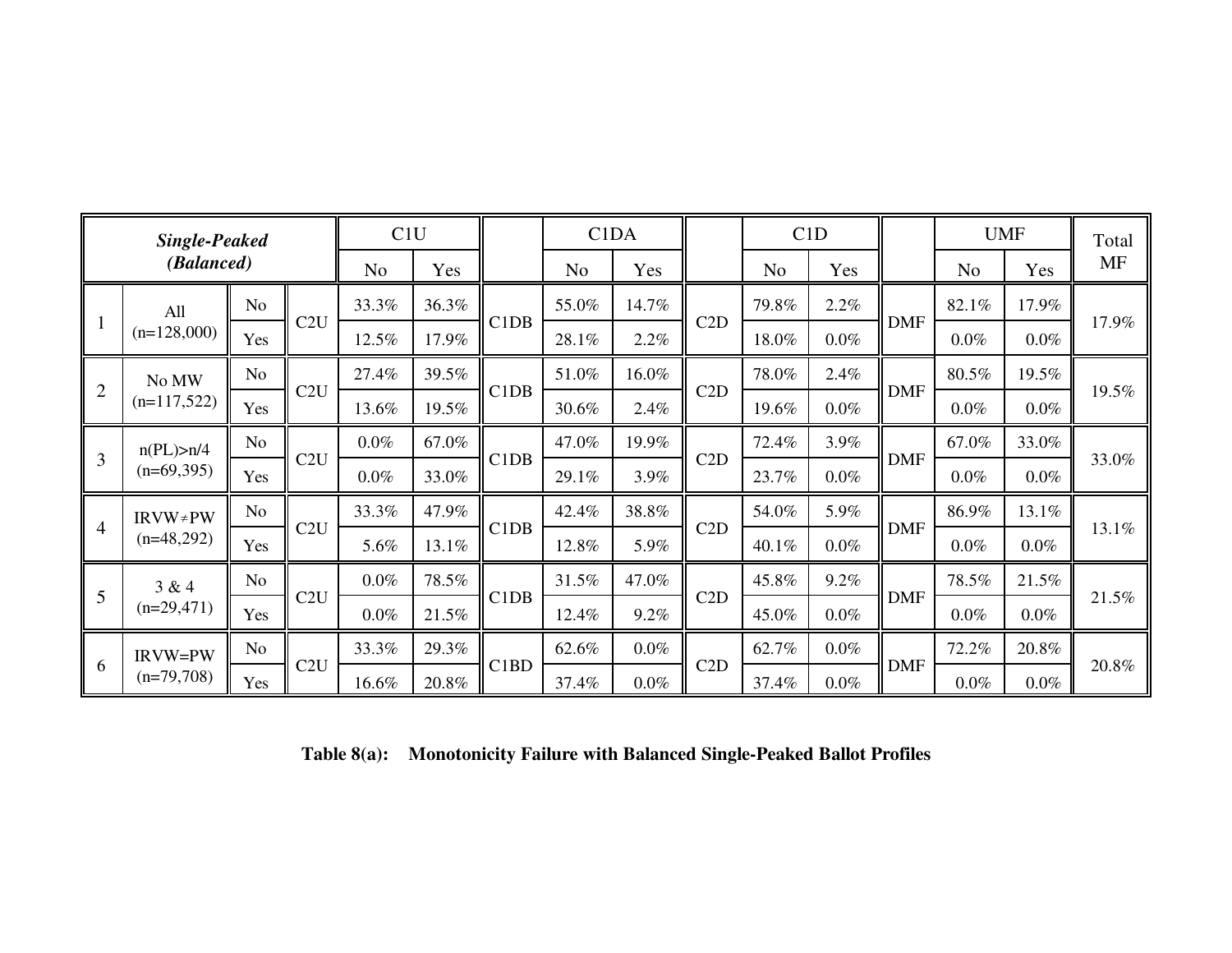|                | <b>Single-Peaked</b>                  |                |     | C1U            |         |                               | C <sub>1</sub> D <sub>A</sub> |         |     | C1D            |         |            |                | <b>UMF</b> |            |
|----------------|---------------------------------------|----------------|-----|----------------|---------|-------------------------------|-------------------------------|---------|-----|----------------|---------|------------|----------------|------------|------------|
|                | (Weak Centrist Candidate)             |                |     | N <sub>o</sub> | Yes     |                               | No.                           | Yes     |     | N <sub>o</sub> | Yes     |            | N <sub>o</sub> | Yes        | <b>TMF</b> |
|                | All                                   | No             |     | 29.7%          | 4.4%    |                               | 29.0%                         | 5.1%    |     | 94.2%          | 1.1%    |            | 89.3%          | 10.7%      |            |
| $\overline{1}$ | $(n=128,000)$                         | Yes            | C2U | 55.3%          | 10.7%   | C1DB                          | 64.8%                         | 1.1%    | C2D | 4.7%           | $0.0\%$ | <b>DMF</b> | $0.0\%$        | $0.0\%$    | 10.7%      |
|                | No MW                                 | N <sub>o</sub> |     | 4.2%           | 5.9%    |                               | 3.2%                          | 6.9%    |     | 92.1%          | 1.5%    |            | 85.5%          | 14.5%      |            |
| $\overline{2}$ | $(n=93,877)$                          | Yes            | C2U | 75.3%          | 14.5%   | C <sub>1</sub> D <sub>B</sub> | 88.3%                         | 1.5%    | C2D | 6.4%           | $0.0\%$ | <b>DMF</b> | $0.0\%$        | $0.0\%$    | 14.5%      |
| $\overline{3}$ | n(PL) > n/4                           | <b>No</b>      |     | 15.9%          | 21.2%   |                               | 8.7%                          | 28.3%   |     | 68.0%          | 6.3%    |            | 86.4%          | 13.6%      |            |
|                | $(n=19,209)$                          | Yes            | C2U | 49.3%          | 13.6%   | C <sub>1</sub> D <sub>B</sub> | 56.7%                         | 6.3%    | C2D | 25.7%          | $0.0\%$ | <b>DMF</b> | $0.0\%$        | $0.0\%$    | 13.6%      |
| $\overline{4}$ | $IRVW \neq PW$                        | No             |     | 0.0%           | 29.0%   |                               | 8.0%                          | 21.0%   |     | 75.2%          | 5.7%    |            | 29.0%          | 71.0%      |            |
|                | $(n=22,833)$                          | Yes            | C2U | 0.0%           | 71.0%   | C1DB                          | 65.3%                         | 5.7%    | C2D | 19.1%          | $0.0\%$ | <b>DMF</b> | $0.0\%$        | $0.0\%$    | 71.1%      |
|                | 3 & 4                                 | N <sub>o</sub> |     | $0.0\%$        | 60.8%   |                               | 10.1%                         | 50.7%   |     | 41.7%          | 13.7%   |            | 60.8%          | 39.2%      |            |
| 5              | $(n=7,948)$                           | Yes            | C2U | 0.0%           | 39.3%   | C1DB                          | 25.5%                         | 13.7%   | C2D | 44.6%          | $0.0\%$ | <b>DMF</b> | $0.0\%$        | $0.0\%$    | 39.2%      |
|                | <b>IRVW=PW</b><br>6<br>$(n=105, 167)$ |                |     | 32.8%          | $0.7\%$ |                               | 33.5%                         | $0.0\%$ |     | 99.9%          | $0.0\%$ |            | 90.0%          | 10.0%      |            |
|                |                                       |                | C2U | 56.5%          | 10.0%   | C <sub>1</sub> D <sub>B</sub> | 66.5%                         | $0.0\%$ | C2D | $0.1\%$        | $0.0\%$ | <b>DMF</b> | $0.0\%$        | $0.0\%$    | 10.0%      |

**Table 8(b): Monotonicity Failure with Single-Peaked Ballot Profiles (Weak Center)**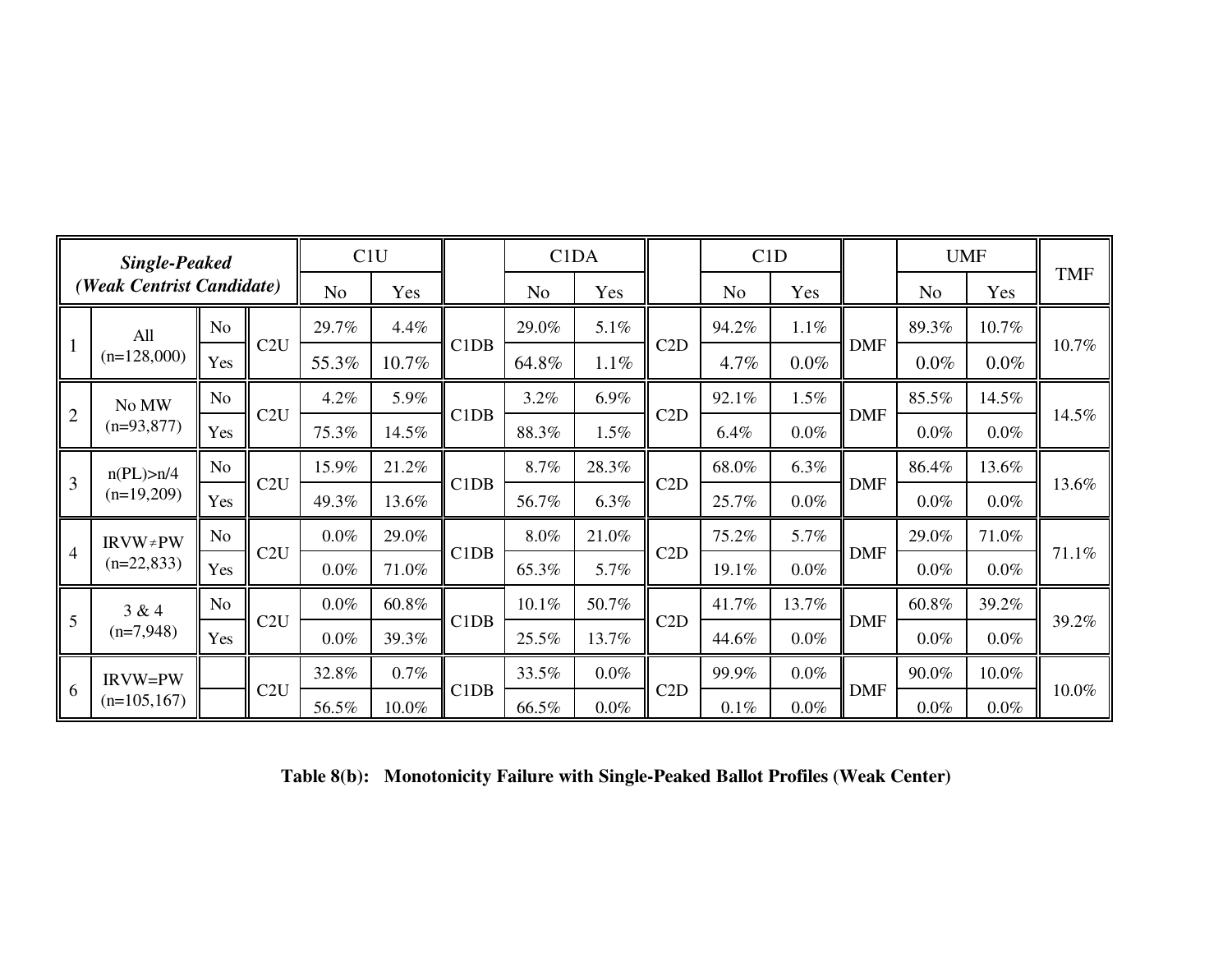| <b>Single-Peaked</b> |                             |                | C1U |                |         | C1DA |                |         | C1D |                |         | <b>UMF</b> |                |         |            |
|----------------------|-----------------------------|----------------|-----|----------------|---------|------|----------------|---------|-----|----------------|---------|------------|----------------|---------|------------|
|                      | (Weak Extreme Candidate)    |                |     | N <sub>o</sub> | Yes     |      | N <sub>o</sub> | Yes     |     | N <sub>o</sub> | Yes     |            | N <sub>o</sub> | Yes     | <b>TMF</b> |
|                      | All                         | N <sub>o</sub> |     | 83.4%          | 12.8%   | C1DB | 87.2%          | 9.0%    |     | 87.1%          | $0.3\%$ |            | 97.8%          | 2.2%    | 2.2%       |
| $\mathbf{1}$         | $(n=128,000)$               | Yes            | C2U | $1.5\%$        | $2.2\%$ |      | 3.5%           | $0.3\%$ | C2D | 12.6%          | $0.0\%$ | <b>DMF</b> | $0.0\%$        | $0.0\%$ |            |
|                      | No MW                       | N <sub>o</sub> |     | 77.4%          | 17.5%   |      | 82.6%          | 12.3%   |     | 82.5%          | $0.4\%$ |            | 97.0%          | 3.0%    | 3.0%       |
| 2                    | $(n=93,971)$                | Yes            | C2U | 2.0%           | 3.0%    | C1DB | 4.7%           | 0.4%    | C2D | 17.2%          | $0.0\%$ | <b>DMF</b> | 0.0%           | $0.0\%$ |            |
| $\overline{3}$       | n(PL) > n/4<br>$(n=19,295)$ | <b>No</b>      | C2U | 81.8%          | 16.5%   | C1DB | 71.8%          | 26.5%   |     | 65.6%          | $0.8\%$ |            | 98.7%          | 1.3%    | 1.3%       |
|                      |                             | Yes            |     | 0.3%           | 1.3%    |      | 0.9%           | $0.8\%$ | C2D | 33.6%          | $0.0\%$ | <b>DMF</b> | $0.0\%$        | $0.0\%$ |            |
|                      | $IRVW \neq PW$              | N <sub>o</sub> |     | 0.0%           | 85.1%   | C1DB | 63.2%          | 22.0%   |     | 80.1%          | $0.0\%$ |            | 85.1%          | 14.9%   | 14.9%      |
| $\overline{4}$       | $(n=48,649)$                | Yes            | C2U | $0.0\%$        | 14.9%   |      | 13.2%          | 1.7%    | C2D | 19.9%          | $0.0\%$ | <b>DMF</b> | $0.0\%$        | 0.0%    |            |
| 5                    | 3 & 4                       | N <sub>o</sub> |     | $0.0\%$        | 80.1%   |      | $0.0\%$        | 80.1%   |     | 93.1%          | $0.0\%$ |            | 80.1%          | 19.9%   | 19.9%      |
|                      | $(n=11,505)$                | Yes            | C2U | $0.0\%$        | 19.9%   | C1DB | $0.0\%$        | 19.9%   | C2D | 6.9%           | $0.0\%$ | <b>DMF</b> | $0.0\%$        | $0.0\%$ |            |
|                      | <b>IRVW=PW</b>              | N <sub>o</sub> |     | 84.3%          | 10.9%   |      | 95.2%          | $0.0\%$ |     | 98.2%          | $0.0\%$ |            | 97.3%          | 2.7%    |            |
| $\vert 6 \vert$      | $(n=84,351)$                | Yes            | C2U | 2.1%           | 2.7%    | C1DB | 4.8%           | $0.0\%$ | C2D | 1.8%           | $0.0\%$ | <b>DMF</b> | $0.0\%$        | $0.0\%$ | 2.7%       |

**Table 8(c): Monotonicity Failure with Single-Peaked Ballot Profiles (Weak Extreme)**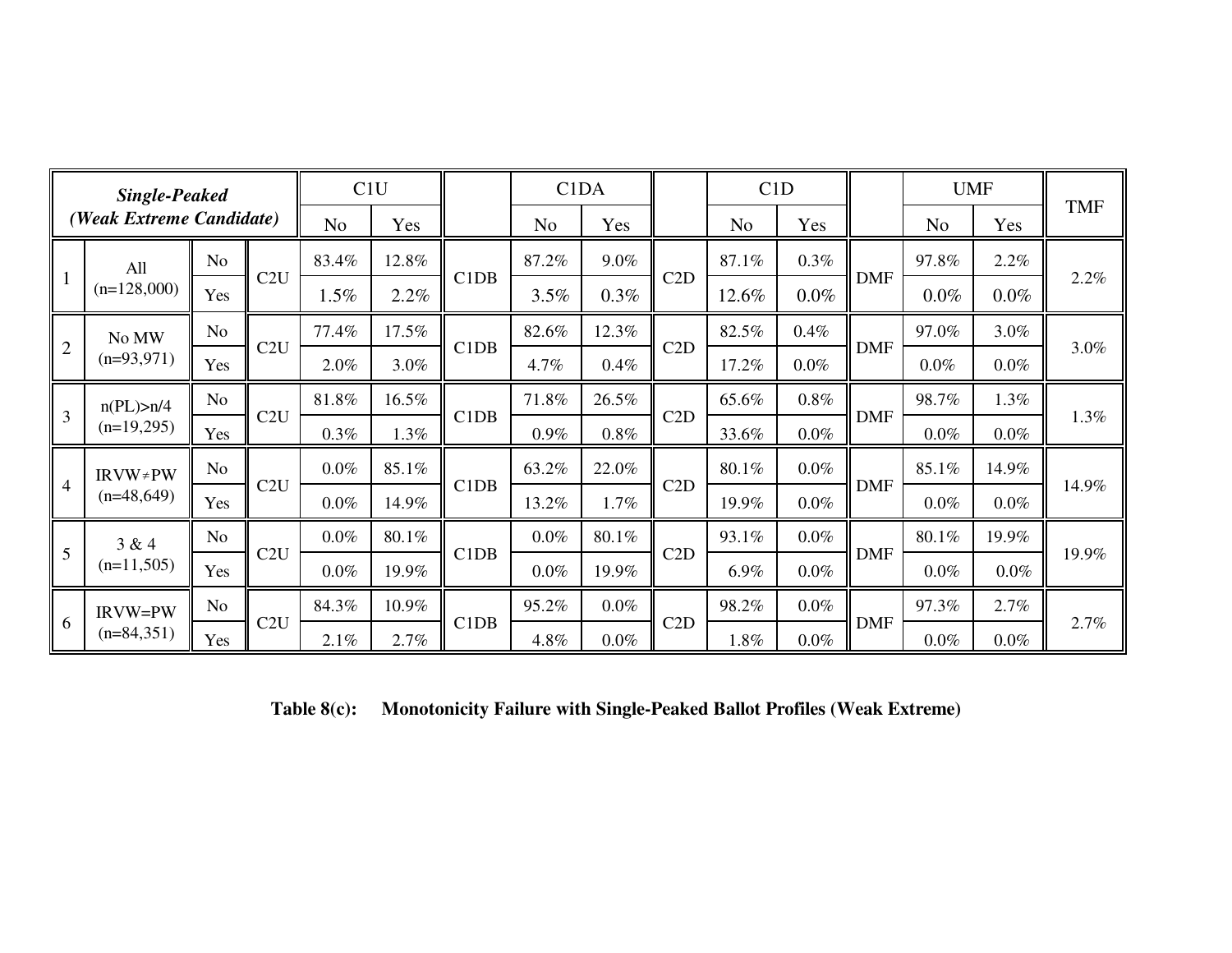|                      |               |            | <b>Balanced</b> |            |                |            | <b>Weak Centrist Candidate</b> |                           |        | <b>Weak Extreme Candidate</b> |      |            |
|----------------------|---------------|------------|-----------------|------------|----------------|------------|--------------------------------|---------------------------|--------|-------------------------------|------|------------|
| PL%                  | $\mathcal{f}$ | <b>IRV</b> | C2U             | <b>UMF</b> | $\mathfrak{f}$ | <b>IRV</b> | C2U                            | $\ensuremath{\text{UMF}}$ | $\int$ | <b>IRV</b>                    | C2U  | <b>UMF</b> |
| 33-331/ <sub>3</sub> | 178           | 51.7       | 38.2            | 38.2       | 15             | 73.3       | 13.3                           | 13.3                      | 18     | 50.0                          | 16.7 | 16.7       |
| $32 - 33$            | 2670          | 47.9       | 33.1            | 33.1       | 269            | 51.3       | 44.6                           | 44.6                      | 291    | 44.0                          | 25.8 | 25.8       |
| 31-32                | 5697          | 47.4       | 33.6            | 33.6       | 703            | 54.2       | 49.4                           | 49.4                      | 673    | 44.9                          | 26.7 | 26.7       |
| 30-31                | 7895          | 45.1       | 33.3            | 33.3       | 1111           | 55.2       | 55.4                           | 55.4                      | 1163   | 40.1                          | 23.4 | 23.4       |
| 29-30                | 9712          | 42.7       | 33.0            | 33.0       | 1713           | 48.7       | 64.6                           | 64.6                      | 1664   | 40.1                          | 17.7 | 17.7       |
| 28-29                | 10688         | 41.9       | 33.2            | 33.2       | 2448           | 46.4       | 67.6                           | 67.6                      | 2519   | 37.8                          | 17.6 | 17.6       |
| 27-28                | 11343         | 41.2       | 32.8            | 32.8       | 3360           | 41.8       | 71.3                           | 71.3                      | 3325   | 40.2                          | 13.9 | 13.9       |
| $26 - 27$            | 10954         | 40.7       | 32.6            | 32.6       | 4229           | 37.6       | 75.6                           | 75.6                      | 4281   | 40.6                          | 12.3 | 12.3       |
| $25 - 26$            | 10258         | 39.9       | 32.9            | 32.9       | 5361           | 34.3       | 78.3                           | 78.3                      | 5361   | 40.9                          | 11.4 | 11.4       |
| $24 - 25$            | 9486          | 39.0       | 32.2            | 0.0        | 6359           | 28.9       | 78.0                           | 0.0                       | 6306   | 40.8                          | 7.8  | 0.0        |
| $23 - 24$            | 8364          | 36.8       | 30.5            | 0.0        | 7385           | 22.6       | 76.6                           | 0.0                       | 7391   | 39.9                          | 4.7  | $0.0\,$    |
| $22 - 23$            | 7329          | 34.6       | 29.4            | 0.0        | 8137           | 180.0      | 74.2                           | 0.0                       | 8114   | 38.4                          | 3.5  | 0.0        |
| 21-22                | 6197          | 34.4       | 28.8            | 0.0        | 8706           | 15.8       | 72.9                           | 0.0                       | 8894   | 37.0                          | 2.2  | $0.0\,$    |
| $20 - 21$            | 5230          | 32.7       | 28.3            | 0.0        | 9357           | 15.1       | 71.8                           | 0.0                       | 9346   | 36.8                          | 1.6  | 0.0        |
| 19-20                | 4342          | 32.0       | 26.5            | 0.0        | 9260           | 140.0      | 71.2                           | 0.0                       | 9366   | 35.3                          | 1.1  | 0.0        |
| 18-19                | 3525          | 28.7       | 25.6            | 0.0        | 9248           | 12.3       | 69.1                           | 0.0                       | 9265   | 34.3                          | 0.9  | 0.0        |
| $17 - 18$            | 2953          | 28.0       | 24.0            | 0.0        | 8784           | 11.7       | 66.6                           | 0.0                       | 8630   | 34.4                          | 0.8  | $0.0\,$    |
| $16-17$              | 2363          | 28.5       | 24.8            | 0.0        | 8048           | 11.2       | 64.2                           | 0.0                       | 8090   | 31.5                          | 0.6  | 0.0        |
| $15-16$              | 1907          | 25.4       | 21.8            | 0.0        | 7183           | 10.5       | 61.9                           | 0.0                       | 7110   | 30.9                          | 0.4  | 0.0        |
| $14 - 15$            | 1459          | 22.4       | 22.6            | 0.0        | 6087           | 10.3       | 59.9                           | 0.0                       | 6047   | 29.6                          | 0.4  | 0.0        |
| $13 - 14$            | 1148          | 23.8       | 20.4            | 0.0        | 4869           | 8.2        | 53.8                           | 0.0                       | 5035   | 26.9                          | 0.4  | $0.0\,$    |
| $12 - 13$            | 902           | 22.7       | 19.2            | 0.0        | 4052           | 7.9        | $51.6\,$                       | 0.0                       | 3947   | 25.7                          | 0.3  | 0.0        |
| 11-12                | 782           | 19.1       | 16.8            | 0.0        | 3117           | 8.3        | 48.5                           | $0.0\,$                   | 3151   | 24.8                          | 0.3  | 0.0        |
| $10 - 11$            | 543           | 20.3       | 16.9            | $0.0\,$    | 2463           | 6.4        | 41.9                           | $0.0\,$                   | 2371   | 21.3                          | 0.3  | 0.0        |
| $9-10$               | 468           | 18.4       | 17.5            | $0.0\,$    | 1769           | 6.4        | 40.5                           | $0.0\,$                   | 1672   | 18.8                          | 0.2  | 0.0        |
| $8-9$                | 340           | 14.7       | 11.5            | $0.0\,$    | 1238           | 4.5        | 33.4                           | $0.0\,$                   | 1246   | 17.9                          | 0.4  | $0.0\,$    |
| $7 - 8$              | 269           | 11.5       | 9.3             | $0.0\,$    | 889            | 4.3        | 29.2                           | 0.0                       | 925    | 16.5                          | 0.6  | 0.0        |
| $6 - 7$              | 242           | 5.8        | 11.2            | $0.0\,$    | 602            | 2.2        | 21.9                           | $0.0\,$                   | 569    | 13.2                          | 0.4  | $0.0\,$    |
| $5-6$                | 176           | 10.8       | 40.0            | $0.0\,$    | 390            | 2.1        | 19.5                           | $0.0\,$                   | 395    | 10.1                          | 0.8  | 0.0        |
| $4 - 5$              | 132           | 9.8        | 6.8             | $0.0\,$    | 249            | 3.2        | 14.9                           | $0.0\,$                   | 254    | 9.4                           | 0.0  | $0.0\,$    |
| $3-4$                | 103           | 10.0       | 6.8             | $0.0\,$    | 172            | 3.5        | 10.5                           | 0.0                       | 179    | 6.7                           | 1.1  | 0.0        |
| $2 - 3$              | 74            | 1.4        | 4.1             | $0.0\,$    | 120            | 0.8        | 3.3                            | $0.0\,$                   | 122    | 5.7                           | 0.0  | $0.0\,$    |
| $1 - 2$              | 62            | $0.0\,$    | 3.2             | $0.0\,$    | 79             | 0.0        | 2.5                            | $0.0\,$                   | 71     | 2.8                           | 0.0  | 0.0        |
| $0 - 1$              | 209           | $0.0\,$    | 0.5             | $0.0\,$    | 218            | 0.0        | 0.0                            | 0.0                       | 209    | 0.0                           | 0.0  | 0.0        |
| All                  | 128000        | 37.7       | 30.4            | 17.9       | 128000         | 17.8       | 65.9                           | 10.7                      | 128000 | 34.1                          | 3.7  | 2.2        |

**Table 9: Monotonicity Failure By Election Closeness (PL%) with Single-Peaked Ballot Profiles**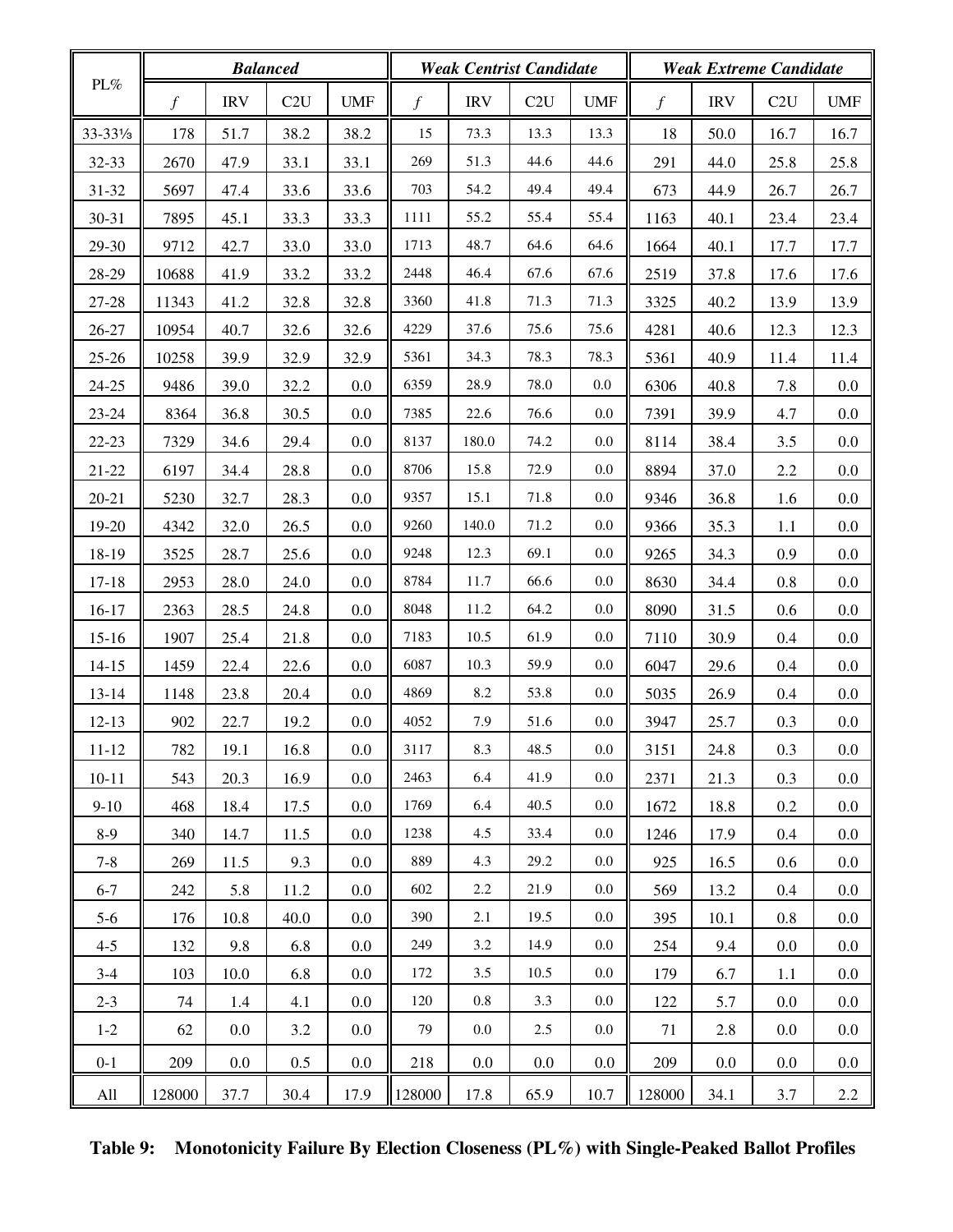| <b>Clone</b>   |                             |                |     | C1U            |       |                               | C <sub>1</sub> D <sub>A</sub> |         | C1D   |                |         |            | <b>UMF</b>     |         |            |
|----------------|-----------------------------|----------------|-----|----------------|-------|-------------------------------|-------------------------------|---------|-------|----------------|---------|------------|----------------|---------|------------|
|                | <b>Candidates</b>           |                |     | N <sub>o</sub> | Yes   |                               | N <sub>0</sub>                | Yes     |       | N <sub>o</sub> | Yes     |            | N <sub>o</sub> | Yes     | <b>TMF</b> |
|                | All<br>$(n=128,000)$        | No             |     | 63.6%          | 20.1% | C <sub>1</sub> D <sub>B</sub> | 48.6%                         | $1.1\%$ |       | 63.7%          | 31.1%   |            | 90.7%          | 9.3%    | 9.3%       |
| $\mathsf{I}$ 1 |                             | Yes            | C2U | 6.9%           | 9.3%  |                               | 19.2%                         | 31.1%   | C2D   | 5.2%           | $0.0\%$ | <b>DMF</b> | $0.0\%$        | $0.0\%$ |            |
|                | No MW                       | N <sub>o</sub> |     | 42.7%          | 31.7% | 19.1%                         | 1.7%                          |         | 42.9% | 49.0%          |         | 85.3%      | 14.7%          |         |            |
| $\overline{2}$ | $(n=81,261)$                | Yes            | C2U | 10.0%          | 14.7% | C <sub>1</sub> D <sub>B</sub> | 30.2%                         | 49.0%   | C2D   | 8.1%           | $0.0\%$ | <b>DMF</b> | $0.0\%$        | $0.0\%$ | 14.7%      |
| $\overline{3}$ | n(PL) > n/4<br>$(n=37,693)$ | No             | C2U | 42.9%          | 27.0% | C1DB                          | 8.4%                          | 2.1%    | C2D   | 35.0%          | 62.4%   |            | 83.4%          | 16.6%   | 16.6%      |
|                |                             | Yes            |     | 13.5%          | 16.6% |                               | 27.0%                         | 62.4%   |       | 2.6%           | $0.0\%$ | <b>DMF</b> | $0.0\%$        | $0.0\%$ |            |
| $\overline{4}$ | $IRVW \neq PW$              | No             |     | $0.0\%$        | 68.3% | C1DB                          | 13.9%                         | 1.9%    |       | 33.7%          | 54.7%   |            | 68.3%          | 31.7%   | 31.7%      |
|                | $(n=63,820)$                | Yes            | C2U | $0.0\%$        | 31.7% |                               | 29.5%                         | 54.7%   | C2D   | 11.6%          | $0.0\%$ | <b>DMF</b> | $0.0\%$        | $0.0\%$ |            |
|                | 3 & 4                       | N <sub>o</sub> |     | $0.0\%$        | 61.9% |                               | 3.3%                          | 2.6%    |       | 21.4%          | 74.0%   |            | 61.9%          | 38.1%   | 38.1%      |
| $\vert 5$      | $(n=27,858)$                | Yes            | C2U | $0.0\%$        | 38.1% | C <sub>1</sub> D <sub>B</sub> | 20.6%                         | 74.0%   | C2D   | 4.7%           | $0.0\%$ | <b>DMF</b> | $0.0\%$        | $0.0\%$ |            |
|                | IRVW=PW                     | N <sub>o</sub> |     | 84.3%          | 13.2% |                               | 88.6%                         | $0.0\%$ |       | 92.3%          | $0.0\%$ |            | 97.9%          | 2.1%    | 2.1%       |
| 6              | $(n=64,180)$                | Yes            | C2U | $0.4\%$        | 2.1%  | C <sub>1</sub> D <sub>B</sub> | 11.4%                         | $0.0\%$ | C2D   | 7.7%           | $0.0\%$ | <b>DMF</b> | $0.0\%$        | $0.0\%$ |            |

**Table 10: Monotonicity Failure with Clone Candidates**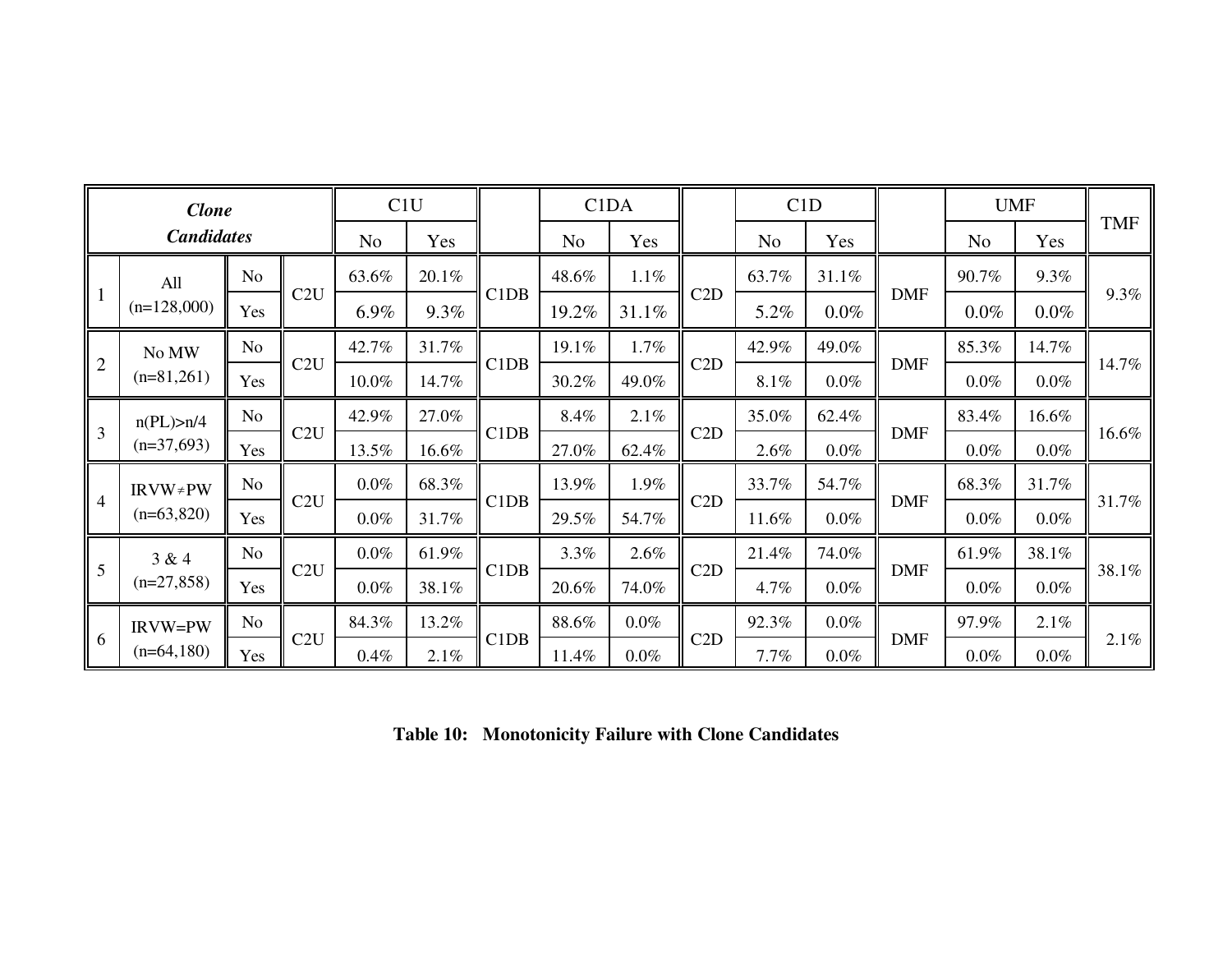| PL%                  | $\boldsymbol{f}$ | <b>IRV</b> | C2U  | <b>UMF</b> |
|----------------------|------------------|------------|------|------------|
| $33 - 33\frac{1}{3}$ | 61               | 59.0       | 41.0 | 41.0       |
| 32-33                | 959              | 51.6       | 29.7 | 29.7       |
| 31-32                | 1917             | 54.7       | 33.8 | 33.8       |
| 30-31                | 2965             | 62.3       | 29.8 | 29.8       |
| 29-30                | 4198             | 67.0       | 31.5 | 31.5       |
| 28-29                | 5411             | 71.7       | 31.8 | 31.8       |
| 27-28                | 6414             | 75.2       | 31.5 | 31.5       |
| 26-27                | 7409             | 79.9       | 32.0 | 32.0       |
| $25 - 26$            | 8359             | 83.7       | 32.1 | 32.1       |
| 24-25                | 9030             | 77.1       | 26.9 | 0.0        |
| 23-24                | 9471             | 64.4       | 20.1 | $0.0\,$    |
| 22-23                | 9496             | 54.9       | 15.2 | 0.0        |
| 21-22                | 9262             | 46.6       | 11.8 | $0.0\,$    |
| $20 - 21$            | 8820             | 39.6       | 8.3  | 0.0        |
| 19-20                | 7946             | 33.8       | 5.8  | 0.0        |
| 18-19                | 7026             | 30.0       | 4.6  | 0.0        |
| 17-18                | 6003             | 25.3       | 3.2  | 0.0        |
| 16-17                | 5154             | 21.8       | 2.2  | 0.0        |
| $15 - 16$            | 4160             | 18.8       | 1.9  | 0.0        |
| $14 - 15$            | 3283             | 16.4       | 1.2  | 0.0        |
| $13 - 14$            | 2627             | 15.0       | 1.0  | 0.0        |
| $12 - 13$            | 2010             | 12.4       | 0.8  | 0.0        |
| 11-12                | 1558             | 12.3       | 0.4  | 0.0        |
| 10-11                | 1134             | 9.5        | 0.6  | 0.0        |
| $9 - 10$             | 849              | 8.0        | 0.1  | 0.0        |
| $8-9$                | 654              | 6.0        | 0.2  | 0.0        |
| $7 - 8$              | 485              | 5.8        | 0.0  | 0.0        |
| $6 - 7$              | 356              | 4.8        | 0.3  | 0.0        |
| $5-6$                | 264              | 3.8        | 0.0  | 0.0        |
| $4 - 5$              | 183              | 2.2        | 0.0  | 0.0        |
| $3-4$                | 138              | 3.6        | 0.0  | 0.0        |
| $2 - 3$              | 103              | 0.0        | 0.0  | 0.0        |
| $1 - 2$              | 72               | 0.0        | 0.0  | 0.0        |
| $0 - 1$              | 223              | 0.0        | 0.0  | 0.0        |
| All                  | 128000           | 49.9       | 16.3 | 9.3        |

**Table 11: Monotonicity Failure By Election Closeness (PL%) with Clone Candidates**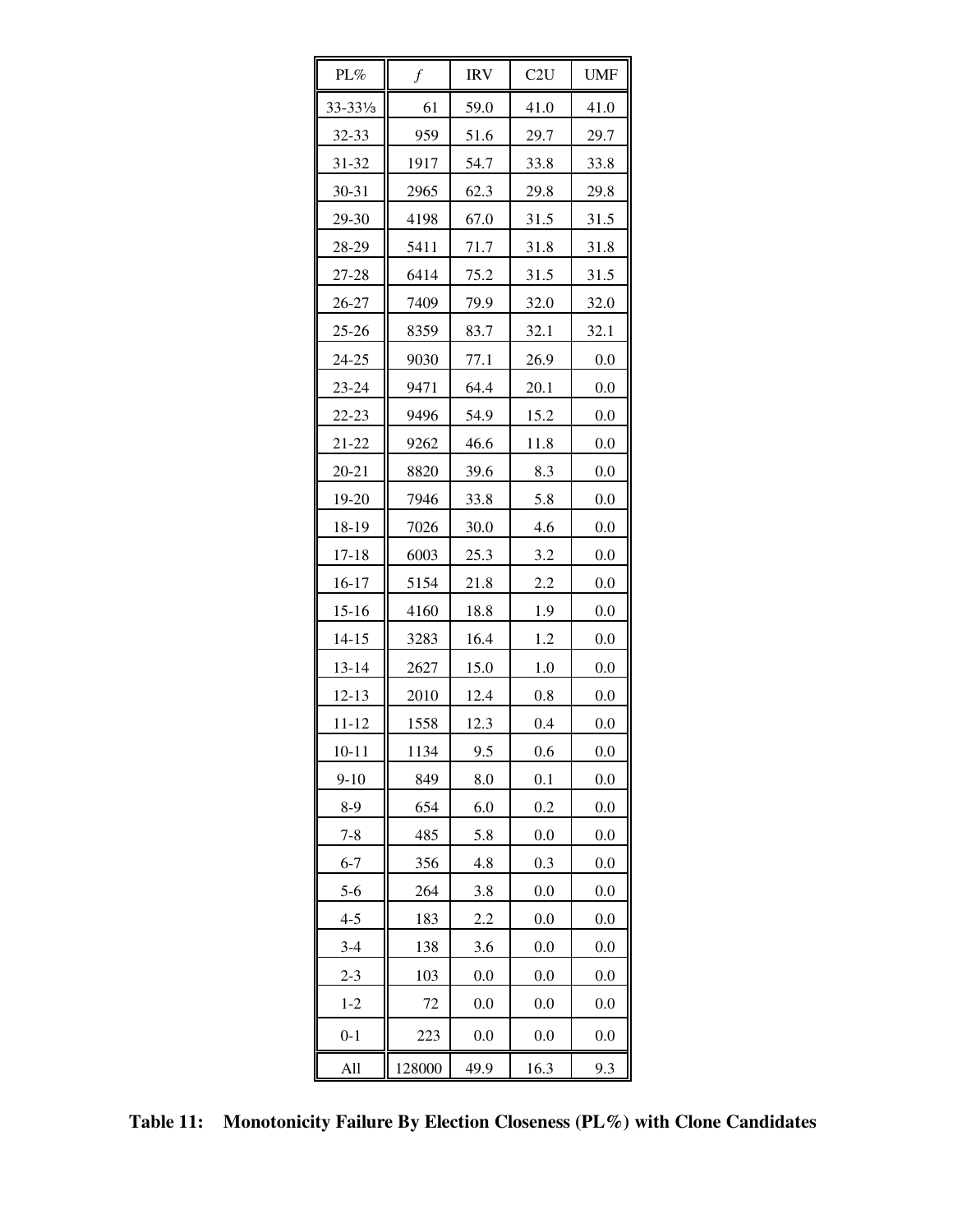| $\mathbf{1}^{\text{st}}$ Pref. | $2nd$ Pref.  | 1992  | 1997  | 2001  | 2005  | 2010  |
|--------------------------------|--------------|-------|-------|-------|-------|-------|
|                                | Liberal      | 80.6% | 81.2% | 79.2% | 72.8% | 88.0% |
| Labour                         | Conservative | 19.4% | 18.8% | 20.8% | 27.2% | 12.0% |
|                                | Labour       | 46.2% | 74.4% | 73.6% | 67.5% | 56.4% |
| Liberal                        | Conservative | 53.8% | 25.6% | 26.4% | 32.5% | 43.6% |
|                                | Labour       | 10.4% | 31.6% | 30.9% | 28.0% | 16.2% |
| Conservative                   | Liberal      | 89.6% | 68.4% | 69.1% | 72.0% | 83.8% |

**Table 12: Second Preferences of Labour, Liberal, and Conservative Voters from Surveys, by Year**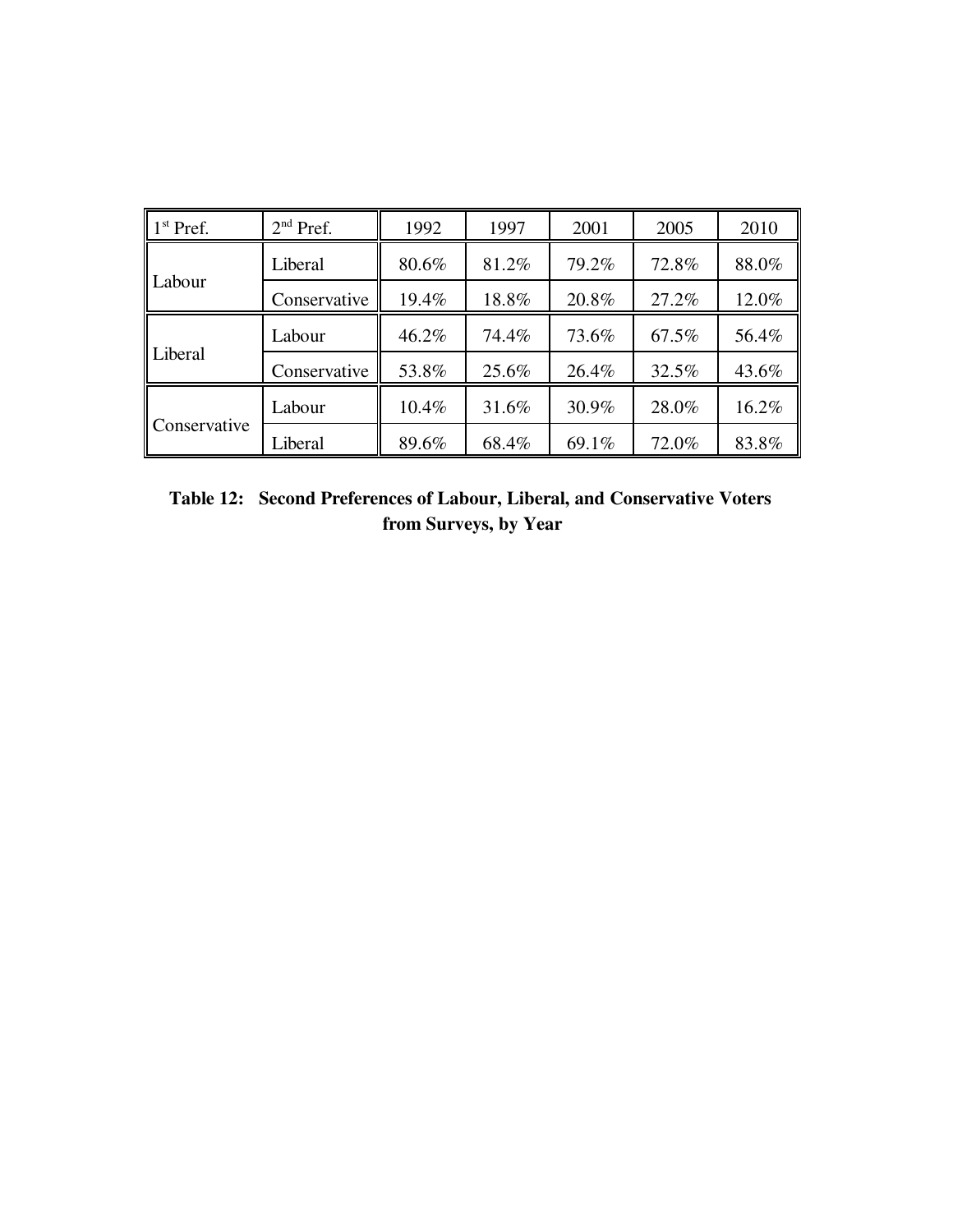| <b>England</b>  |                          |                | C1U |                |         | C <sub>1</sub> D <sub>A</sub> |                |         | C1D |                |         | <b>UMF</b> |                | <b>TMF</b> |         |
|-----------------|--------------------------|----------------|-----|----------------|---------|-------------------------------|----------------|---------|-----|----------------|---------|------------|----------------|------------|---------|
|                 | 1992-2010                |                |     | N <sub>o</sub> | Yes     |                               | N <sub>o</sub> | Yes     |     | N <sub>o</sub> | Yes     |            | N <sub>o</sub> | Yes        |         |
|                 | All                      | N <sub>o</sub> |     | 92.6%          | 2.9%    |                               | 84.6%          | 0.2%    |     | 98.6%          | 0.8%    |            | 98.3%          | 1.4%       |         |
| $\mathbf{1}$    | $(n=2,642)$              | Yes            | C2U | 3.2%           | 1.4%    | C1DB                          | 14.0%          | 1.2%    | C2D | 0.3%           | 0.3%    | <b>DMF</b> | 0.3%           | 0.0%       | 1.7%    |
|                 | No MW                    | N <sub>o</sub> | C2U | 81.5%          | 7.2%    | C1DB                          | 61.6%          | $0.5\%$ |     | 96.4%          | 2.1%    |            | 95.7%          | 3.4%       |         |
| $\overline{2}$  | $(n=1,058)$              | Yes            |     | 7.9%           | 3.4%    |                               | 35.0%          | 2.9%    | C2D | 0.7%           | 0.9%    | <b>DMF</b> | $0.9\%$        | 0.0%       | 4.3%    |
| $\overline{3}$  | $IRVW \neq PW$           | N <sub>o</sub> |     | 73.7%          | 12.7%   |                               | 39.5%          | 2.4%    | C2D | 81.5%          | 10.7%   |            | 90.7%          | 4.9%       | 9.3%    |
|                 | $(n = 205)$              | Yes            | C2U | $8.8\%$        | 4.9%    | C1DB                          | 42.9%          | 15.1%   |     | 3.4%           | 4.4%    | <b>DMF</b> | 4.4%           | $0.0\%$    |         |
|                 | n(PL) > n/4<br>$(n=112)$ | N <sub>o</sub> | C2U | $0.0\%$        | 67.9%   | C1DB                          | 24.1%          | $0.9\%$ | C2D | 77.7%          | 14.3%   |            | 60.7%          | 32.1%      | 39.2%   |
| $\overline{4}$  |                          | Yes            |     | $0.0\%$        | 32.1%   |                               | 53.6%          | 21.4%   |     | $0.9\%$        | 7.1%    | <b>DMF</b> | 7.1%           | 0.0%       |         |
| $5\overline{)}$ | Cyclic                   | N <sub>o</sub> | C2U | $0.0\%$        | 100.0%  | C1DB                          | $0.0\%$        | 100.0%  |     | 100.0%         | $0.0\%$ |            | 100.0%         | $0.0\%$    | 0.0%    |
|                 | $(n=8)$                  | Yes            |     | $0.0\%$        | $0.0\%$ |                               | $0.0\%$        | $0.0\%$ | C2D | $0.0\%$        | $0.0\%$ | <b>DMF</b> | $0.0\%$        | $0.0\%$    |         |
| 6               | 3 & 4                    | N <sub>o</sub> |     | $0.0\%$        | 72.2%   |                               | 5.6%           | 2.8%    |     | 30.6%          | 44.4%   | <b>DMF</b> | 50.0%          | 27.8%      | 50.0%   |
|                 | $(n=36)$                 | Yes            | C2U | $0.0\%$        | 27.8%   | C1DB                          | 25.0%          | 66.7%   | C2D | 2.8%           | 22.2%   |            | 22.2%          | $0.0\%$    |         |
|                 | 3 & 5                    | N <sub>o</sub> |     | $0.0\%$        | $0.0\%$ |                               | $0.0\%$        | $0.0\%$ |     | 100.0%         | 0.0%    |            | 100.0%         | 0.0%       | 0.0%    |
| $\overline{7}$  | $(n=4)$                  | Yes            | C2U | 100.0%         | $0.0\%$ | C1DB                          | 100.0%         | $0.0\%$ | C2D | $0.0\%$        | $0.0\%$ | <b>DMF</b> | $0.0\%$        | $0.0\%$    |         |
|                 | $\sim$ (3 & 5)           | N <sub>o</sub> |     | 94.3%          | 2.1%    |                               | 88.6%          | $0.0\%$ |     | 100.0%         | $0.0\%$ |            | 98.9%          | $1.1\%$    | $1.1\%$ |
| 8               | $(n=2,433)$              | Yes            | C2U | 2.5%           | $1.1\%$ | C1DB                          | 11.4%          | $0.0\%$ | C2D | $0.0\%$        | $0.0\%$ | <b>DMF</b> | $0.0\%$        | 0.0%       |         |

**Table 13: Monotonicity Failure in English Ballot Profiles**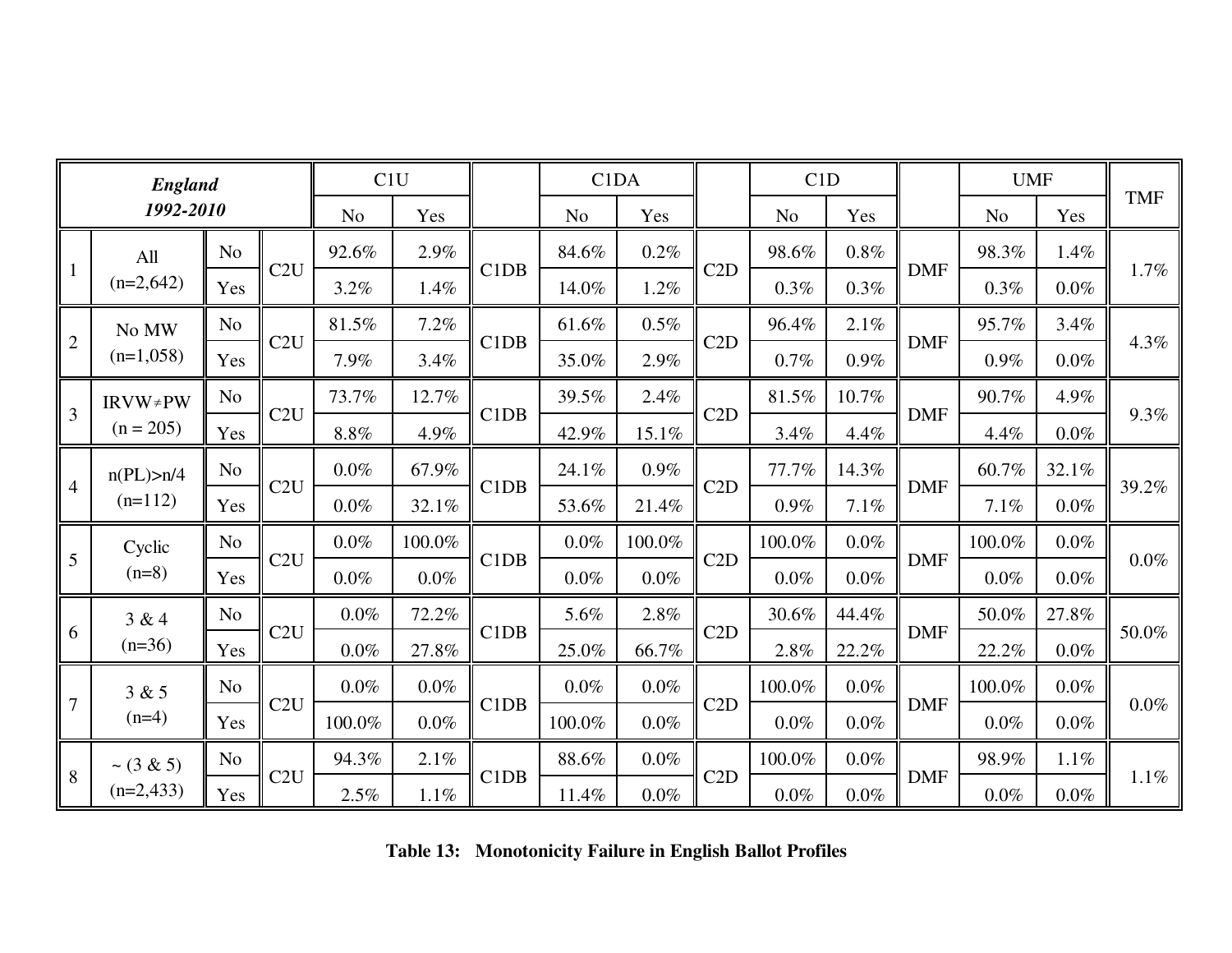| $\text{PL}\%$        | f                | <b>IRV</b> | Cycle   | C2U     | <b>UMF</b> | C1DA    | C1DB | <b>CID</b> | C2D     | <b>DMF</b> | 2MF     | <b>TMF</b> |
|----------------------|------------------|------------|---------|---------|------------|---------|------|------------|---------|------------|---------|------------|
| 33-331/ <sub>3</sub> | $\boldsymbol{0}$ |            |         |         |            |         |      |            |         |            |         |            |
| 32-33                | $\mathbf{1}$     | 0.0        | 0.0     | 0.0     | 0.0        | 0.0     | 0.0  | 0.0        | 0.0     | 0.0        | 0.0     | 0.0        |
| 31-32                | $\overline{2}$   | 0.0        | 0.0     | 0.0     | 0.0        | 0.0     | 0.0  | 0.0        | $0.0\,$ | 0.0        | 0.0     | 0.0        |
| 30-31                | $\tau$           | 57.1       | 0.0     | 57.1    | 57.1       | 28.6    | 85.7 | 28.6       | 28.6    | 28.6       | 0.0     | 85.7       |
| 29-30                | $\overline{4}$   | 75.0       | $0.0\,$ | 75.0    | 75.0       | 50.0    | 75.0 | 50.0       | $0.0\,$ | 0.0        | 0.0     | 75.0       |
| 28-29                | 12               | 25.0       | 0.0     | 41.7    | 41.7       | 8.3     | 66.7 | 8.3        | 8.3     | 8.3        | 0.0     | 50.0       |
| 27-28                | 19               | 47.4       | $0.0\,$ | 42.1    | 42.1       | 42.1    | 94.7 | 42.1       | 5.3     | 5.3        | 0.0     | 47.4       |
| 26-27                | 32               | 25.0       | 0.0     | 18.8    | 18.8       | 18.8    | 78.1 | 18.8       | 6.3     | 6.3        | 0.0     | 25.0       |
| $25 - 26$            | 35               | 22.9       | 0.0     | 25.7    | 25.7       | 14.3    | 60.0 | 11.4       | 5.7     | 2.9        | 0.0     | 28.6       |
| $24 - 25$            | 50               | 16.0       | 0.0     | 12.0    | $0.0\,$    | 10.0    | 50.0 | 8.0        | 4.0     | $2.0\,$    | 0.0     | 2.0        |
| 23-24                | 59               | 6.8        | 0.0     | 10.2    | $0.0\,$    | 3.4     | 18.6 | 1.7        | 1.7     | 5.3        | 0.0     | $0.0\,$    |
| $22 - 23$            | 81               | 6.2        | 0.0     | 4.9     | 0.0        | 3.7     | 18.5 | 2.5        | 1.2     | 6.3        | 0.0     | 0.0        |
| $21 - 22$            | 87               | 5.7        | 0.0     | 8.0     | $0.0\,$    | $0.0\,$ | 18.4 | $0.0\,$    | $0.0\,$ | 0.0        | 0.0     | $0.0\,$    |
| $20 - 21$            | 114              | 9.6        | 1.8     | 10.5    | 0.0        | 0.9     | 25.4 | 0.0        | 1.8     | 0.0        | 0.0     | 0.0        |
| 19-20                | 136              | 8.1        | $0.7\,$ | 8.8     | $0.0\,$    | $0.0\,$ | 19.1 | 0.0        | $0.0\,$ | 0.0        | 0.0     | $0.0\,$    |
| 18-19                | 162              | 12.3       | 0.6     | 4.9     | 0.0        | $0.0\,$ | 14.8 | 0.0        | 0.6     | 0.0        | 0.0     | 0.0        |
| $17 - 18$            | 151              | 7.3        | 0.0     | 4.6     | $0.0\,$    | $0.0\,$ | 19.9 | 0.0        | $0.0\,$ | 0.0        | 0.0     | $0.0\,$    |
| $16 - 17$            | 171              | 11.7       | 0.0     | 5.8     | 0.0        | $0.0\,$ | 19.9 | 0.0        | $0.0\,$ | 0.0        | 0.0     | 0.0        |
| $15 - 16$            | 192              | 5.2        | 0.0     | 2.6     | $0.0\,$    | $0.0\,$ | 12.0 | $0.0\,$    | $0.0\,$ | 0.0        | 0.0     | $0.0\,$    |
| $14 - 15$            | 198              | 6.1        | 0.5     | 2.0     | 0.0        | $0.0\,$ | 11.6 | $0.0\,$    | $0.0\,$ | 0.0        | 0.0     | 0.0        |
| $13 - 14$            | 187              | 7.0        | $1.1\,$ | 1.1     | $0.0\,$    | $0.0\,$ | 10.7 | 0.0        | $0.0\,$ | 0.0        | 0.0     | $0.0\,$    |
| $12 - 13$            | 196              | 4.6        | 0.0     | 0.0     | 0.0        | 0.0     | 6.1  | 0.0        | $0.0\,$ | 0.0        | 0.0     | 0.0        |
| $11 - 12$            | 231              | 5.2        | 0.4     | 0.4     | 0.0        | 0.0     | 5.2  | 0.0        | $0.0\,$ | 0.0        | 0.0     | 0.0        |
| $10 - 11$            | 158              | 4.4        | $0.0\,$ | $0.0\,$ | $0.0\,$    | $0.0\,$ | 5.7  | $0.0\,$    | $0.0\,$ | $0.0\,$    | $0.0\,$ | $0.0\,$    |
| $9-10$               | 139              | 1.4        | 0.0     | $0.0\,$ | 0.0        | 0.0     | 5.0  | 0.0        | 0.0     | 0.0        | 0.0     | 0.0        |
| $8-9$                | 105              | 2.9        | 0.0     | $0.0\,$ | 0.0        | 0.0     | 1.0  | $0.0\,$    | $0.0\,$ | 0.0        | 0.0     | 0.0        |
| $7 - 8$              | 64               | 6.3        | 0.0     | $0.0\,$ | 0.0        | 0.0     | 0.0  | $0.0\,$    | $0.0\,$ | 0.0        | 0.0     | 0.0        |
| $6 - 7$              | 26               | 7.7        | $0.0\,$ | 0.0     | 0.0        | 0.0     | 0.0  | $0.0\,$    | $0.0\,$ | 0.0        | 0.0     | 0.0        |
| $5 - 6$              | 18               | $0.0\,$    | 0.0     | $0.0\,$ | 0.0        | 0.0     | 0.0  | 0.0        | $0.0\,$ | 0.0        | 0.0     | 0.0        |
| $4 - 5$              | $\overline{4}$   | $0.0\,$    | 0.0     | 0.0     | 0.0        | 0.0     | 0.0  | $0.0\,$    | $0.0\,$ | 0.0        | 0.0     | 0.0        |
| $3-4$                | $\mathbf{1}$     | 0.0        | 0.0     | 0.0     | 0.0        | 0.0     | 0.0  | $0.0\,$    | 0.0     | 0.0        | 0.0     | 0.0        |
| $2 - 3$              | $\overline{0}$   | 0.0        | 0.0     | $0.0\,$ | 0.0        | 0.0     | 0.0  | $0.0\,$    | $0.0\,$ | 0.0        | 0.0     | 0.0        |
| $1 - 2$              | $\overline{0}$   | 0.0        | 0.0     | 0.0     | 0.0        | 0.0     | 0.0  | $0.0\,$    | $0.0\,$ | 0.0        | 0.0     | 0.0        |
| $0 - 1$              | $\boldsymbol{0}$ | 0.0        | $0.0\,$ | $0.0\,$ | 0.0        | 0.0     | 0.0  | 0.0        | $0.0\,$ | 0.0        | 0.0     | 0.0        |
| All                  | 2642             | 7.8        | 0.3     | 4.5     | 1.4        | 1.4     | 15.2 | 1.2        | 0.6     | 0.3        | 0.0     | 1.7        |

 $f$  = frequency (all other entries are percentages;  $%$  not shown to save space)

**Table 14 Monotonicity Failure By Election Closeness in English Ballot Profiles**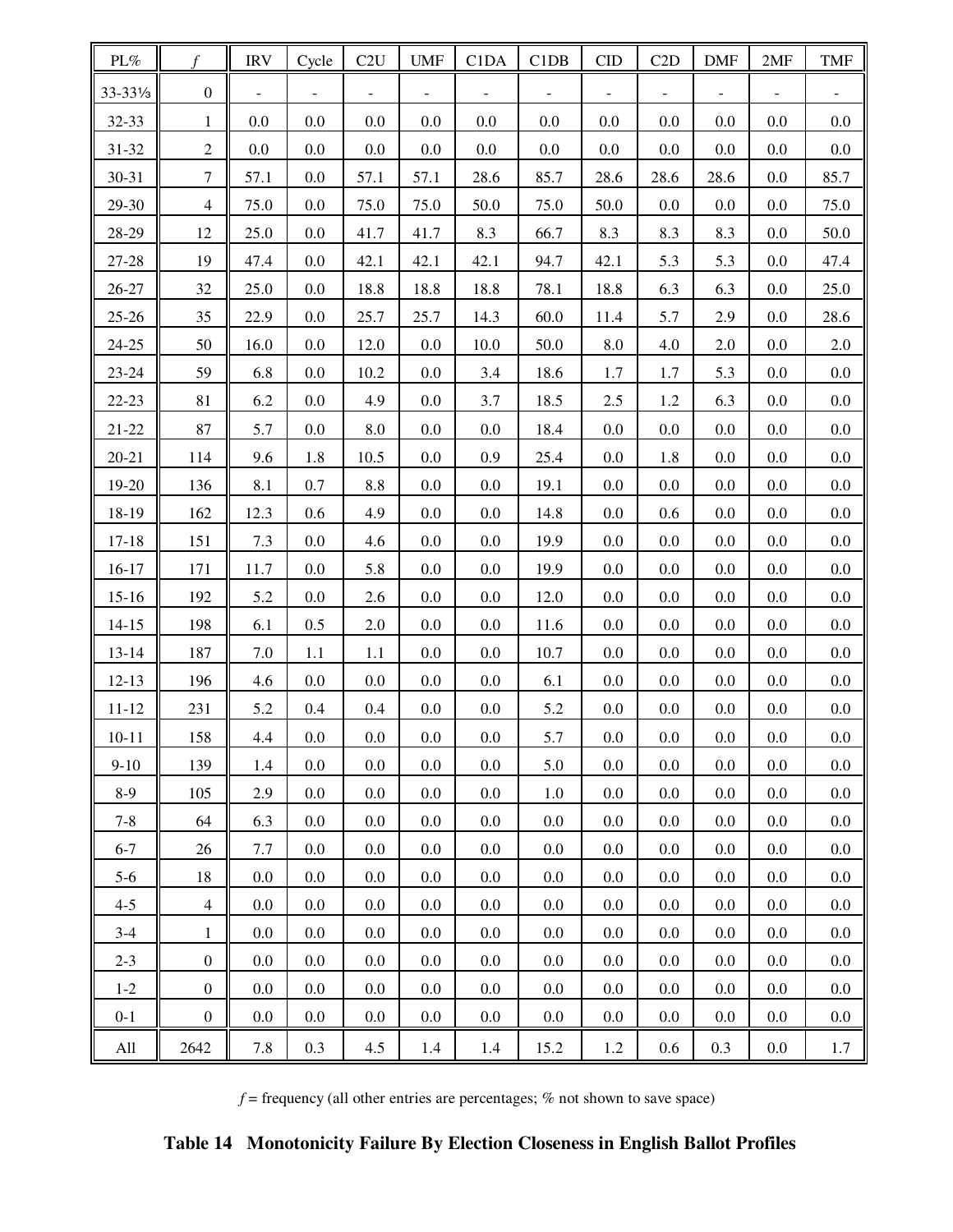|            | Profiles    | Vulner-<br>ability to: | Smith    | Lepelley<br>et al. | Miller   |  |
|------------|-------------|------------------------|----------|--------------------|----------|--|
|            |             | <b>UMF</b>             | 12.16%   |                    | 12.0%    |  |
|            | All         | <b>DMF</b>             | 4.95%    |                    | 4.8%     |  |
|            |             | <b>TMF</b>             | 15.23%   |                    | 15.0%    |  |
| IC         |             | <b>UMF</b>             | 23.30%   |                    | 25.0%    |  |
|            | $IRVW = P2$ | <b>DMF</b>             | 20.21%   |                    | 19.6%    |  |
|            |             | <b>TMF</b>             | 35.86%   |                    | 36.4%    |  |
|            |             | <b>UMF</b>             | 4.51%    | 4.51%              |          |  |
|            | All         | <b>DMF</b>             | 1.97%    | 1.97%              |          |  |
| <b>IAC</b> |             | <b>TMF</b>             | 5.74%    |                    |          |  |
|            |             | <b>UMF</b>             | 16.57%   |                    |          |  |
|            | $IRVW = P2$ | <b>DMF</b>             | 15.96%   |                    |          |  |
|            |             | <b>TMF</b>             | 26.55%   |                    |          |  |
|            |             | <b>UMF</b>             | 6.94%    |                    | 10.7%    |  |
|            | All         | <b>DMF</b>             | $0.00\%$ |                    | $0.0\%$  |  |
| SP2/Quas   |             | <b>TMF</b>             | 6.94%    |                    | $10.7\%$ |  |
|            |             | <b>UMF</b>             | 9.72%    |                    | 13.6%    |  |
|            | $IRVW = P2$ | <b>DMF</b>             | $0.00\%$ |                    | $0.0\%$  |  |
|            |             | <b>TMF</b>             | 9.72%    |                    | 13.6%    |  |

**Table 15: Comparison of Montonicity Failure Calculations**